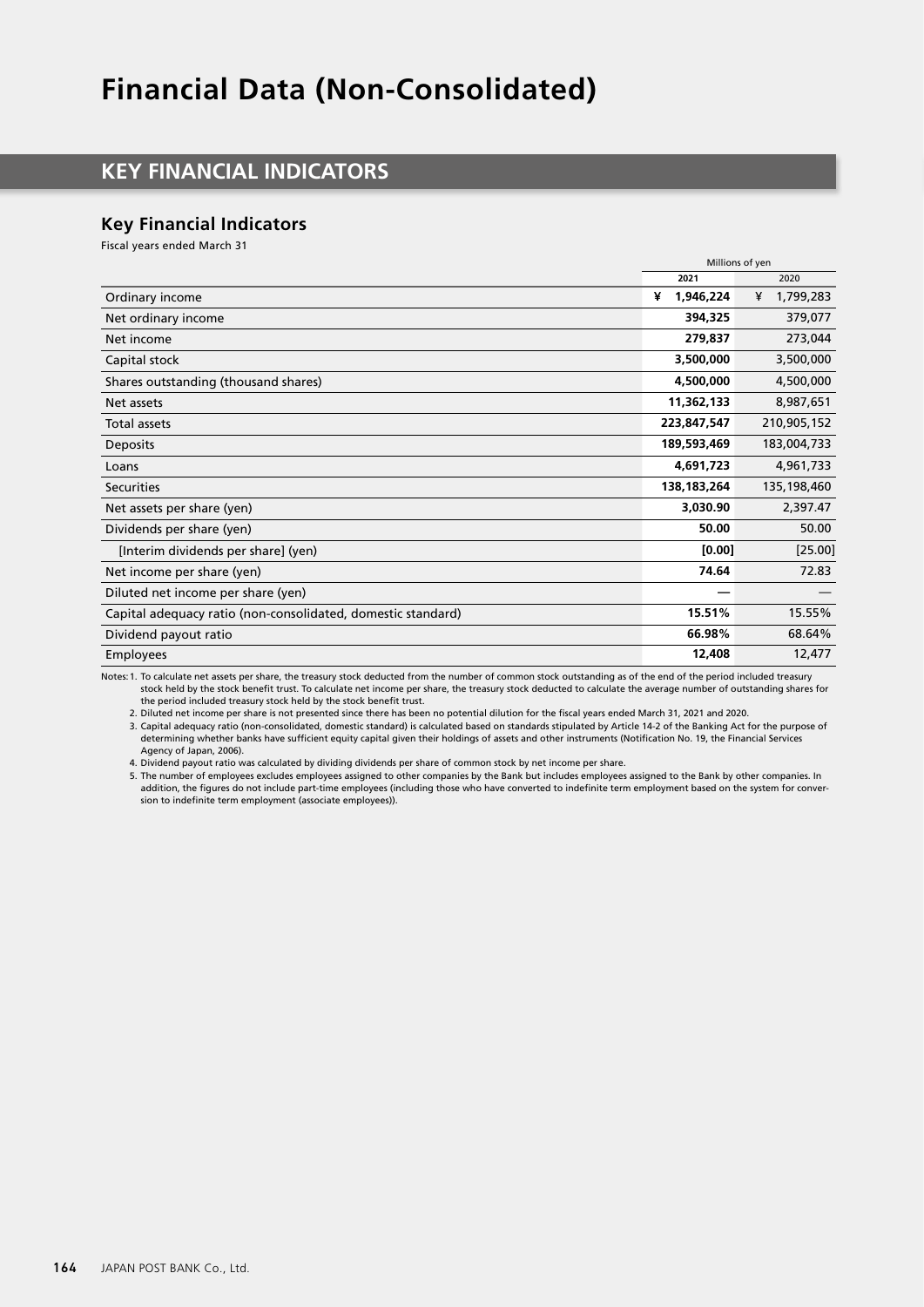# **EARNINGS**

## **Income Analysis**

Fiscal years ended March 31

|                                                                                  | Millions of yen |             |
|----------------------------------------------------------------------------------|-----------------|-------------|
|                                                                                  | 2021            | 2020        |
| Gross operating profit:                                                          | ¥1,319,027      | ¥1,314,210  |
| (Excluding gains (losses) on bonds)                                              | 1,345,007       | 1,306,113   |
| Domestic gross operating profit:                                                 | 542,246         | 681,442     |
| (Excluding gains (losses) on bonds)                                              | 583,914         | 677,877     |
| Net interest income                                                              | 455,698         | 549,737     |
| Net fees and commissions                                                         | 127,875         | 128,540     |
| Net trading income                                                               |                 |             |
| Net other operating income (loss)                                                | (41, 327)       | 3,164       |
| (Gains (losses) on bonds)                                                        | (41, 667)       | 3,565       |
| Overseas gross operating profit:                                                 | 776,780         | 632,767     |
| (Excluding gains (losses) on bonds)                                              | 761,093         | 628,236     |
| Net interest income                                                              | 506,185         | 427,083     |
| Net fees and commissions                                                         | 67              | 350         |
| Net trading income                                                               |                 |             |
| Net other operating income (loss)                                                | 270,527         | 205,333     |
| (Gains (losses) on bonds)                                                        | 15,687          | 4,531       |
| General and administrative expenses:                                             | (1,010,175)     | (1,020,253) |
| Personnel expenses                                                               | (119, 374)      | (122, 586)  |
| Non-personnel expenses                                                           | (834, 256)      | (844, 334)  |
| Taxes and dues                                                                   | (56, 544)       | (53, 332)   |
| Operating profit (before provision for general reserve for possible loan losses) | 308,852         | 293,956     |
| Core net operating profit                                                        | 334,832         | 285,859     |
| (Excluding gains (losses) on cancellation of investment trusts)                  | 285,993         | 245,830     |
| Provision for general reserve for possible loan losses                           |                 | (15)        |
| Net operating profit:                                                            | 308,852         | 293,941     |
| Gains (losses) on bonds                                                          | (25,980)        | 8,097       |
| Non-recurring gains (losses):                                                    | 85,473          | 85,135      |
| Gains (losses) related to stocks                                                 | (188, 480)      | 11,545      |
| Gains (losses) on money held in trust                                            | 272,749         | 72,838      |
| Other non-recurring gains (losses)                                               | 1,204           | 752         |
| Net ordinary income                                                              | 394,325         | 379,077     |
| Extraordinary income (loss):                                                     | (1, 564)        | (450)       |
| Gains (losses) on sales and disposals of fixed assets                            | (557)           | (450)       |
| Losses on impairment of fixed assets                                             | (1,006)         | (0)         |
| Income before income taxes                                                       | 392,760         | 378,626     |
| Income taxes-current                                                             | (124, 123)      | (101, 266)  |
| Income taxes-deferred                                                            | 11,200          | (4, 315)    |
| Net income                                                                       | 279,837         | 273,044     |
|                                                                                  |                 |             |
| Credit-related expenses:                                                         | (23)            | (13)        |
| Provision for general reserve for possible loan losses                           | (23)            | (13)        |
| Write-off of loans                                                               |                 |             |
| Provision for specific reserve for possible loan losses                          |                 |             |
| Recoveries of written-off loans                                                  |                 |             |

Notes: 1. Net interest income is calculated by deducting interest expenses (excluding the expenses in relation to money held in trust) from interest income.<br>2. Core net operating profit = Operating profit (before provision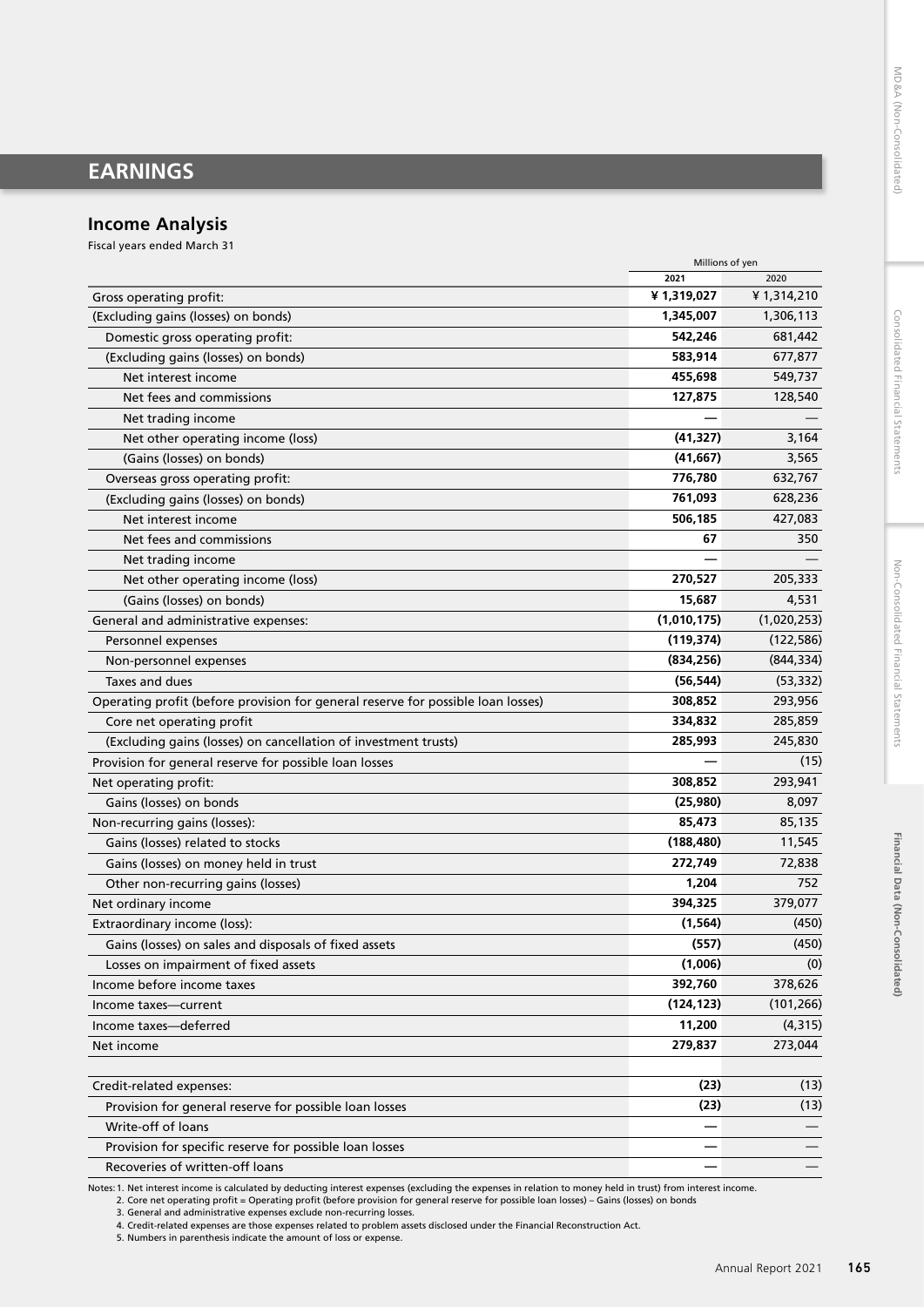## **Gross Operating Profit and Gross Operating Profit Margin**

Fiscal years ended March 31

|                               | Millions of yen |            |
|-------------------------------|-----------------|------------|
|                               | 2021            | 2020       |
| Gross operating profit        | ¥1,319,027      | ¥1,314,210 |
| Gross operating profit margin | $0.62\%$        | 0.64%      |

Notes:1. Gross operating profit = net interest income + net fees and commissions + net other operating income (loss) 2. Gross operating profit margin = [gross operating profit / average balance of interest-earning assets] x 100

# **Net Operating Profit, Operating Profit (Before Provision for General Reserve for Possible Loan Losses), Core Net Operating Profit, and Core Net Operating Profit (Excluding Gains (Losses) on Cancellation of Investment Trusts)**

Fiscal years ended March 31

|                                                                                           | Millions of yen |          |
|-------------------------------------------------------------------------------------------|-----------------|----------|
|                                                                                           | 2021            | 2020     |
| Net operating profit                                                                      | ¥308,852        | ¥293,941 |
| Operating profit (before provision for general reserve for possible loan losses)          | 308,852         | 293,956  |
| Core net operating profit                                                                 | 334.832         | 285,859  |
| Core net operating profit (excluding gains (losses) on cancellation of investment trusts) | 285,993         | 245,830  |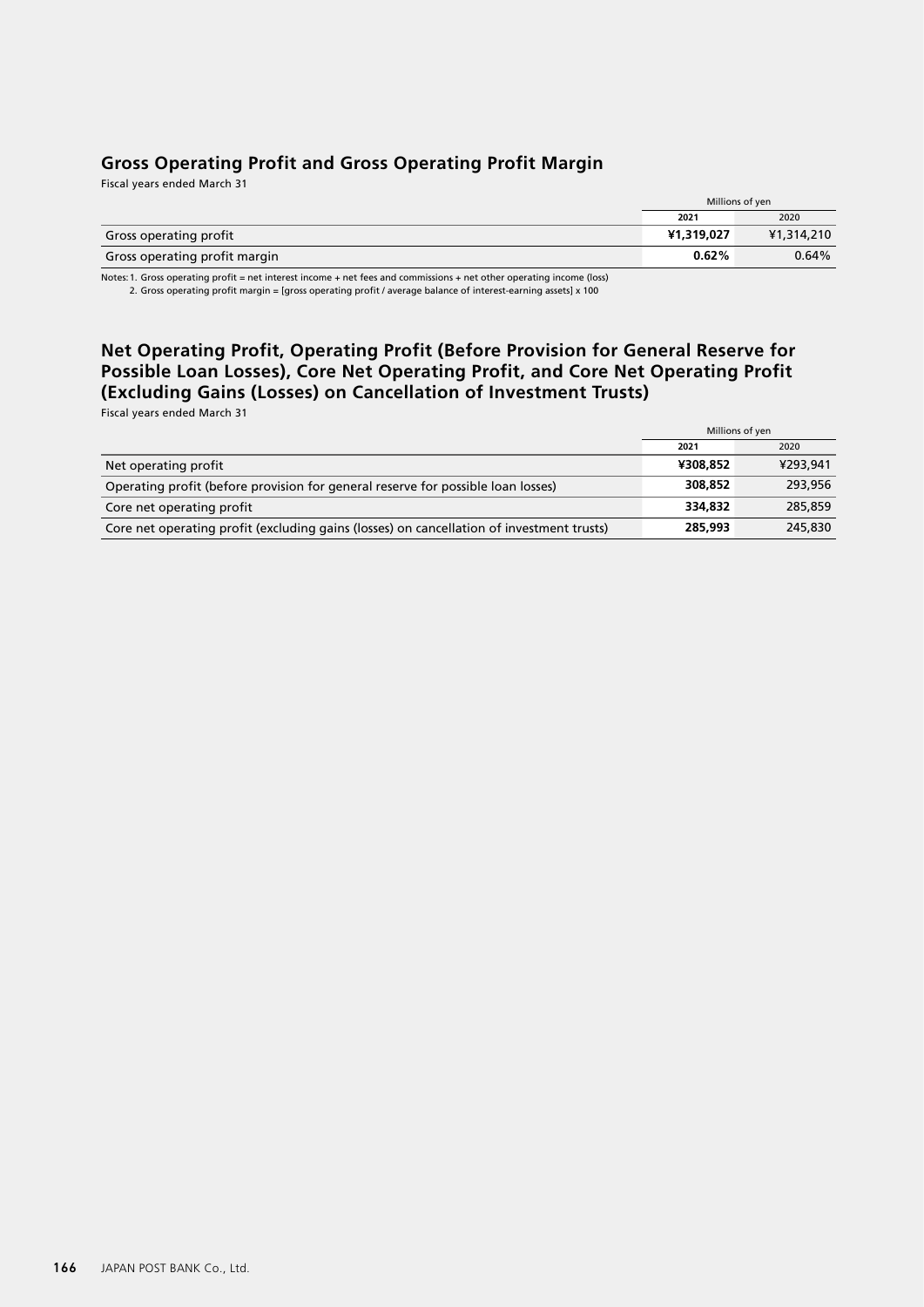## **Net Interest Income, Net Fees and Commissions, Net Trading Income, and Net Other Operating Income (Loss)**

Fiscal years ended March 31

|                                    | Millions of yen |          |              |
|------------------------------------|-----------------|----------|--------------|
|                                    |                 | 2021     |              |
|                                    | <b>Domestic</b> | Overseas | <b>Total</b> |
| Net interest income:               | ¥455,698        | ¥506,185 | 961,884<br>¥ |
| Interest income                    | 518,305         | 751,460  | 1,198,278    |
| Interest expenses                  | 62,606          | 245,274  | 236,393      |
| Net fees and commissions:          | 127,875         | 67       | 127,943      |
| Fees and commissions income        | 156,939         | 436      | 157,376      |
| Fees and commissions expenses      | 29,063          | 369      | 29,433       |
| Net trading income:                |                 |          |              |
| Trading gains                      |                 |          |              |
| <b>Trading losses</b>              |                 |          |              |
| Net other operating income (loss): | (41, 327)       | 270,527  | 229,200      |
| Other operating income             | 3,187           | 290,497  | 293,684      |
| Other operating expenses           | 44,514          | 19,969   | 64,484       |

|                                    |          | Millions of yen<br>2020 |           |  |
|------------------------------------|----------|-------------------------|-----------|--|
|                                    |          |                         |           |  |
|                                    | Domestic | Overseas                | Total     |  |
| Net interest income:               | ¥549,737 | ¥427,083                | ¥ 976,821 |  |
| Interest income                    | 629,096  | 789,429                 | 1,318,014 |  |
| Interest expenses                  | 79,358   | 362,345                 | 341,193   |  |
| Net fees and commissions:          | 128,540  | 350                     | 128,891   |  |
| Fees and commissions income        | 159,951  | 613                     | 160,564   |  |
| Fees and commissions expenses      | 31,410   | 262                     | 31,673    |  |
| Net trading income:                |          |                         |           |  |
| Trading gains                      |          |                         |           |  |
| <b>Trading losses</b>              |          |                         |           |  |
| Net other operating income (loss): | 3,164    | 205,333                 | 208,497   |  |
| Other operating income             | 6,217    | 206,671                 | 212,888   |  |
| Other operating expenses           | 3,052    | 1,337                   | 4,390     |  |

Notes:1. "Domestic" represents yen-denominated transactions while "overseas" represents foreign currency-denominated transactions (except that yen-denominated

transactions with non-residents of Japan are included in "overseas").<br>2. Interest expenses exclude expenses corresponding to money held in trust (fiscal year ended March 31, 2021, ¥4,760 million; fiscal year ended March 31 ¥5,441 million).

3. Interest income on "domestic" includes interest on transactions between "domestic" and "overseas" (fiscal year ended March 31, 2021, ¥71,487 million; fiscal year ended March 31, 2020, ¥100,511 million).

4. For a part of interest income and expenses as well as other operating income and expenses, transactions between "domestic" and "overseas" are offset to calculate totals. As a result, the total of each account may not be equal to the combined total of "domestic" and "overseas" of each item.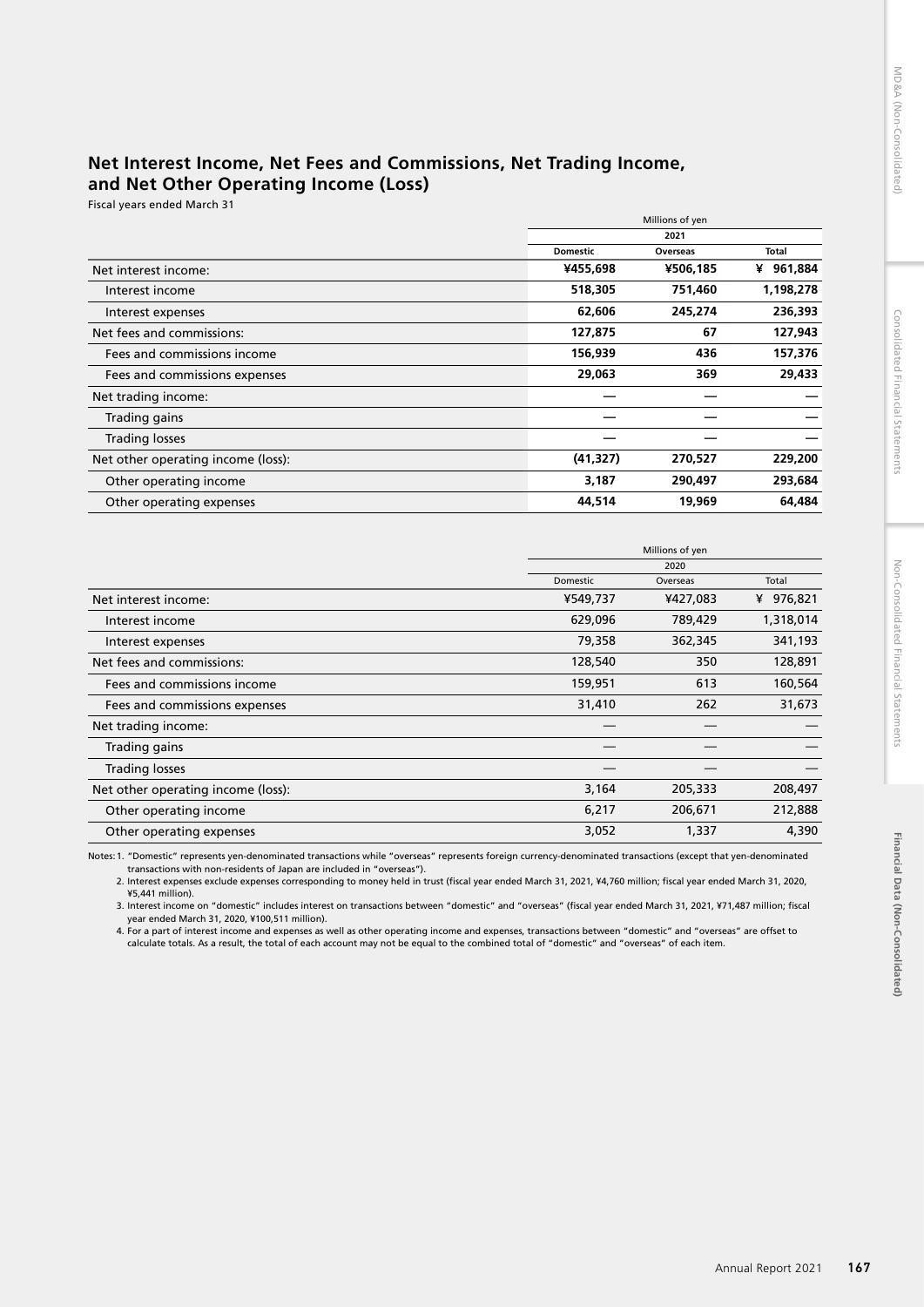# **Average Balance, Interest, and Earnings Yield of Interest-Earning Assets and Interest-Bearing Liabilities**

Fiscal years ended March 31

## **Domestic**

|                                                   |                    | Millions of yen |                       |                    |          |                |
|---------------------------------------------------|--------------------|-----------------|-----------------------|--------------------|----------|----------------|
|                                                   |                    | 2021            |                       |                    |          |                |
|                                                   | Average<br>balance | <b>Interest</b> | <b>Earnings yield</b> | Average<br>balance | Interest | Earnings yield |
| Interest-earning assets:                          | ¥204,928,217       | ¥518.305        | 0.25%                 | ¥198,026,308       | ¥629,096 | 0.31%          |
| Loans                                             | 5,888,523          | 10,060          | 0.17                  | 4,947,212          | 11,056   | 0.22           |
| <b>Securities</b>                                 | 70,330,066         | 410.942         | 0.58                  | 71,842,673         | 492,509  | 0.68           |
| Due from banks, etc.                              | 56,799,558         | 29,230          | 0.05                  | 52,928,370         | 28,874   | 0.05           |
| Interest-bearing liabilities:                     | 197.783.193        | 62,606          | 0.03                  | 190,695,746        | 79,358   | 0.04           |
| Deposits                                          | 188,043,501        | 38,323          | 0.02                  | 183,018,232        | 55,096   | 0.03           |
| Payables under securities<br>lending transactions | 155,875            | 155             | 0.09                  | 229,198            | 229      | 0.10           |

#### **Overseas**

|                                                   |                    | Millions of yen |                       |                    |          |                |  |
|---------------------------------------------------|--------------------|-----------------|-----------------------|--------------------|----------|----------------|--|
|                                                   |                    | 2021            |                       |                    | 2020     |                |  |
|                                                   | Average<br>balance | Interest        | <b>Earnings yield</b> | Average<br>balance | Interest | Earnings yield |  |
| Interest-earning assets:                          | ¥67,100,563        | ¥751.460        | 1.11%                 | ¥63,366,957        | ¥789.429 | 1.24%          |  |
| Loans                                             | 23,763             | 125             | 0.52                  | 10,868             | 57       | 0.52           |  |
| <b>Securities</b>                                 | 66,938,098         | 750.955         | 1.12                  | 63,239,883         | 787,476  | 1.24           |  |
| Due from banks, etc.                              |                    |                 |                       | 1,263              | 29       | 2.35           |  |
| Interest-bearing liabilities:                     | 67,508,045         | 245.274         | 0.36                  | 63,324,744         | 362,345  | 0.57           |  |
| Payables under securities<br>lending transactions | 1,482,339          | 6.752           | 0.45                  | 2,240,788          | 49,376   | 2.20           |  |

#### **Total**

|                                                   |                    | Millions of yen |                       |                    |            |                |  |
|---------------------------------------------------|--------------------|-----------------|-----------------------|--------------------|------------|----------------|--|
|                                                   |                    | 2021            |                       |                    | 2020       |                |  |
|                                                   | Average<br>balance | Interest        | <b>Earnings yield</b> | Average<br>balance | Interest   | Earnings yield |  |
| Interest-earning assets:                          | ¥210,430,410       | ¥1,198,278      | 0.56%                 | ¥203,590,095       | ¥1,318,014 | 0.64%          |  |
| Loans                                             | 5,912,287          | 10.186          | 0.17                  | 4,958,081          | 11,113     | 0.22           |  |
| <b>Securities</b>                                 | 137,268,164        | 1,161,897       | 0.84                  | 135,082,556        | 1,279,986  | 0.94           |  |
| Due from banks, etc.                              | 56,799,558         | 29,230          | 0.05                  | 52,929,633         | 28,904     | 0.05           |  |
| Interest-bearing liabilities:                     | 203.692.867        | 236,393         | 0.11                  | 196,217,319        | 341,193    | 0.17           |  |
| <b>Deposits</b>                                   | 188,043,501        | 38,323          | 0.02                  | 183,018,232        | 55,096     | 0.03           |  |
| Payables under securities<br>lending transactions | 1,638,214          | 6.908           | 0.42                  | 2,469,986          | 49,605     | 2.00           |  |

Notes: 1. Income and expenses for money held in trust are included in "other income" and "other expenses," respectively. Accordingly, the average balance of money<br>held in trust (fiscal year ended March 31, 2021, ¥4,102,197 excluded from interest-bearing liabilities.

2. Average balance and interest on transactions between "domestic" and "overseas" are offset to calculate totals.

3. "Due from banks, etc." consists of negotiable certificates of deposit, Bank of Japan deposits, call loans and monetary claims bought.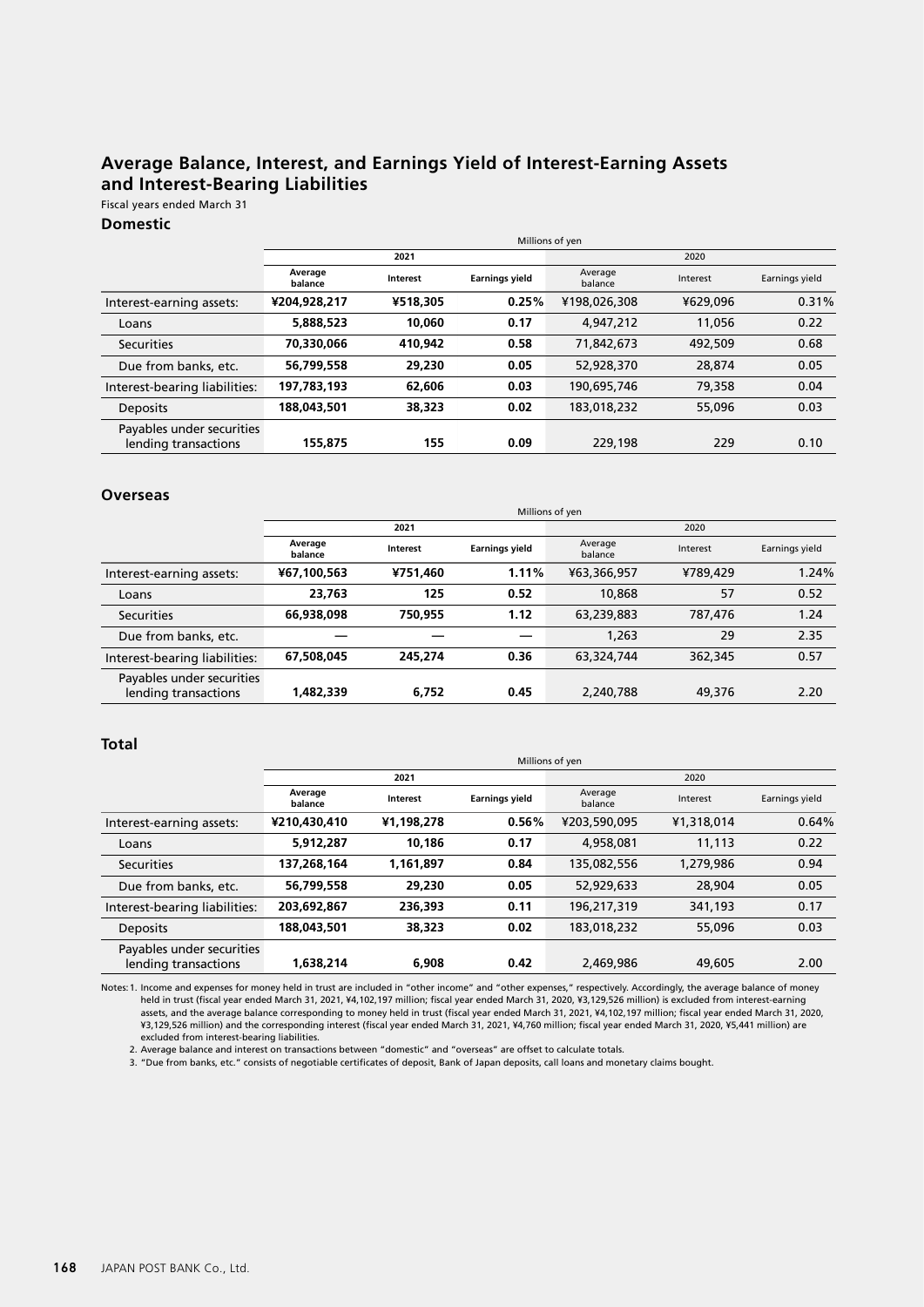## **Changes in Interest Income and Expenses**

## Fiscal years ended March 31

## **Domestic**

|                                                   |                                  | Millions of yen            |              |                           |                            |             |
|---------------------------------------------------|----------------------------------|----------------------------|--------------|---------------------------|----------------------------|-------------|
|                                                   |                                  | 2021                       |              |                           | 2020                       |             |
|                                                   | <b>Balance-related</b><br>change | Interest-related<br>change | Net change   | Balance-related<br>change | Interest-related<br>change | Net change  |
| Interest income:                                  | ¥ 21,273                         | ¥(132,064)                 | $*(110,791)$ | ¥12,622                   | $*(136, 351)$              | 4(123, 729) |
| Loans                                             | 1,882                            | (2, 877)                   | (995)        | (2, 439)                  | 1,423                      | (1,016)     |
| Securities                                        | (10,178)                         | (71, 388)                  | (81, 567)    | (44, 152)                 | (78, 376)                  | (122, 529)  |
| Due from banks, etc.                              | 2.044                            | (1,688)                    | 356          | 2,018                     | (4,048)                    | (2,030)     |
| Interest expenses:                                | 2,854                            | (19,606)                   | (16, 751)    | 2,150                     | (37, 691)                  | (35, 541)   |
| Deposits                                          | 1,474                            | (18, 247)                  | (16, 773)    | 791                       | (26, 528)                  | (25, 737)   |
| Payables under securities<br>lending transactions | (73)                             | (0)                        | (73)         | (1, 762)                  | 978                        | (783)       |

## **Overseas**

|                                                   |                                  | Millions of yen            |              |                           |                            |            |
|---------------------------------------------------|----------------------------------|----------------------------|--------------|---------------------------|----------------------------|------------|
|                                                   |                                  | 2021                       |              |                           | 2020                       |            |
|                                                   | <b>Balance-related</b><br>change | Interest-related<br>change | Net change   | Balance-related<br>change | Interest-related<br>change | Net change |
| Interest income:                                  | ¥44,782                          | ¥ $(82,751)$               | ¥ $(37,969)$ | ¥51,820                   | ¥37,407                    | ¥89,227    |
| Loans                                             | 68                               | 0                          | 68           | 29                        | 6                          | 36         |
| <b>Securities</b>                                 | 44,357                           | (80, 879)                  | (36,521)     | 51,653                    | 37,048                     | 88,701     |
| Due from banks, etc.                              | (29)                             |                            | (29)         | (168)                     | 34                         | (134)      |
| Interest expenses:                                | 22,597                           | (139, 669)                 | (117, 071)   | 27,754                    | 12,590                     | 40,344     |
| Payables under securities<br>lending transactions | (12, 747)                        | (29, 875)                  | (42, 623)    | (8, 376)                  | (1,530)                    | (9,907)    |

## **Total**

|                                                   |                                  | Millions of yen            |              |                           |                            |              |
|---------------------------------------------------|----------------------------------|----------------------------|--------------|---------------------------|----------------------------|--------------|
|                                                   |                                  | 2021                       |              |                           | 2020                       |              |
|                                                   | <b>Balance-related</b><br>change | Interest-related<br>change | Net change   | Balance-related<br>change | Interest-related<br>change | Net change   |
| Interest income:                                  | ¥43,120                          | $*(162, 856)$              | $*(119,736)$ | ¥ 21,265                  | $*(61,236)$                | $*(39, 971)$ |
| Loans                                             | 1,914                            | (2,841)                    | (927)        | (2,430)                   | 1,450                      | (979)        |
| Securities                                        | 20,418                           | (138, 507)                 | (118,088)    | (15, 528)                 | (18, 298)                  | (33, 827)    |
| Due from banks, etc.                              | 2,045                            | (1,718)                    | 326          | 2,023                     | (4, 188)                   | (2, 164)     |
| Interest expenses:                                | 12,554                           | (117, 353)                 | (104, 799)   | 7,188                     | (7, 855)                   | (666)        |
| <b>Deposits</b>                                   | 1,474                            | (18, 247)                  | (16, 773)    | 791                       | (26, 528)                  | (25, 737)    |
| Payables under securities<br>lending transactions | (12,760)                         | (29, 936)                  | (42, 697)    | (65, 514)                 | 54,823                     | (10,691)     |

Notes:1. Factors that increase or decrease both balance and interest rate are allocated based on the proportion of the increase or decrease in the balance and interest rate.

2. Average balance and interest on transactions between "domestic" and "overseas" are offset to calculate totals.<br>3. "Due from banks, etc." consists of negotiable certificates of deposit, Bank of Japan deposits, call loans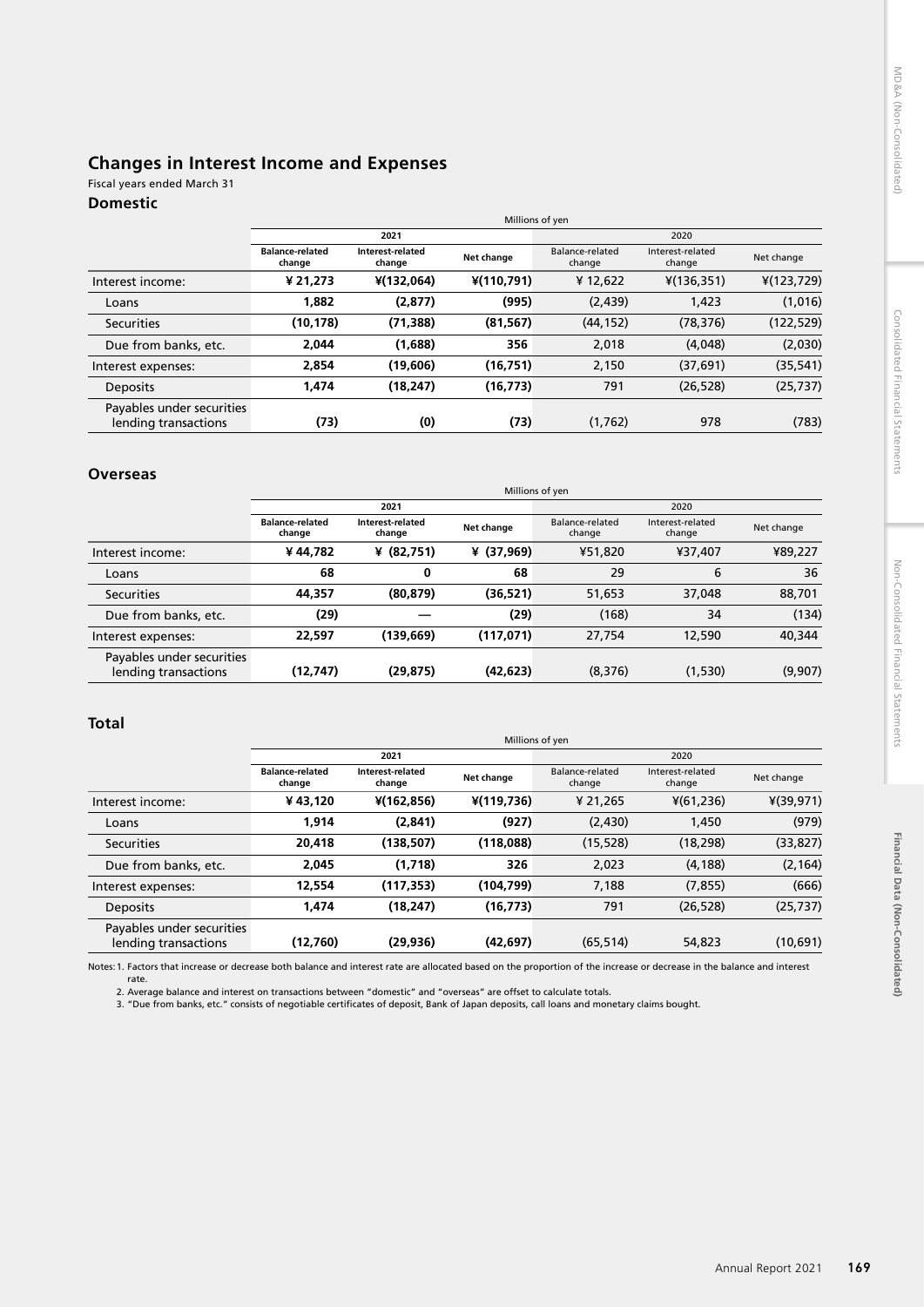# **General and Administrative Expenses**

Fiscal years ended March 31

|                                                                                                                    | Millions of yen               |        |            |        |
|--------------------------------------------------------------------------------------------------------------------|-------------------------------|--------|------------|--------|
|                                                                                                                    | 2021<br>2020<br>$\frac{0}{0}$ |        |            |        |
|                                                                                                                    | %<br>Amount                   |        | Amount     |        |
| Personnel expenses:                                                                                                | ¥ 117,288                     | 11.63  | ¥ 120,653  | 11.84  |
| Salaries and allowances                                                                                            | 96,068                        | 9.52   | 98,694     | 9.69   |
| <b>Others</b>                                                                                                      | 21,219                        | 2.10   | 21,959     | 2.15   |
| Non-personnel expenses:                                                                                            | 834,256                       | 82.75  | 844,334    | 82.91  |
| Commissions on bank agency services, etc. paid to JAPAN POST Co., Ltd.                                             | 366,358                       | 36.34  | 369,716    | 36.30  |
| Contributions paid to the Organization for Postal Savings,<br>Postal Life Insurance and Post Office Network (Note) | 237,439                       | 23.55  | 237,820    | 23.35  |
| Deposit insurance expenses paid to Deposit Insurance Corporation<br>of Japan                                       | 57,436                        | 5.69   | 59,486     | 5.84   |
| Rent for land, buildings and others                                                                                | 11,531                        | 1.14   | 11,956     | 1.17   |
| Expenses on consigned businesses                                                                                   | 67,002                        | 6.64   | 64,085     | 6.29   |
| Depreciation and amortization                                                                                      | 34,943                        | 3.46   | 36,146     | 3.54   |
| Communication and transportation expenses                                                                          | 15,279                        | 1.51   | 16,886     | 1.65   |
| Maintenance expenses                                                                                               | 13,378                        | 1.32   | 12,457     | 1.22   |
| IT expenses                                                                                                        | 12,914                        | 1.28   | 16,791     | 1.64   |
| Others                                                                                                             | 17,971                        | 1.78   | 18,986     | 1.86   |
| Taxes and dues                                                                                                     | 56,544                        | 5.60   | 53,332     | 5.23   |
| Total                                                                                                              | ¥1,008,089                    | 100.00 | ¥1,018,320 | 100.00 |

Note: The Bank makes payments of contributions to the Organization for Postal Savings, Postal Life Insurance and Post Office Network in accordance with Article 18-3 of<br>the Act on Organization for Postal Savings, Postal Lif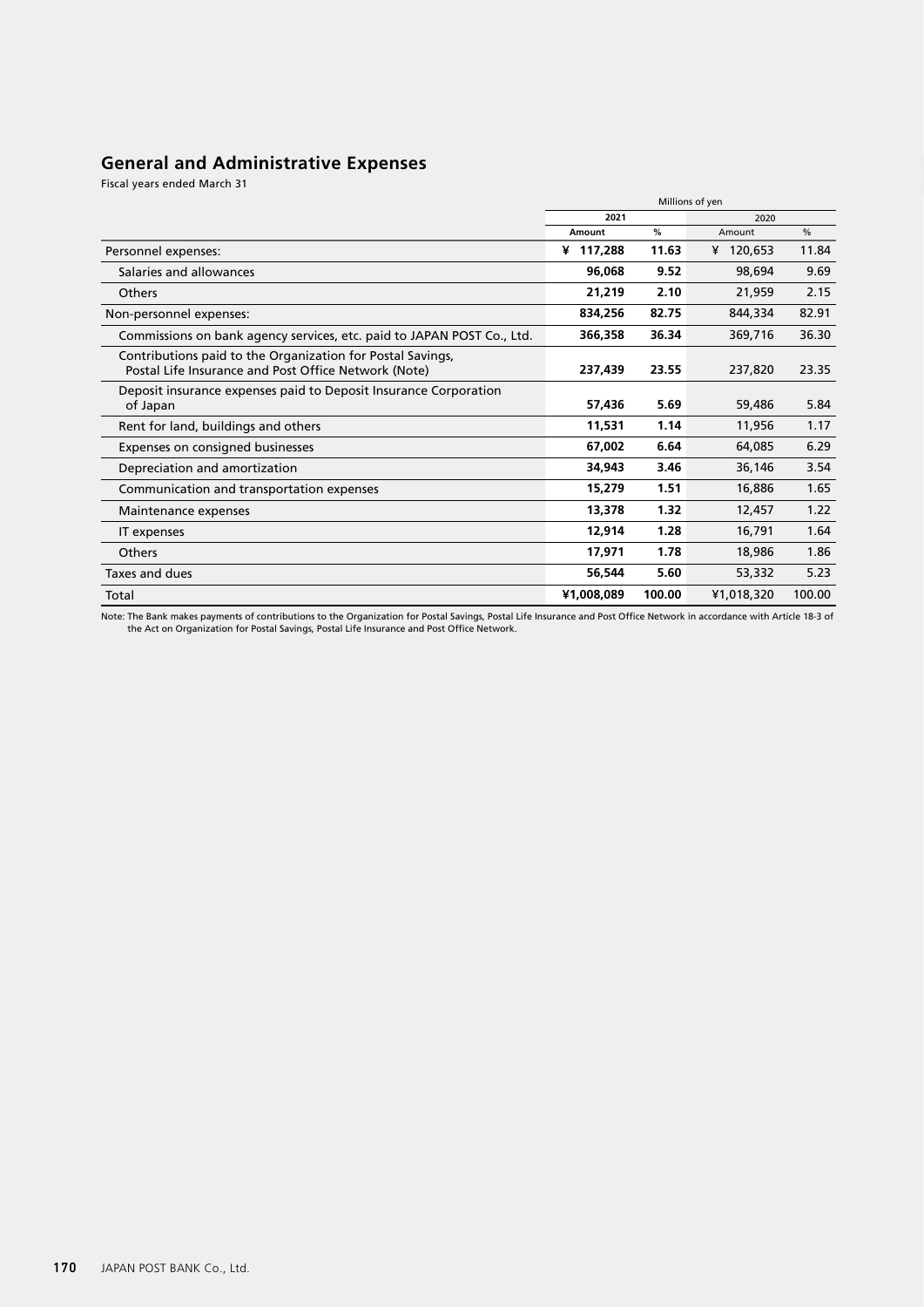# **DEPOSITS**

## **Balances by Type of Deposit**

As of March 31

**Ending Balances**

|                                    | Millions of yen |             |              |        |
|------------------------------------|-----------------|-------------|--------------|--------|
|                                    | 2021<br>2020    |             |              |        |
|                                    | Amount          | %<br>Amount |              | %      |
| Liquid deposits:                   | ¥101,309,018    | 53.43       | ¥ 87,567,568 | 47.84  |
| <b>Transfer deposits</b>           | 9,150,117       | 4.82        | 7,712,325    | 4.21   |
| Ordinary deposits, etc.            | 91,546,309      | 48.28       | 79,346,271   | 43.35  |
| Savings deposits                   | 612.591         | 0.32        | 508,971      | 0.27   |
| Fixed-term deposits:               | 88,145,649      | 46.49       | 95,298,907   | 52.07  |
| Time deposits                      | 4,709,291       | 2.48        | 5,225,651    | 2.85   |
| <b>TEIGAKU deposits</b>            | 83,436,358      | 44.00       | 90,073,256   | 49.21  |
| Other deposits                     | 138,801         | 0.07        | 138,256      | 0.07   |
| Subtotal                           | 189,593,469     | 100.00      | 183,004,733  | 100.00 |
| Negotiable certificates of deposit |                 |             |              |        |
| Total                              | ¥189,593,469    | 100.00      | ¥183,004,733 | 100.00 |

Fiscal years ended March 31

## **Average Balances**

|                                    | Millions of yen |             |              |        |
|------------------------------------|-----------------|-------------|--------------|--------|
|                                    | 2021<br>2020    |             |              |        |
|                                    | Amount          | %<br>Amount |              | %      |
| Liquid deposits:                   | ¥ 96,053,067    | 51.08       | ¥ 84,703,007 | 46.28  |
| Transfer deposits                  | 8,686,730       | 4.61        | 7,706,034    | 4.21   |
| Ordinary deposits, etc.            | 86,803,482      | 46.16       | 76,527,985   | 41.81  |
| Savings deposits                   | 562.854         | 0.29        | 468,987      | 0.25   |
| Fixed-term deposits:               | 91,763,655      | 48.79       | 98,087,845   | 53.59  |
| Time deposits                      | 4,940,369       | 2.62        | 6,208,331    | 3.39   |
| <b>TEIGAKU deposits</b>            | 86,823,285      | 46.17       | 91,879,514   | 50.20  |
| Other deposits                     | 226,778         | 0.12        | 227,378      | 0.12   |
| Subtotal                           | 188,043,501     | 100.00      | 183,018,232  | 100.00 |
| Negotiable certificates of deposit |                 |             |              |        |
| Total                              | ¥188,043,501    | 100.00      | ¥183,018,232 | 100.00 |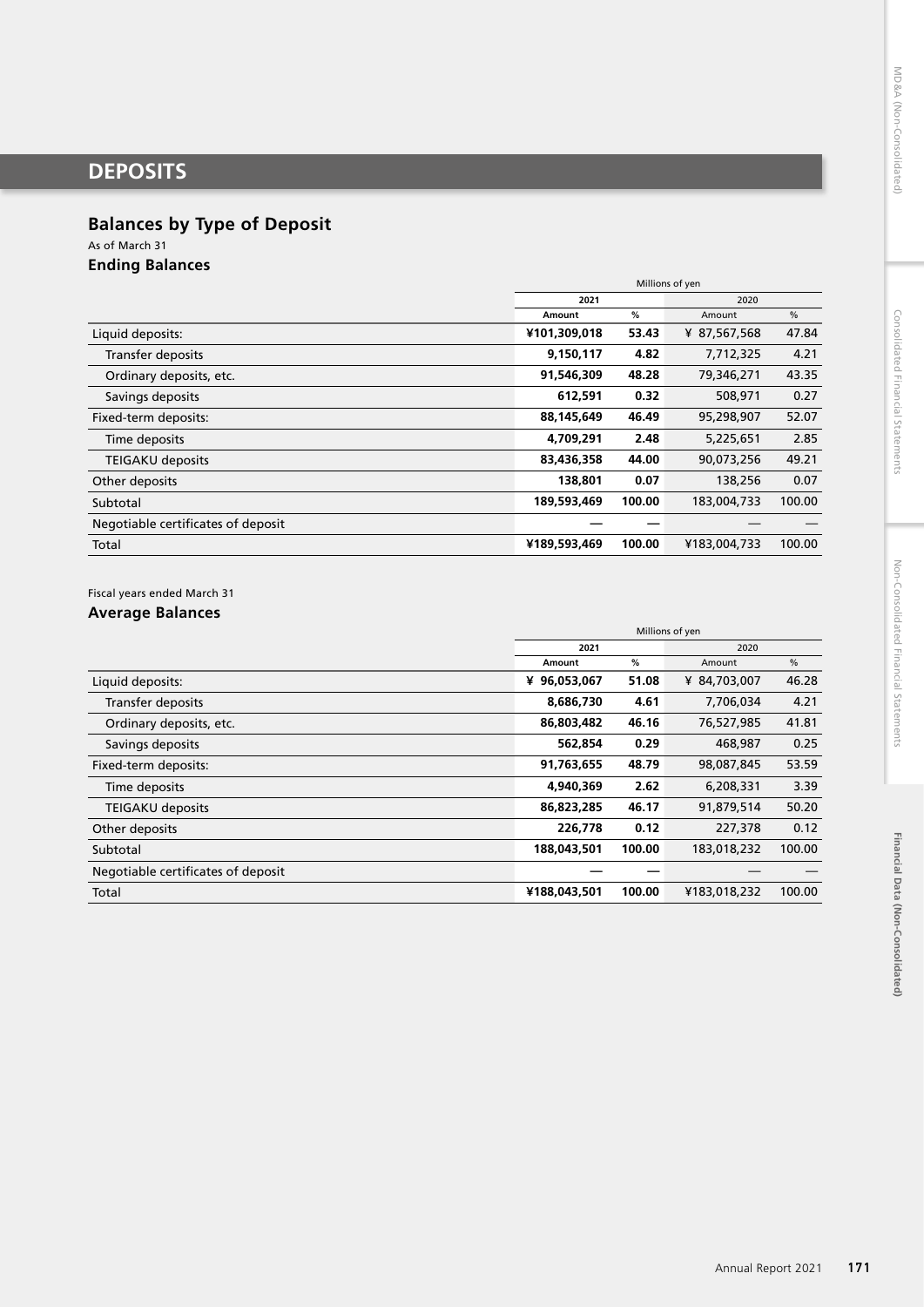## **Time Deposits by Time to Maturity**

As of March 31

|                             |            | Millions of yen |
|-----------------------------|------------|-----------------|
|                             | 2021       | 2020            |
| Time deposits:              | ¥1,443,083 | ¥1,700,029      |
| <b>Fixed interest rates</b> | 1,443,083  | 1,700,029       |
| Floating interest rates     |            |                 |
| Other time deposits         |            |                 |
| Time deposits:              | 953,518    | 1,058,122       |
| <b>Fixed interest rates</b> | 953,518    | 1,058,122       |
| Floating interest rates     |            |                 |
| Other time deposits         |            |                 |
| Time deposits:              | 1,813,541  | 1,954,446       |
| <b>Fixed interest rates</b> | 1,813,541  | 1,954,446       |
| Floating interest rates     |            |                 |
| Other time deposits         |            |                 |
| Time deposits:              | 168,008    | 212,019         |
| <b>Fixed interest rates</b> | 168,008    | 212,019         |
| Floating interest rates     |            |                 |
| Other time deposits         |            |                 |
| Time deposits:              | 165,987    | 144,115         |
| <b>Fixed interest rates</b> | 165,987    | 144,115         |
| Floating interest rates     |            |                 |
| Other time deposits         |            |                 |
| Time deposits:              | 165,151    | 156,917         |
| <b>Fixed interest rates</b> | 165,151    | 156,917         |
| Floating interest rates     |            |                 |
| Other time deposits         |            |                 |
| Time deposits:              | ¥4,709,291 | ¥5,225,651      |
| <b>Fixed interest rates</b> | 4,709,291  | 5,225,651       |
| Floating interest rates     |            |                 |
| Other time deposits         |            |                 |
|                             |            |                 |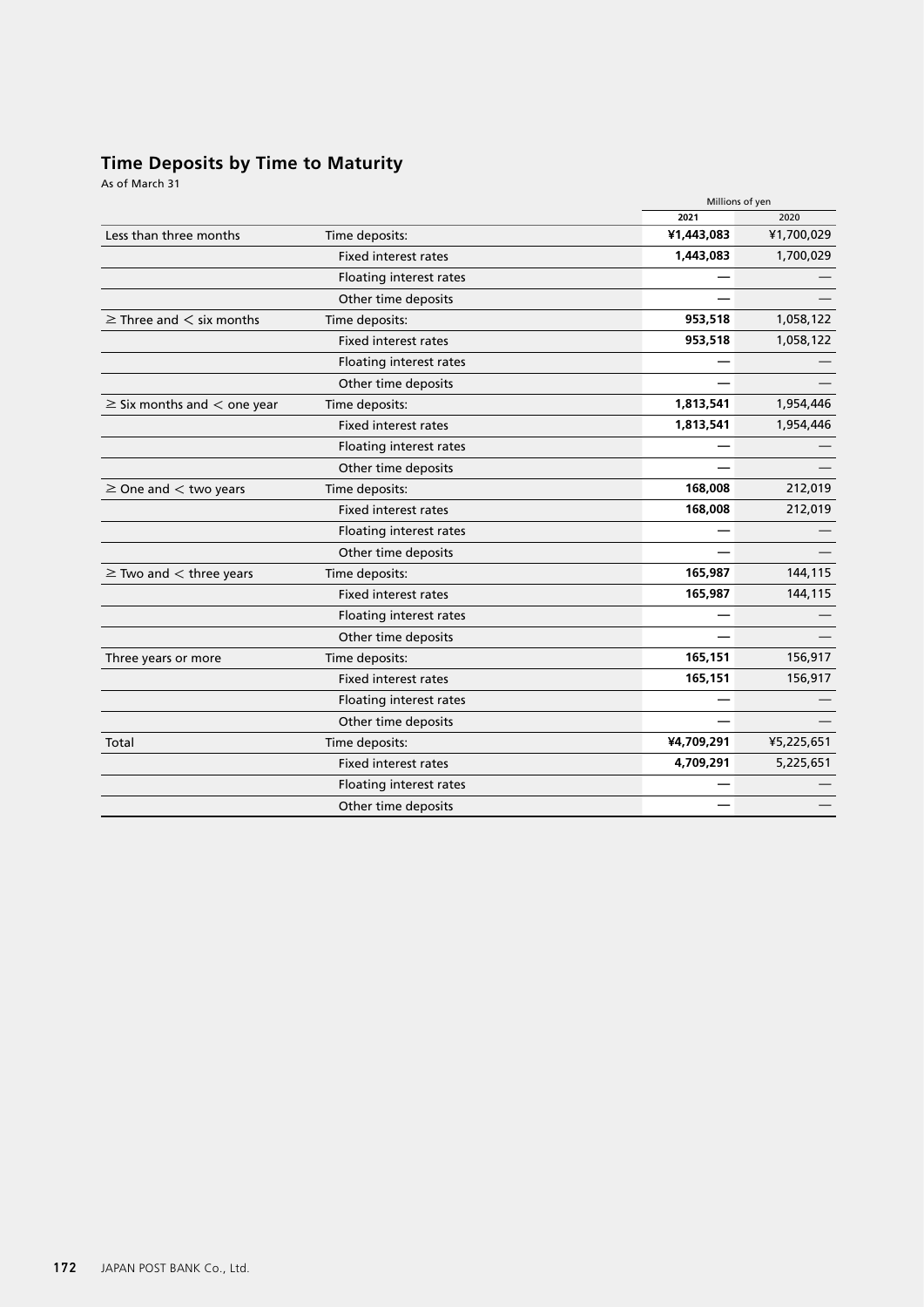# **TEIGAKU Deposits by Time to Maturity**

As of March 31

|                                   | 2021        | 2020        |
|-----------------------------------|-------------|-------------|
| Less than one year                | ¥11,978,486 | ¥13,458,783 |
| $\geq$ One and $\lt$ three years  | 10,752,458  | 14,660,631  |
| $\geq$ Three and $\lt$ five years | 11,523,210  | 13,087,421  |
| $\geq$ Five and $\lt$ seven years | 21,295,472  | 15,125,567  |
| Seven years or more               | 27,886,729  | 33,740,852  |
| Total                             | ¥83,436,358 | ¥90,073,256 |

Note: Figures have been calculated based on the assumption that all deposits will be held to maturity.

Millions of yen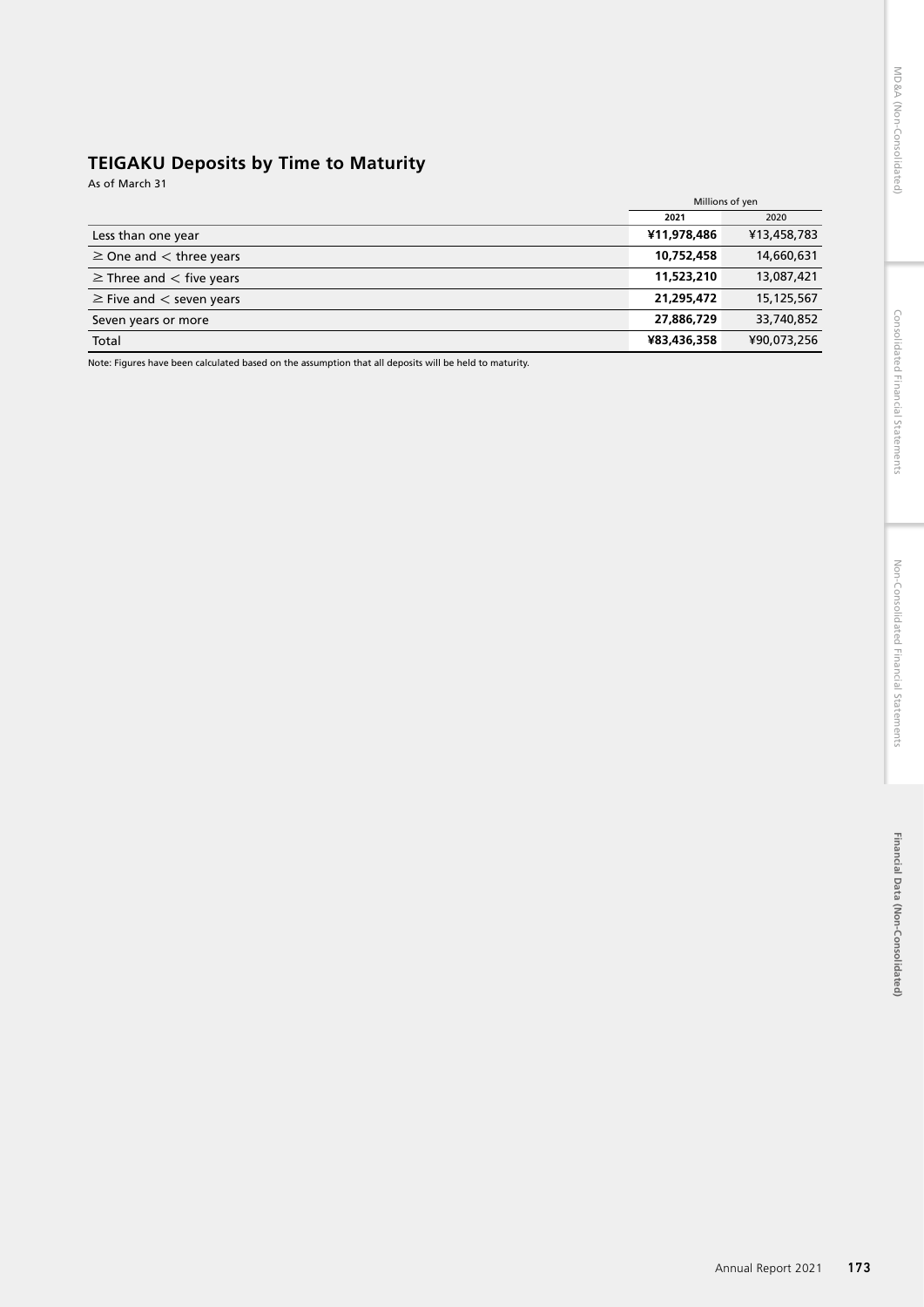# **LOANS**

# **Loans by Category**

As of March 31 **Ending Balances**

|                  | Millions of yen |            |
|------------------|-----------------|------------|
|                  | 2021            | 2020       |
| Domestic:        |                 |            |
| Loans on notes   |                 |            |
| Loans on deeds   | ¥4,566,528      | ¥4,798,252 |
| Overdrafts       | 99,623          | 144,159    |
| Notes discounted |                 |            |
| Subtotal         | 4,666,152       | 4,942,412  |
| Overseas:        |                 |            |
| Loans on notes   |                 |            |
| Loans on deeds   | 25,571          | 19,321     |
| Overdrafts       |                 |            |
| Notes discounted |                 |            |
| Subtotal         | 25,571          | 19,321     |
| Total            | ¥4,691,723      | ¥4,961,733 |

Fiscal years ended March 31

## **Average Balances**

|                  | Millions of yen<br>2021<br>2020 |            |  |
|------------------|---------------------------------|------------|--|
|                  |                                 |            |  |
| Domestic:        |                                 |            |  |
| Loans on notes   |                                 |            |  |
| Loans on deeds   | ¥5,781,276                      | ¥4,779,394 |  |
| Overdrafts       | 107,247                         | 167,817    |  |
| Notes discounted |                                 |            |  |
| Subtotal         | 5,888,523                       | 4,947,212  |  |
| Overseas:        |                                 |            |  |
| Loans on notes   |                                 |            |  |
| Loans on deeds   | 23,763                          | 10,868     |  |
| Overdrafts       |                                 |            |  |
| Notes discounted |                                 |            |  |
| Subtotal         | 23,763                          | 10,868     |  |
| Total            | ¥5,912,287                      | ¥4,958,081 |  |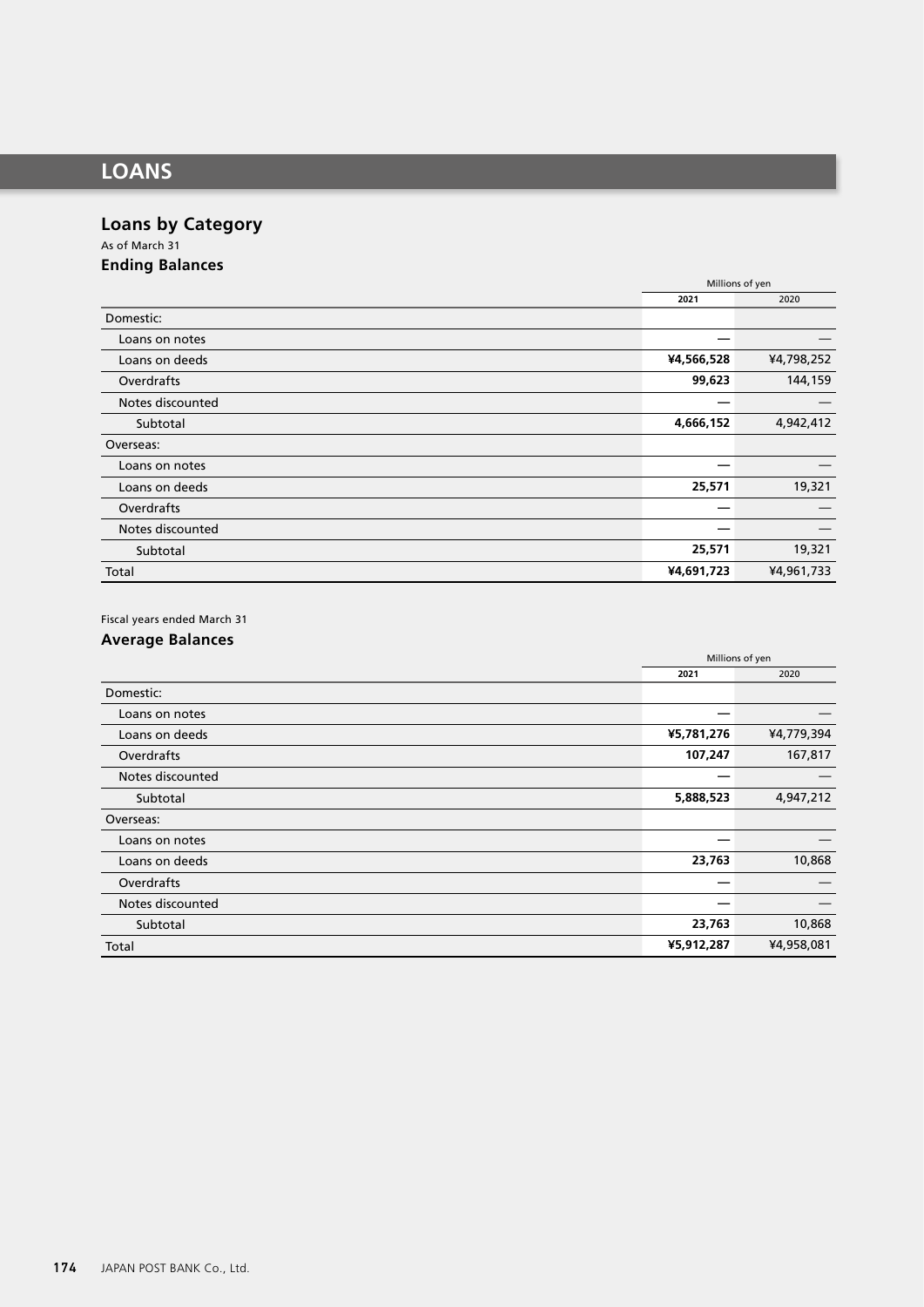**Financial Data (Non-Consolidated)**

Financial Data (Non-Consolidated)

## **Loans by Time to Maturity**

|                                 |                             |            | Millions of yen |  |  |
|---------------------------------|-----------------------------|------------|-----------------|--|--|
|                                 |                             | 2021       | 2020            |  |  |
| One year or less                | Loans:                      | ¥2,278,639 | ¥2,995,519      |  |  |
|                                 | Floating interest rates     |            |                 |  |  |
|                                 | <b>Fixed interest rates</b> |            |                 |  |  |
| $>$ One and $\leq$ three years  | Loans:                      | 472,875    | 350,112         |  |  |
|                                 | Floating interest rates     | 135,746    | 79,873          |  |  |
|                                 | <b>Fixed interest rates</b> | 337,128    | 270,239         |  |  |
| $>$ Three and $\leq$ five years | Loans:                      | 527,795    | 351,031         |  |  |
|                                 | Floating interest rates     | 108,264    | 24,893          |  |  |
|                                 | <b>Fixed interest rates</b> | 419,531    | 326,138         |  |  |
| $>$ Five and $\leq$ seven years | Loans:                      | 172,897    | 298,005         |  |  |
|                                 | Floating interest rates     | 10,444     | 8,079           |  |  |
|                                 | <b>Fixed interest rates</b> | 162,453    | 289,925         |  |  |
| $>$ Seven and $\leq$ ten years  | Loans:                      | 493,195    | 373,169         |  |  |
|                                 | Floating interest rates     | 11,943     | 2,250           |  |  |
|                                 | <b>Fixed interest rates</b> | 481,251    | 370,919         |  |  |
| Over ten years                  | Loans:                      | 746,320    | 593,894         |  |  |
|                                 | Floating interest rates     | 14,958     | 11,784          |  |  |
|                                 | Fixed interest rates        | 731,361    | 582,110         |  |  |
| No designated term              | Loans:                      |            |                 |  |  |
|                                 | Floating interest rates     |            |                 |  |  |
|                                 | <b>Fixed interest rates</b> |            |                 |  |  |
| Total                           |                             | ¥4,691,723 | ¥4,961,733      |  |  |

Notes:1. Loans to the Organization for Postal Savings, Postal Life Insurance and Post Office Network include loans for which the interest rate is revised (5 years/10 years),

and those loans are recorded as fixed interest rate loans.<br>2. Loans to depositors (maturities of two years or less) are treated as having time to maturity of one year or less.<br>3. Loans with maturities of one year or less h

# **Loans and Acceptances and Guarantees by Type of Collateral**

As of March 31

### **Loans by Type of Collateral**

|                   | Millions of yen |            |  |
|-------------------|-----------------|------------|--|
|                   | 2021            | 2020       |  |
| <b>Securities</b> | ¥               | ¥<br>11    |  |
| Receivables       | 95,165          | 139,357    |  |
| Merchandise       |                 |            |  |
| Real estate       |                 |            |  |
| <b>Others</b>     |                 |            |  |
| Subtotal          | 95,165          | 139,369    |  |
| Guarantees        | 28,270          | 30,646     |  |
| Credit            | 4,568,287       | 4,791,717  |  |
| Total             | ¥4,691,723      | ¥4,961,733 |  |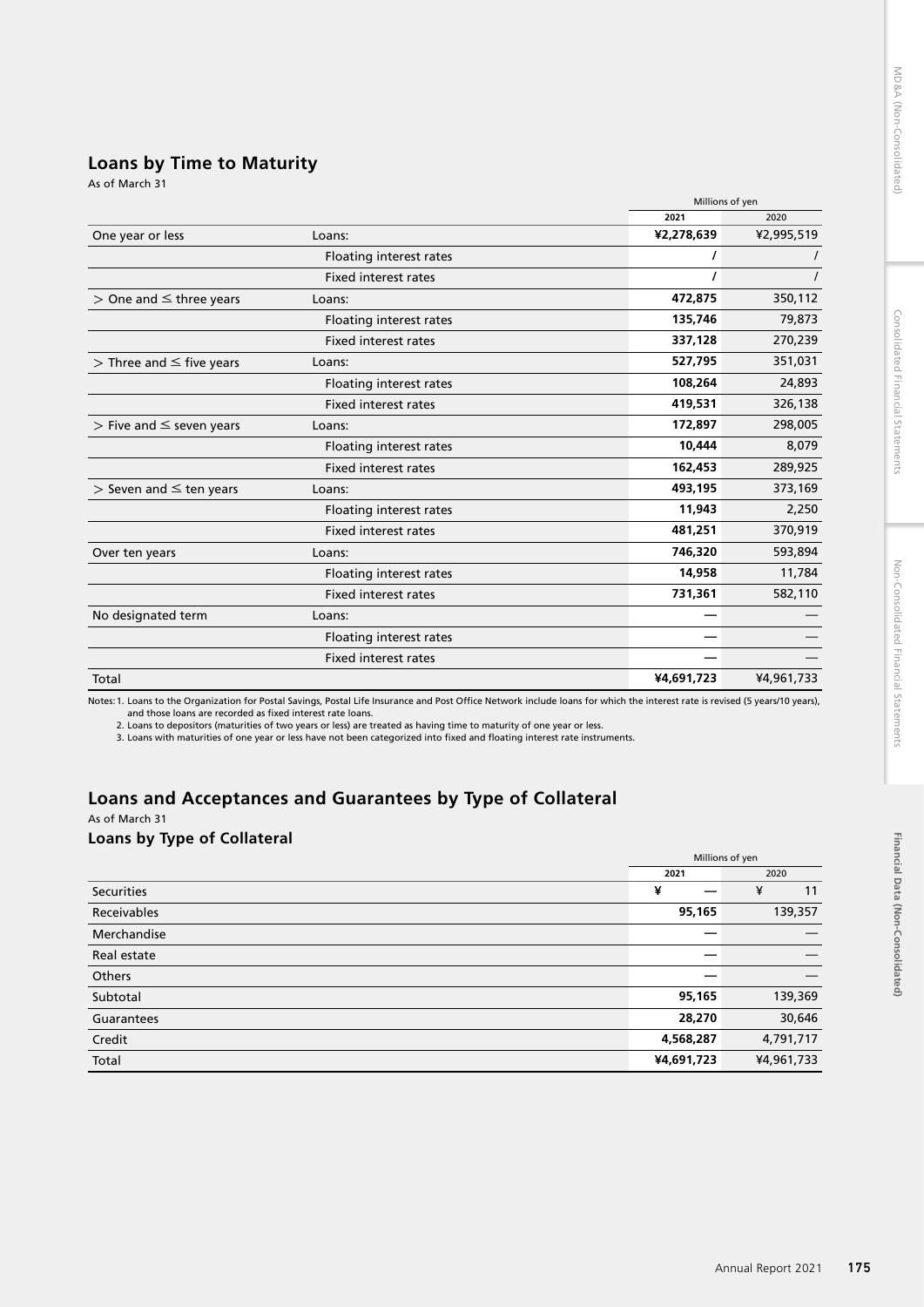## **Acceptances and Guarantees by Type of Collateral**

|             | Millions of yen |      |
|-------------|-----------------|------|
|             | 2021            | 2020 |
| Securities  |                 |      |
| Receivables |                 |      |
| Merchandise |                 |      |
| Real estate |                 |      |
| Others      |                 |      |
| Subtotal    |                 |      |
| Guarantees  |                 |      |
| Credit      |                 |      |
| Total       |                 |      |

# **Loans by Purpose**

As of March 31

|                              | Millions of yen      |       |            |        |  |
|------------------------------|----------------------|-------|------------|--------|--|
|                              | 2021                 |       |            | 2020   |  |
|                              | Amount               | %     | Amount     | $\%$   |  |
| Funds for capital investment | ¥<br>24,608          | 0.52  | ¥<br>8.089 | 0.16   |  |
| Funds for working capital    | 4.667.114            | 99.47 | 4,953,644  | 99.83  |  |
| Total                        | 100.00<br>¥4,691,723 |       | ¥4,961,733 | 100.00 |  |

# **Loans by Industry**

As of March 31

|                                                           | Millions of yen |        |            |               |
|-----------------------------------------------------------|-----------------|--------|------------|---------------|
|                                                           | 2021            |        | 2020       |               |
|                                                           | Amount          | %      | Amount     | $\frac{0}{0}$ |
| Domestic (excluding Japan Offshore Market accounts)       | ¥4,666,152      | 100.00 | ¥4,942,412 | 100.00        |
| Agriculture, forestry, fisheries, and mining              |                 |        |            |               |
| Manufacturing                                             | 81,669          | 1.75   | 43,524     | 0.88          |
| Utilities, information/communications, and transportation | 137,714         | 2.95   | 108,064    | 2.18          |
| Wholesale and retail                                      | 34,255          | 0.73   | 31,155     | 0.63          |
| Finance and insurance                                     | 739,510         | 15.84  | 773,676    | 15.65         |
| Construction and real estate                              | 63,184          | 1.35   | 12,983     | 0.26          |
| Services and goods rental/leasing                         | 84,214          | 1.80   | 48,437     | 0.98          |
| Central and local governments                             | 3,428,219       | 73.46  | 3,782,410  | 76.52         |
| <b>Others</b>                                             | 97,383          | 2.08   | 142,159    | 2.87          |
| Overseas and Japan Offshore Market accounts               | 25,571          | 100.00 | 19,321     | 100.00        |
| Governments                                               |                 |        |            |               |
| Others                                                    | 25,571          | 100.00 | 19,321     | 100.00        |
| Total                                                     | ¥4,691,723      |        | ¥4,961,733 |               |

Notes: 1. "Domestic" represents loans to residents of Japan, while "overseas" represents loans to non-residents of Japan.<br>2. Of "Finance and insurance," loans to the Organization for Postal Savings, Postal Life Insurance a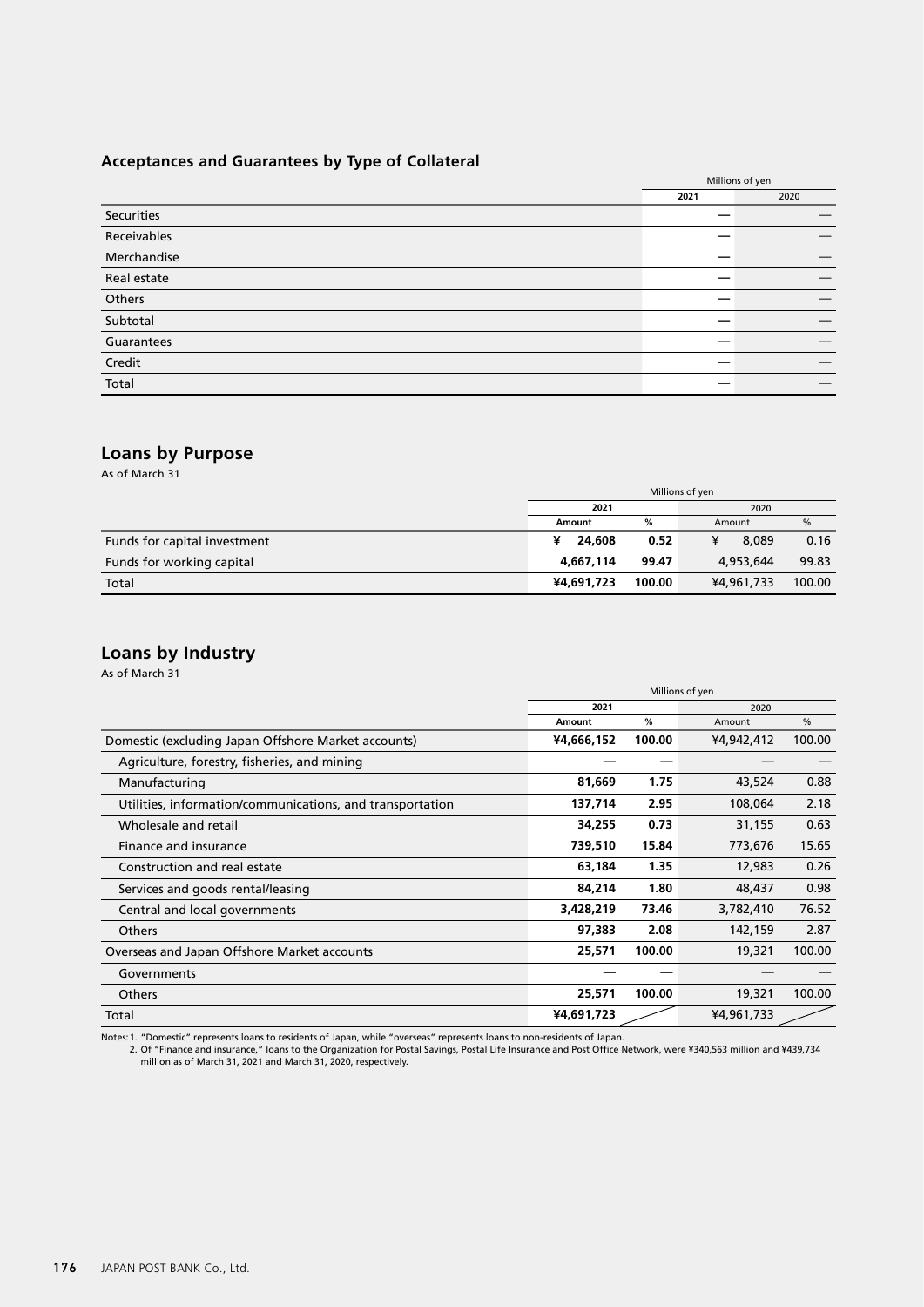# Financial Data (Non-Consolidated) **Financial Data (Non-Consolidated)**

## **Loans to Individuals and Small and Medium-size Enterprises**

As of March 31

|                                                                | Millions of yen |            |
|----------------------------------------------------------------|-----------------|------------|
|                                                                | 2021            | 2020       |
| Total loans (A)                                                | ¥4,691,723      | ¥4,961,733 |
| Loans to individuals and small and medium-size enterprises (B) | 99.623          | 144,159    |
| (B)/(A)                                                        | 2.12%           | 2.90%      |

Note: Individuals and small and medium-size enterprises are defined as companies with capital of ¥300 million or less (¥100 million or less for wholesalers and ¥50 million or less for retail and service businesses) or companies with full-time employees of 300 workers or less (100 employees or less for wholesalers, 50 employees or less<br>for retail businesses, and 100 employees or less for serv

#### **Risk-Monitored Loans** As of March 31

|                                         |      | Millions of yen |
|-----------------------------------------|------|-----------------|
|                                         | 2021 | 2020            |
| Loans to bankrupt borrowers             |      |                 |
| Non-accrual delinquent loans            |      | ¥0              |
| Past-due loans for three months or more |      |                 |
| <b>Restructured loans</b>               |      |                 |
| Total                                   |      | ¥0              |

# **Problem Assets Disclosed under the Financial Reconstruction Act**

As of March 31

|                                                             | Millions of yen |            |
|-------------------------------------------------------------|-----------------|------------|
|                                                             | 2021            | 2020       |
| Loans to borrowers classified as bankrupt or quasi-bankrupt |                 |            |
| Loans to borrowers classified as doubtful                   |                 | ¥<br>0     |
| Loans requiring close monitoring                            |                 |            |
| Subtotal (A)                                                |                 | 0          |
| Loans to borrowers classified as normal                     | ¥4,774,980      | 5,111,652  |
| Total (B)                                                   | ¥4,774,980      | ¥5,111,652 |
| Non-performing loan ratio (A)/(B)                           |                 | $0.00\%$   |

# **Reserve for Possible Loan Losses**

Fiscal years ended March 31

|                                           | Millions of yen                                          |                                                                                       |           |                                                    |  |  |  |
|-------------------------------------------|----------------------------------------------------------|---------------------------------------------------------------------------------------|-----------|----------------------------------------------------|--|--|--|
|                                           |                                                          | 2021                                                                                  |           |                                                    |  |  |  |
|                                           | <b>Balance at</b><br>the beginning of<br>the fiscal year | <b>Decrease</b><br>Increase<br>durina<br>durina<br>the fiscal year<br>the fiscal year |           | <b>Balance at</b><br>the end of<br>the fiscal year |  |  |  |
| General reserve for possible loan losses  | ¥ 258                                                    | ¥280                                                                                  | -258<br>¥ | ¥280                                               |  |  |  |
| Specific reserve for possible loan losses | 772                                                      | 655                                                                                   | 772       | 655                                                |  |  |  |
| Total                                     | ¥1.031                                                   | ¥935                                                                                  | ¥1.031    | ¥935                                               |  |  |  |

|                                           | Millions of yen                                                                                                                                               |        |      |         |  |  |
|-------------------------------------------|---------------------------------------------------------------------------------------------------------------------------------------------------------------|--------|------|---------|--|--|
|                                           | 2020                                                                                                                                                          |        |      |         |  |  |
|                                           | <b>Balance</b> at<br>Decrease<br>Increase<br>the beginning of<br>during<br>during<br>the fiscal year<br>the fiscal year<br>the fiscal year<br>the fiscal year |        |      |         |  |  |
| General reserve for possible loan losses  | ¥243                                                                                                                                                          | ¥ 258  | ¥243 | $¥$ 258 |  |  |
| Specific reserve for possible loan losses | 715                                                                                                                                                           | 772    | 715  | 772     |  |  |
| Total                                     | ¥958                                                                                                                                                          | ¥1,031 | ¥958 | ¥1,031  |  |  |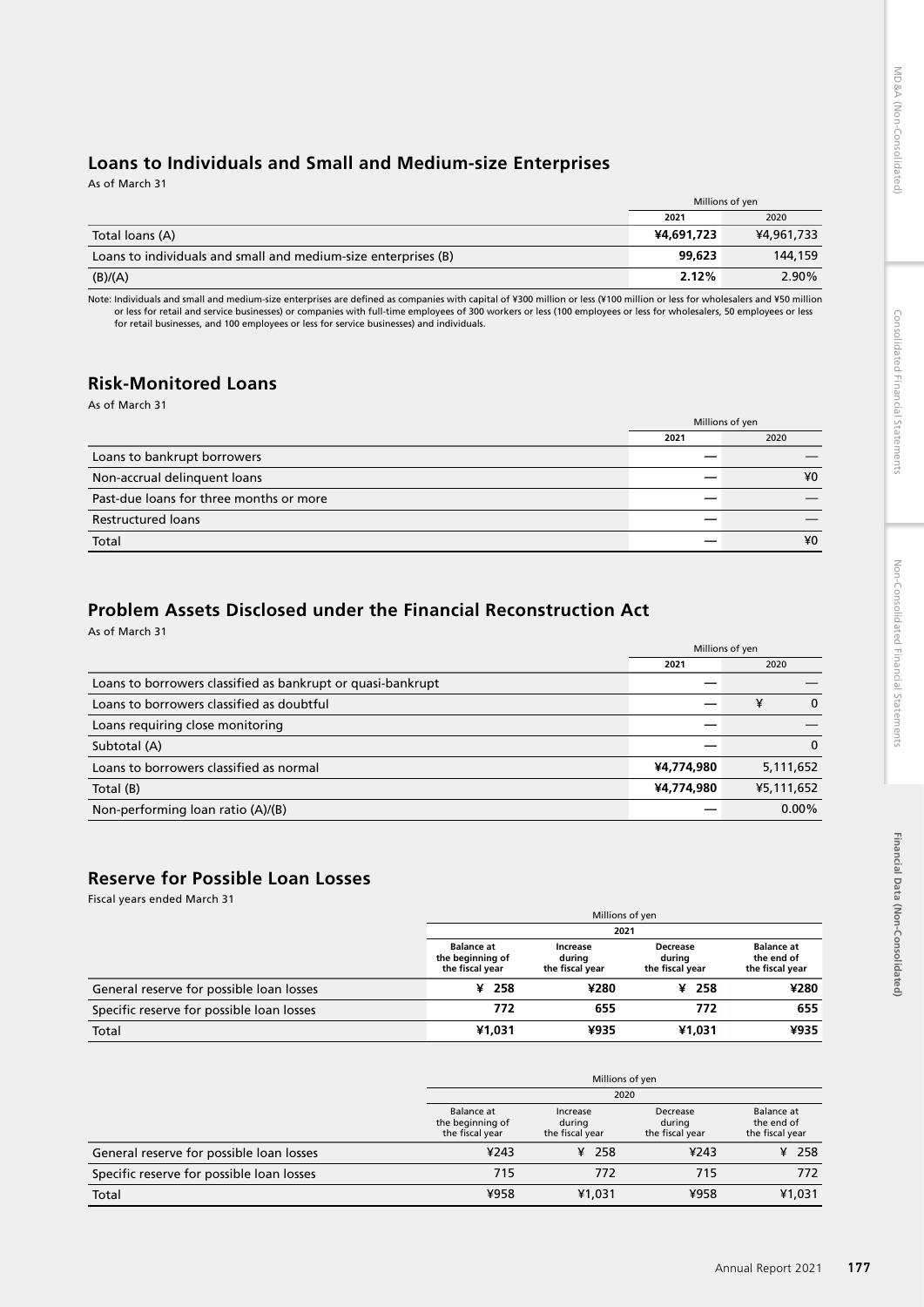# **SECURITIES**

## **Average Balance by Type of Trading Book Securities**

Fiscal years ended March 31

|                                              | Millions of yen |      |
|----------------------------------------------|-----------------|------|
|                                              | 2021            | 2020 |
| Trading book Japanese government bonds       | ¥27             | ¥37  |
| Trading book Japanese local government bonds |                 |      |
| Trading book government guaranteed bonds     |                 |      |
| Other trading book securities                |                 |      |
| Total                                        | ¥27             | ¥37  |

# **Securities by Time to Maturity**

As of March 31

|                                 |                     | Millions of yen                   |                                    |                                    |                                   |                   |                          |                 |
|---------------------------------|---------------------|-----------------------------------|------------------------------------|------------------------------------|-----------------------------------|-------------------|--------------------------|-----------------|
|                                 |                     |                                   |                                    | 2021                               |                                   |                   |                          |                 |
|                                 | One year<br>or less | $>$ One and<br>$\leq$ three years | $>$ Three and<br>$\leq$ five years | $>$ Five and<br>$\leq$ seven years | $>$ Seven and<br>$\leq$ ten years | Over<br>ten years | No<br>designated<br>term | <b>Total</b>    |
| Japanese government bonds       | ¥ 8.649.610         | ¥20,250,996                       | ¥1.363.240                         | 4.479.727<br>¥                     | 4.786.847<br>¥                    | ¥10,963,054       | ¥<br>—                   | 50,493,477<br>¥ |
| Japanese local government bonds | 740,045             | 1,571,253                         | 1,430,374                          | 784,542                            | 967,598                           |                   | -                        | 5,493,814       |
| Japanese corporate bonds        | 2,880,054           | 2,414,872                         | 1.940.009                          | 1,448,959                          | 1.044.624                         | 1.286.428         | —                        | 11.014.949      |
| Other securities:               | 2,817,159           | 5.366.470                         | 4.137.454                          | 3,329,780                          | 3.545.199                         | 6.622.653         | 45.362.304               | 71.181.022      |
| Foreign bonds                   | 2,816,908           | 5,365,773                         | 4,133,086                          | 3,311,025                          | 2,553,306                         | 5,325,015         | —                        | 23,505,116      |
| Investment trusts               |                     |                                   |                                    |                                    | 946,477                           | 1.296.161         | 45.348.548               | 47.591.186      |
| Foreign stocks                  |                     |                                   |                                    |                                    |                                   |                   |                          |                 |
| Total                           | ¥15,086,869         | ¥29,603,593                       | ¥8,871,079                         | ¥10.043.009                        | ¥10.344.270                       | ¥18,872,136       | ¥45.362.304              | ¥138.183.264    |

|                                 |                     | Millions of yen                   |                                    |                                    |                                   |                   |                                 |              |
|---------------------------------|---------------------|-----------------------------------|------------------------------------|------------------------------------|-----------------------------------|-------------------|---------------------------------|--------------|
|                                 |                     |                                   |                                    | 2020                               |                                   |                   |                                 |              |
|                                 | One year<br>or less | $>$ One and<br>$\leq$ three years | $>$ Three and<br>$\leq$ five years | $>$ Five and<br>$\leq$ seven years | $>$ Seven and<br>$\leq$ ten years | Over<br>ten years | <b>No</b><br>designated<br>term | Total        |
| Japanese government bonds       | ¥7,636,911          | ¥22,475,554                       | ¥ 6,803,085                        | ¥3,429,578                         | ¥ 4,623,542                       | ¥ 8,667,440 ¥     | $\overline{\phantom{0}}$        | 53,636,113   |
| Japanese local government bonds | 1,194,461           | 1,496,337                         | 1,550,490                          | 699,463                            | 1,045,596                         |                   |                                 | 5,986,349    |
| Japanese corporate bonds        | 2,101,227           | 2,041,449                         | 2,181,224                          | 978,859                            | 1,321,931                         | 1,290,534         | —                               | 9,915,227    |
| Other securities:               | 3,711,361           | 4,959,530                         | 5,329,022                          | 1,727,217                          | 3,418,188                         | 6,303,530         | 40.211.918                      | 65,660,770   |
| Foreign bonds                   | 3,711,361           | 4,959,131                         | 5,326,856                          | 1,710,567                          | 2,599,359                         | 5,399,594         |                                 | 23,706,870   |
| Investment trusts               |                     |                                   |                                    |                                    | 788,417                           | 903,936           | 40,208,662                      | 41,901,017   |
| Foreign stocks                  |                     |                                   |                                    |                                    |                                   |                   |                                 |              |
| Total                           | ¥14,643,961         | ¥30,972,871                       | ¥15,863,822                        | ¥6,835,119                         | ¥10,409,259                       | ¥16,261,505       | ¥40.211.918                     | ¥135,198,460 |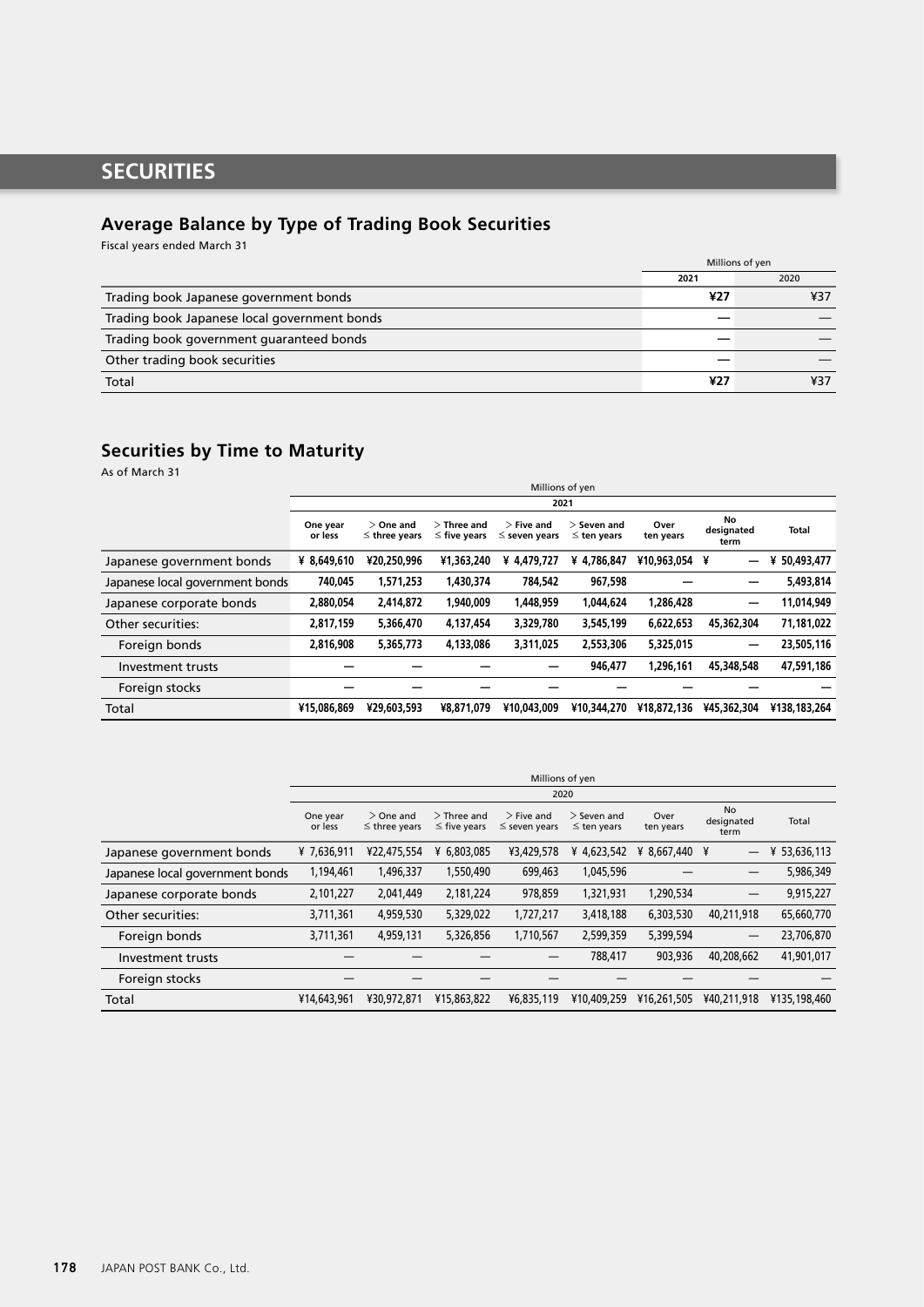## **Balance by Type of Securities** As of March 31 **Ending Balances**

|                                 | Millions of yen |              |
|---------------------------------|-----------------|--------------|
|                                 | 2021            | 2020         |
| Domestic:                       |                 |              |
| Japanese government bonds       | ¥ 50,493,477    | ¥ 53,636,113 |
| Japanese local government bonds | 5,493,814       | 5,986,349    |
| Japanese corporate bonds        | 11,014,949      | 9,915,227    |
| Other securities                | 632,508         | 1,691,087    |
| Subtotal                        | 67,634,749      | 71,228,777   |
| Overseas:                       |                 |              |
| Other securities:               | 70,548,514      | 63,969,682   |
| Foreign bonds                   | 23,505,116      | 23,706,870   |
| Investment trusts               | 47,040,783      | 40,261,287   |
| Foreign stocks                  |                 |              |
| Subtotal                        | 70,548,514      | 63,969,682   |
| Total                           | ¥138,183,264    | ¥135,198,460 |

## Fiscal years ended March 31

## **Average Balances**

|                                 | Millions of yen |              |
|---------------------------------|-----------------|--------------|
|                                 | 2021            | 2020         |
| Domestic:                       |                 |              |
| Japanese government bonds       | ¥ 52,505,182    | ¥ 54,702,343 |
| Japanese local government bonds | 5,687,442       | 6,210,203    |
| Japanese corporate bonds        | 10,628,115      | 9,867,257    |
| Other securities                | 1,509,325       | 1,062,868    |
| Subtotal                        | 70,330,066      | 71,842,673   |
| Overseas:                       |                 |              |
| Other securities:               | 66,938,098      | 63,239,883   |
| Foreign bonds                   | 22,313,823      | 22,339,153   |
| Investment trusts               | 44,622,132      | 40,898,861   |
| Foreign stocks                  |                 |              |
| Subtotal                        | 66,938,098      | 63,239,883   |
| Total                           | ¥137,268,164    | ¥135,082,556 |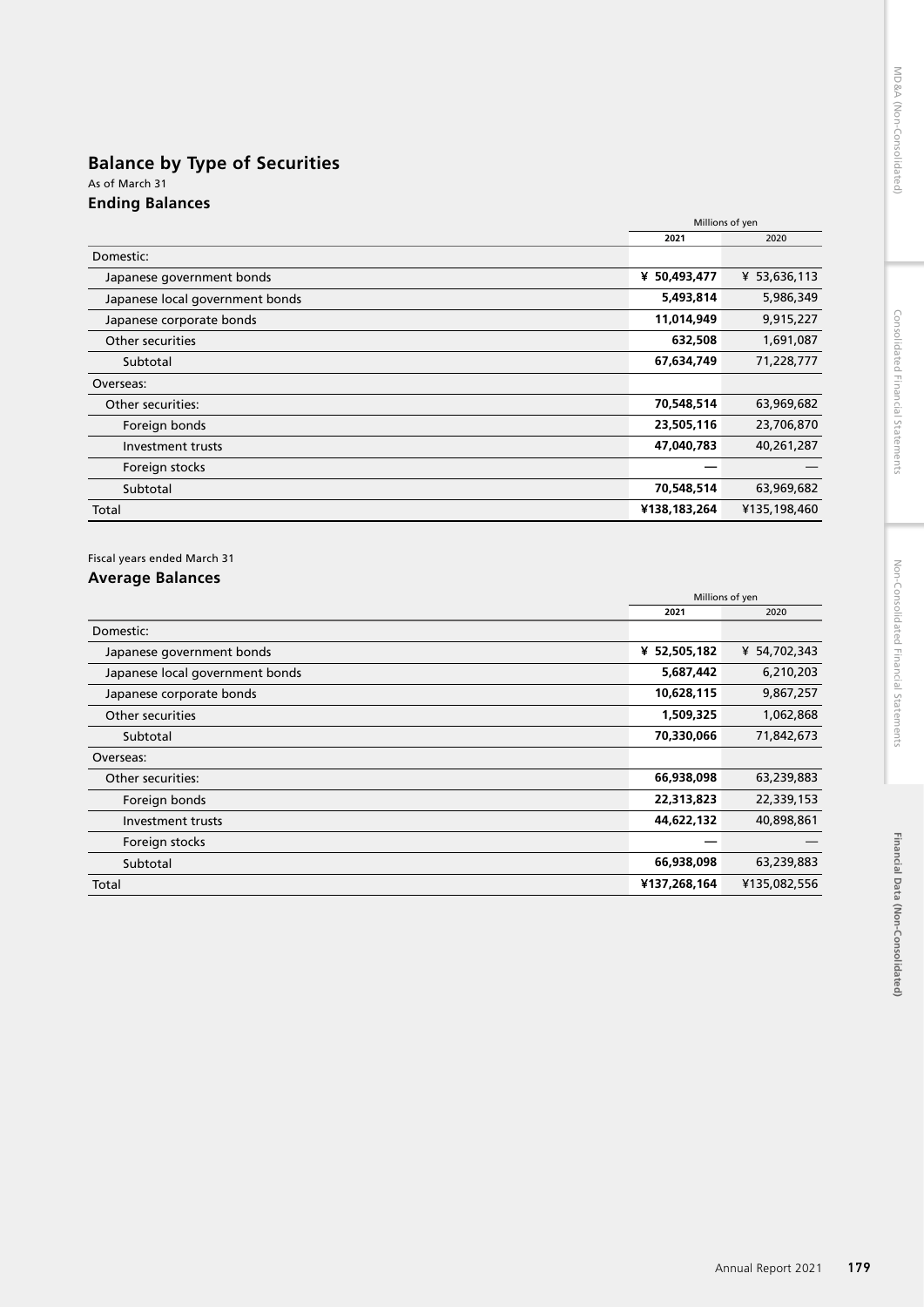## **Asset Management Status**

As of March 31

|                                                     | Millions of yen            |        |                       |        |  |
|-----------------------------------------------------|----------------------------|--------|-----------------------|--------|--|
|                                                     | 2021                       |        | 2020                  |        |  |
|                                                     | Outstanding<br>%<br>assets |        | Outstanding<br>assets | %      |  |
| Due from banks, etc.                                | ¥ 60,667,097               | 27.50  | ¥ 51,485,414          | 24.80  |  |
| Call loans                                          | 1,390,000                  | 0.63   | 1,040,000             | 0.50   |  |
| Receivables under resale agreements                 | 9,721,360                  | 4.40   | 9,731,897             | 4.68   |  |
| Receivables under securities borrowing transactions |                            |        | 112,491               | 0.05   |  |
| Money held in trust                                 | 5,547,574                  | 2.51   | 4,549,736             | 2.19   |  |
| Securities:                                         | 138,183,264                | 62.64  | 135,198,460           | 65.14  |  |
| Japanese government bonds                           | 50,493,477                 | 22.88  | 53,636,113            | 25.84  |  |
| Japanese local government bonds                     | 5,493,814                  | 2.49   | 5,986,349             | 2.88   |  |
| Japanese corporate bonds                            | 11,014,949                 | 4.99   | 9,915,227             | 4.77   |  |
| Other securities:                                   | 71,181,022                 | 32.26  | 65,660,770            | 31.64  |  |
| Foreign bonds                                       | 23,505,116                 | 10.65  | 23,706,870            | 11.42  |  |
| Investment trusts                                   | 47,591,186                 | 21.57  | 41,901,017            | 20.19  |  |
| Loans                                               | 4,691,723                  | 2.12   | 4,961,733             | 2.39   |  |
| Others                                              | 394,410                    | 0.17   | 439,879               | 0.21   |  |
| Total                                               | ¥220,595,431               | 100.00 | ¥207,519,613          | 100.00 |  |

Notes:1. "Due from banks, etc." consists of negotiable certificates of deposit, Bank of Japan deposits and monetary claims bought. 2. Investment trusts are mainly invested in foreign bonds.

# **Foreign Bonds**

## As of March 31 **Foreign Bonds by Currency**

|              | Millions of yen       |        |                                        |        |
|--------------|-----------------------|--------|----------------------------------------|--------|
|              | 2021                  |        | 2020                                   |        |
|              | Outstanding<br>assets | %      | Outstanding<br>$\frac{0}{0}$<br>assets |        |
| Japanese yen | ¥ 3,922,700           | 16.68  | ¥ 5,086,432                            | 21.45  |
| U.S. dollar  | 15,474,801            | 65.83  | 15,461,957                             | 65.22  |
| Euro         | 3,211,662             | 13.66  | 2,661,777                              | 11.22  |
| Others       | 895.951               | 3.81   | 496,702                                | 2.09   |
| Total        | ¥23,505,116           | 100.00 | ¥23,706,870                            | 100.00 |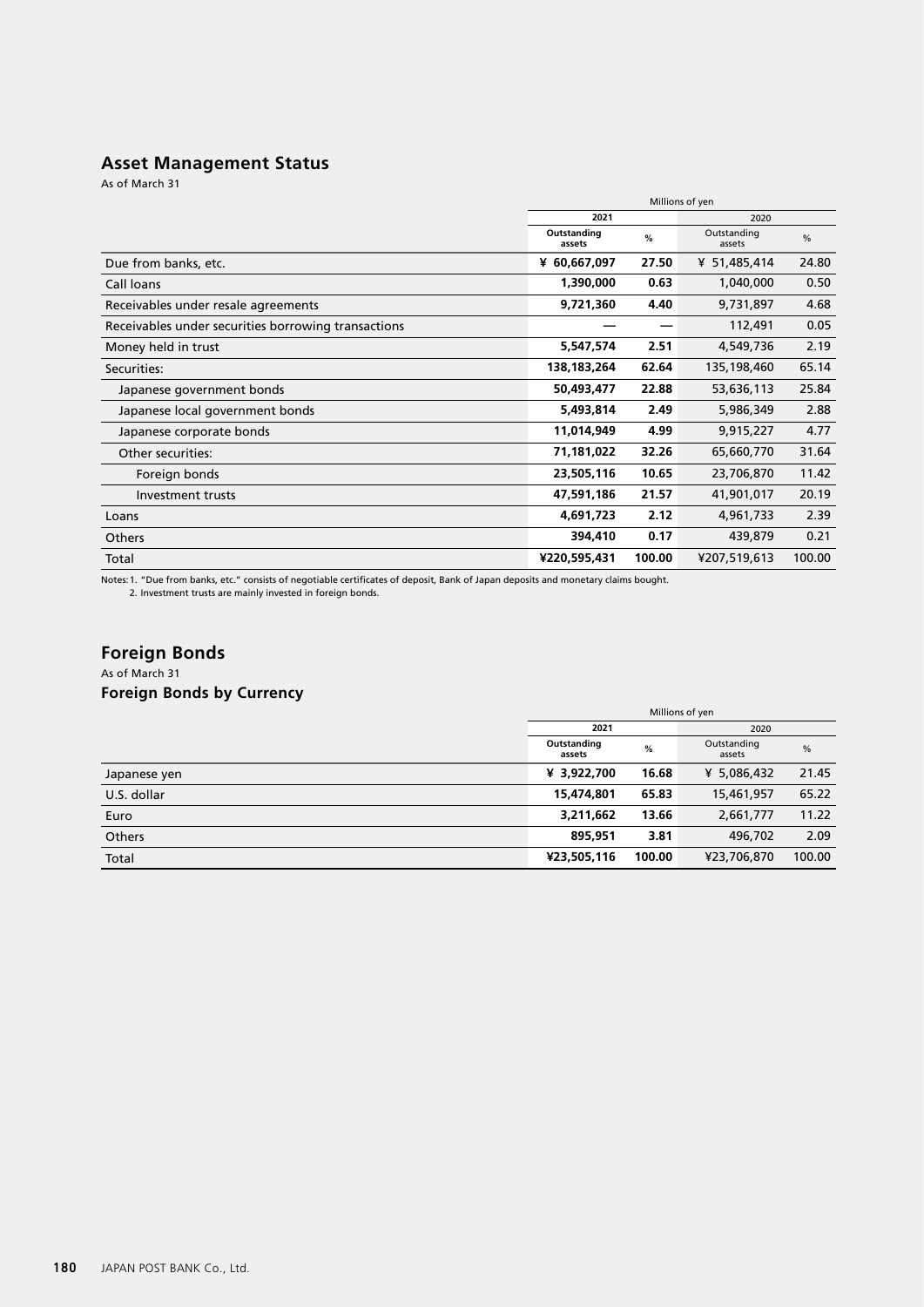# Financial Data (Non-Consolidated) **Financial Data (Non-Consolidated)**

# **Money Held in Trust**

#### As of March 31 **Assets by Type**

| - -             | Millions of yen       |        |                                        |        |  |
|-----------------|-----------------------|--------|----------------------------------------|--------|--|
|                 | 2021<br>2020          |        |                                        |        |  |
|                 | Outstanding<br>assets | %      | Outstanding<br>$\frac{0}{0}$<br>assets |        |  |
| Domestic stocks | ¥2,261,772            | 44.29  | ¥1,859,682                             | 43.07  |  |
| Domestic bonds  | 1,545,190             | 30.26  | 1,419,008                              | 32.86  |  |
| Others          | 1,299,148             | 25.44  | 1,038,853                              | 24.06  |  |
| Total           | ¥5,106,111            | 100.00 | ¥4,317,545                             | 100.00 |  |

## **Assets by Currency**

|              | Millions of yen       |        |                                        |        |
|--------------|-----------------------|--------|----------------------------------------|--------|
|              | 2021                  |        | 2020                                   |        |
|              | Outstanding<br>assets | %      | Outstanding<br>$\frac{0}{0}$<br>assets |        |
| Japanese yen | ¥5,105,922            | 99.99  | ¥4,311,553                             | 99.86  |
| U.S. dollar  | 189                   | 0.00   | 5,991                                  | 0.13   |
| Euro         |                       |        | 0                                      | 0.00   |
| Others       |                       |        |                                        |        |
| Total        | ¥5,106,111            | 100.00 | ¥4,317,545                             | 100.00 |

## **Securitized Product Exposure**

As of March 31, 2021 and March 31, 2020, the Bank held the following securitized products and other products.

The Bank's holdings of securitized products and others were limited to securitization exposure as a final investor. The Bank has never originated any securitized products and thus has no exposure as an originator and no exposure to special purpose entities (SPEs) that should be consolidated.

### As of March 31

## **1. Securitized Products**

|          |                                               |                            | Millions of yen                         |                   |  |  |
|----------|-----------------------------------------------|----------------------------|-----------------------------------------|-------------------|--|--|
|          |                                               |                            | 2021                                    |                   |  |  |
| Region   |                                               | <b>Acquisition</b><br>cost | <b>Net unrealized</b><br>gains (losses) | Credit<br>ratings |  |  |
| Domestic | Residential mortgage-backed securities (RMBS) | ¥1,354,370                 | ¥19,045                                 | <b>AAA</b>        |  |  |
|          | Subprime loan related                         |                            |                                         |                   |  |  |
|          | Collateralized loan obligations (CLO)         |                            |                                         |                   |  |  |
|          | Other securitized products                    | 225,448                    | 33                                      | <b>AAA</b>        |  |  |
|          | Commercial mortgage-backed securities (CMBS)  |                            |                                         |                   |  |  |
|          | Collateralized debt obligations (CDO)         | 870                        | 28                                      | <b>AAA</b>        |  |  |
|          | Subtotal                                      | 1,580,689                  | 19,106                                  |                   |  |  |
| Overseas | Residential mortgage-backed securities (RMBS) | 54,999                     | 3,897                                   | <b>AAA</b>        |  |  |
|          | Subprime loan related                         |                            |                                         |                   |  |  |
|          | Collateralized loan obligations (CLO)         | 2,036,348                  | 36,013                                  | <b>AAA</b>        |  |  |
|          | Subtotal                                      | 2,091,347                  | 39,911                                  |                   |  |  |
| Total    |                                               | ¥3,672,037                 | ¥59,017                                 |                   |  |  |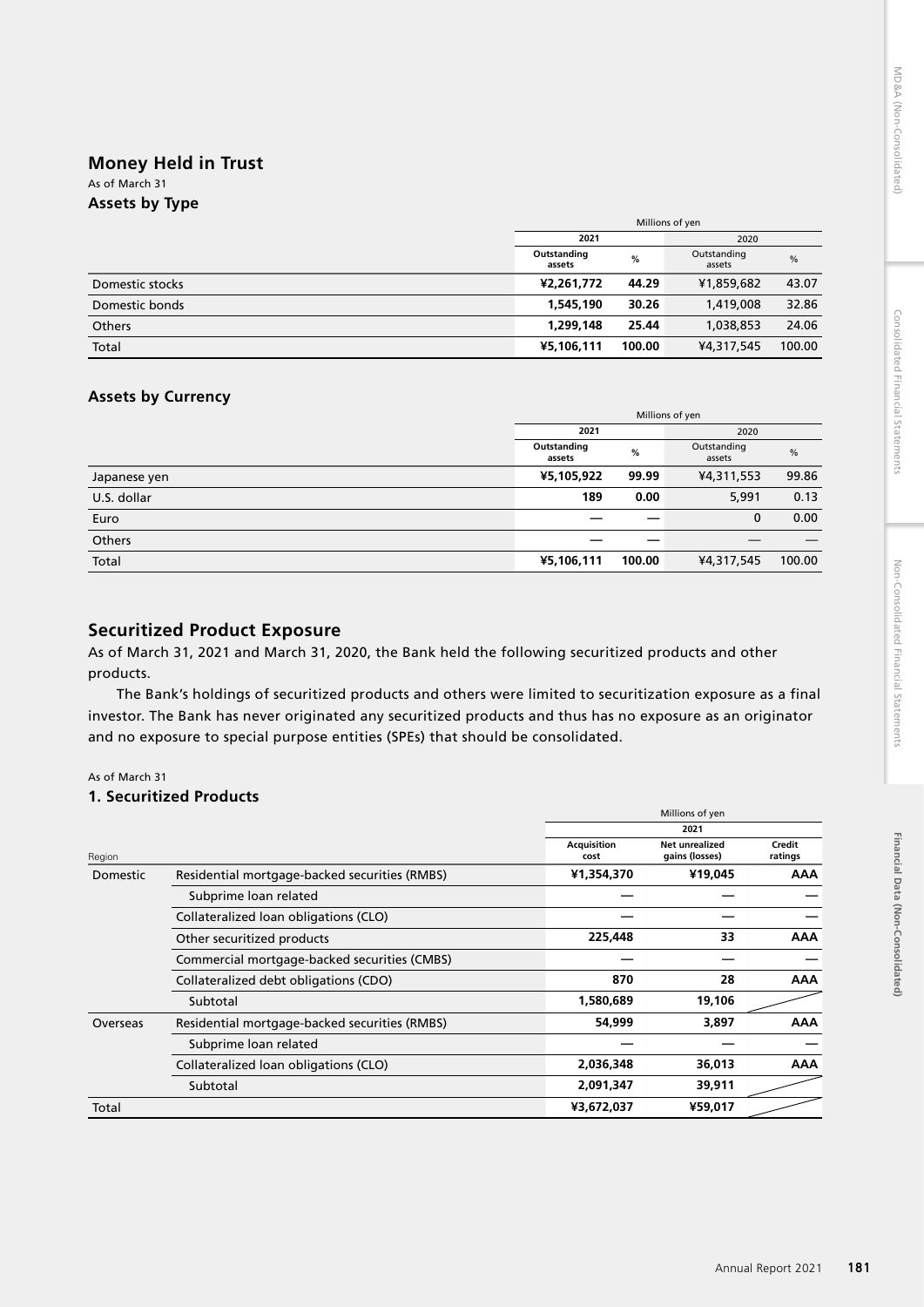|          |                                               |                                  | Millions of yen   |     |
|----------|-----------------------------------------------|----------------------------------|-------------------|-----|
|          |                                               |                                  | 2020              |     |
| Region   | Acquisition<br>cost                           | Net unrealized<br>gains (losses) | Credit<br>ratings |     |
| Domestic | Residential mortgage-backed securities (RMBS) | ¥1,359,705                       | ¥ 28,113          | AAA |
|          | Subprime loan related                         |                                  |                   |     |
|          | Collateralized loan obligations (CLO)         |                                  |                   |     |
|          | Other securitized products                    | 173,975                          | (205)             | AAA |
|          | Commercial mortgage-backed securities (CMBS)  |                                  |                   |     |
|          | Collateralized debt obligations (CDO)         | 1,018                            | 37                | AAA |
|          | Subtotal                                      | 1,534,699                        | 27,945            |     |
| Overseas | Residential mortgage-backed securities (RMBS) | 38,546                           | (9,390)           | AAA |
|          | Subprime loan related                         |                                  |                   |     |
|          | Collateralized loan obligations (CLO)         | 1,767,354                        | (121, 935)        | AAA |
|          | Subtotal                                      | 1,805,900                        | (131, 326)        |     |
| Total    |                                               | ¥3,340,600                       | $*(103,380)$      |     |

Notes:1. The underlying assets provided are only those from multiple debtors comprising securitized products.

2. The above table does not include securitized products that might be included in investment trusts. The same shall apply hereinafter.

3. Net unrealized gains (losses) do not reflect the effect of foreign exchange hedging. No hedging activities against credit risks were made.

4. Other securitized products are securitized products of which major underlying assets are auto loan claims.

5. Excludes U.S. GSE related items.

6. The overseas collateralized loan obligations (CLO) are only those in the United States. Net unrealized gains (losses) on the overseas CLO including foreign<br>-exchange hedging were ¥1,916 million as of March 31, 2021, com ment accounting basis).

### **2. Structured Investment Vehicles (SIVs)**

There were no investments in SIVs.

#### **3. Leveraged Loans**

There were no outstanding leveraged loans.

#### **4. Monoline Insurer-related Products**

There were no monoline insurer-related exposures. In addition, the Bank has not extended credit to or executed credit derivatives transactions with any monoline insurers.

# **RATIOS**

### **Net Ordinary Income to Assets and Equity**

Fiscal years ended March 31

|                               | $\%$ |      |
|-------------------------------|------|------|
|                               | 2021 | 2020 |
| Net ordinary income to assets | 0.18 | 0.18 |
| Net ordinary income to equity | 3.87 |      |
|                               |      |      |

Notes:1. Net ordinary income to assets = net ordinary income / [(sum of total assets at the beginning and the end of the fiscal year) / 2] x 100 2. Net ordinary income to equity = net ordinary income / [(sum of total net assets at the beginning and the end of the fiscal year) / 2] x 100

## **Net Income to Assets and Equity**

Fiscal years ended March 31

|                            | %    |      |
|----------------------------|------|------|
|                            | 2021 | 2020 |
| Net income to assets (ROA) | 0.12 |      |
| Net income to equity (ROE) | 2.75 | 2.68 |

Notes:1. ROA = net income / [(sum of total assets at the beginning and the end of the fiscal year) / 2] x 100 2. ROE = net income / [(sum of total net assets at the beginning and the end of the fiscal year) / 2] x 100

182 JAPAN POST BANK Co., Ltd.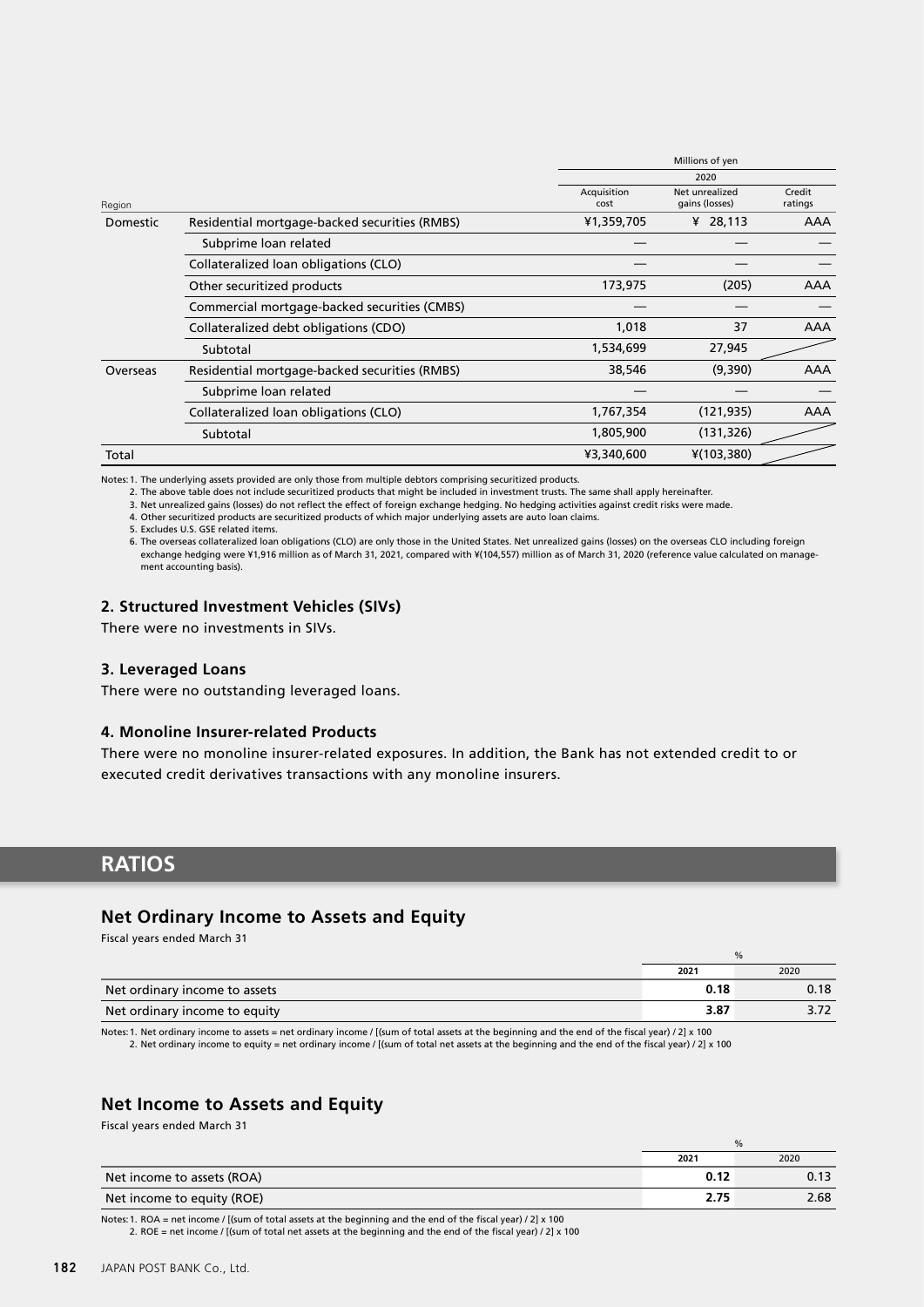**Financial Data (Non-Consolidated)**

Financial Data (Non-Consolidated)

## **Overhead Ratio** Fiscal years ended March 31

| _____                | Ya    |       |
|----------------------|-------|-------|
|                      | 2021  | 2020  |
| Overhead ratio (OHR) | 76.58 | 77.63 |

Note: OHR = [general and administrative expenses (excluding non-recurring expenses) / gross operating profit] x 100

# **Interest Rate Spread**

Fiscal years ended March 31

| %    |      |  |
|------|------|--|
| 2021 | 2020 |  |
|      |      |  |
| 0.25 | 0.31 |  |
| 0.03 | 0.04 |  |
| 0.22 | 0.27 |  |
|      |      |  |
| 1.11 | 1.24 |  |
| 0.36 | 0.57 |  |
| 0.75 | 0.67 |  |
|      |      |  |
| 0.56 | 0.64 |  |
| 0.11 | 0.17 |  |
| 0.45 | 0.47 |  |
|      |      |  |

# **Loan-Deposit Ratio**

As of March 31

|                                                  | Millions of yen |          |                |
|--------------------------------------------------|-----------------|----------|----------------|
|                                                  |                 | 2021     |                |
|                                                  | <b>Domestic</b> | Overseas | Total          |
| Loans (A)                                        | 4,666,152<br>¥  | ¥25,571  | 4,691,723<br>¥ |
| Deposits (B)                                     | 189,593,469     |          | 189,593,469    |
| Loan-deposit ratio (A)/(B)                       | 2.46%           |          | 2.47%          |
| Loan-deposit ratio (average for the fiscal year) | 3.13%           |          | 3.14%          |

|                                                  |                | Millions of yen |                |
|--------------------------------------------------|----------------|-----------------|----------------|
|                                                  |                | 2020            |                |
|                                                  | Domestic       | Overseas        | Total          |
| Loans (A)                                        | 4,942,412<br>¥ | ¥19,321         | 4,961,733<br>¥ |
| Deposits (B)                                     | 183,004,733    |                 | 183,004,733    |
| Loan-deposit ratio (A)/(B)                       | 2.70%          |                 | 2.71%          |
| Loan-deposit ratio (average for the fiscal year) | 2.70%          |                 | 2.70%          |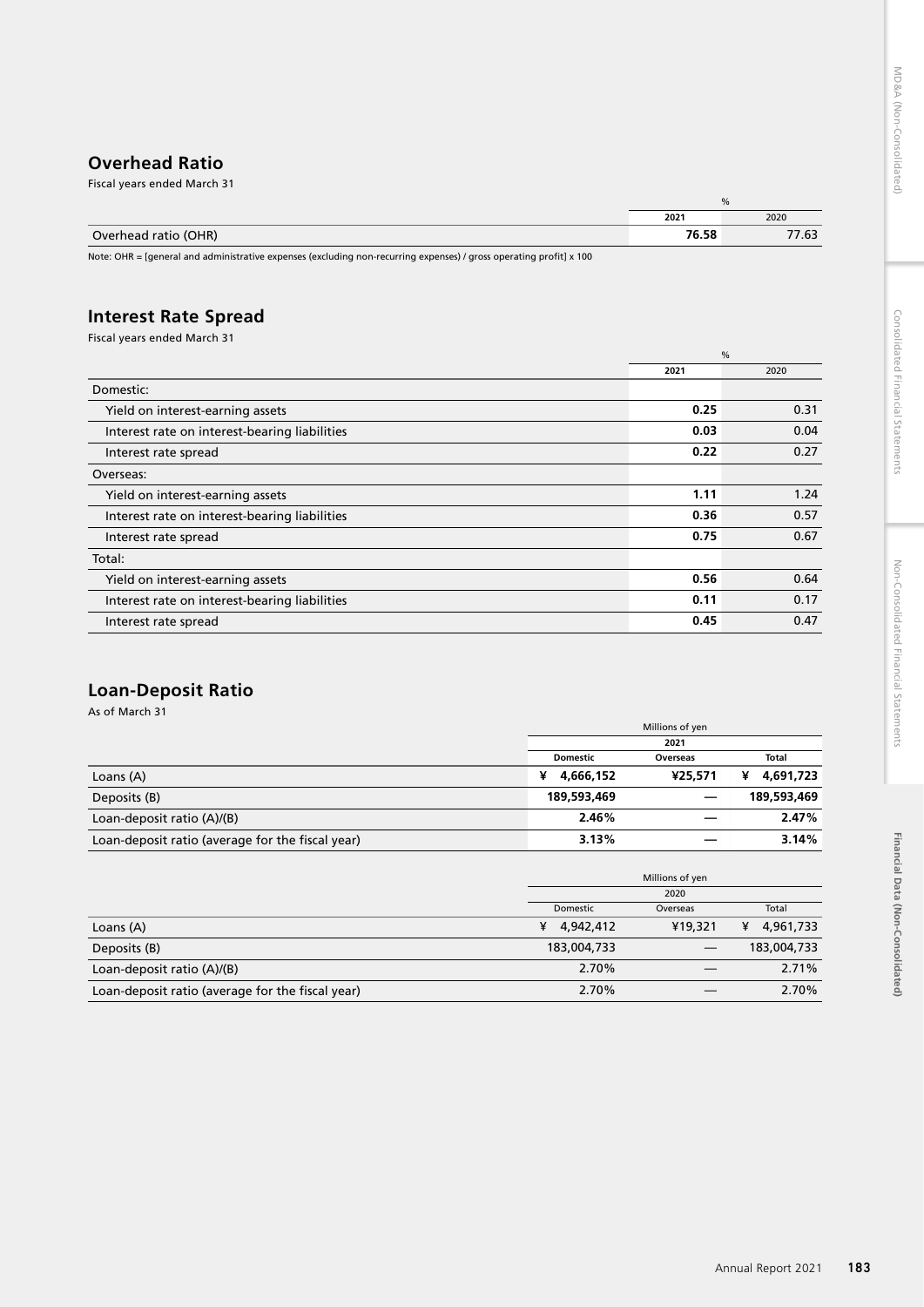# **Security-Deposit Ratio**

As of March 31

|                                                      | Millions of yen |             |              |
|------------------------------------------------------|-----------------|-------------|--------------|
|                                                      | 2021            |             |              |
|                                                      | <b>Domestic</b> | Overseas    | <b>Total</b> |
| Securities (A)                                       | ¥ 67,634,749    | ¥70,548,514 | ¥138,183,264 |
| Deposits (B)                                         | 189,593,469     |             | 189,593,469  |
| Security-deposit ratio (A)/(B)                       | 35.67%          |             | 72.88%       |
| Security-deposit ratio (average for the fiscal year) | 37.40%          |             | 72.99%       |

|                                                      | Millions of yen |             |              |
|------------------------------------------------------|-----------------|-------------|--------------|
|                                                      | 2020            |             |              |
|                                                      | Domestic        | Overseas    | Total        |
| Securities (A)                                       | ¥ 71,228,777    | ¥63,969,682 | ¥135,198,460 |
| Deposits (B)                                         | 183,004,733     |             | 183,004,733  |
| Security-deposit ratio (A)/(B)                       | 38.92%          |             | 73.87%       |
| Security-deposit ratio (average for the fiscal year) | 39.25%          |             | 73.80%       |

# **OTHERS**

# **Over-the-Counter Sales of Japanese Government Bonds**

Fiscal years ended March 31

|                              | Millions of yen |              |  |
|------------------------------|-----------------|--------------|--|
|                              | 2021            | 2020         |  |
| Long-term bonds              | ¥ 1,071         | $\mathbf{0}$ |  |
| Medium-term bonds            | 0               | $\Omega$     |  |
| <b>Bonds for individuals</b> | 61,306          | 61,417       |  |
| Total                        | ¥62,377         | ¥61,417      |  |

## **Domestic Exchanges**

Fiscal years ended March 31

**Remittances**

|          | Millions of yen                   |             |                            |             |  |
|----------|-----------------------------------|-------------|----------------------------|-------------|--|
|          | 2021<br>2020                      |             |                            |             |  |
|          | <b>Remittances</b><br>(thousands) | Amount      | Remittances<br>(thousands) | Amount      |  |
| Sent     | 37,802                            | ¥32,622,794 | 35,061                     | ¥30,808,610 |  |
| Received | 144,924                           | 33,080,173  | 120,207                    | 29,582,167  |  |

Note: All remittances are transferred through the Interbank Data Telecommunication System ("Zengin Net").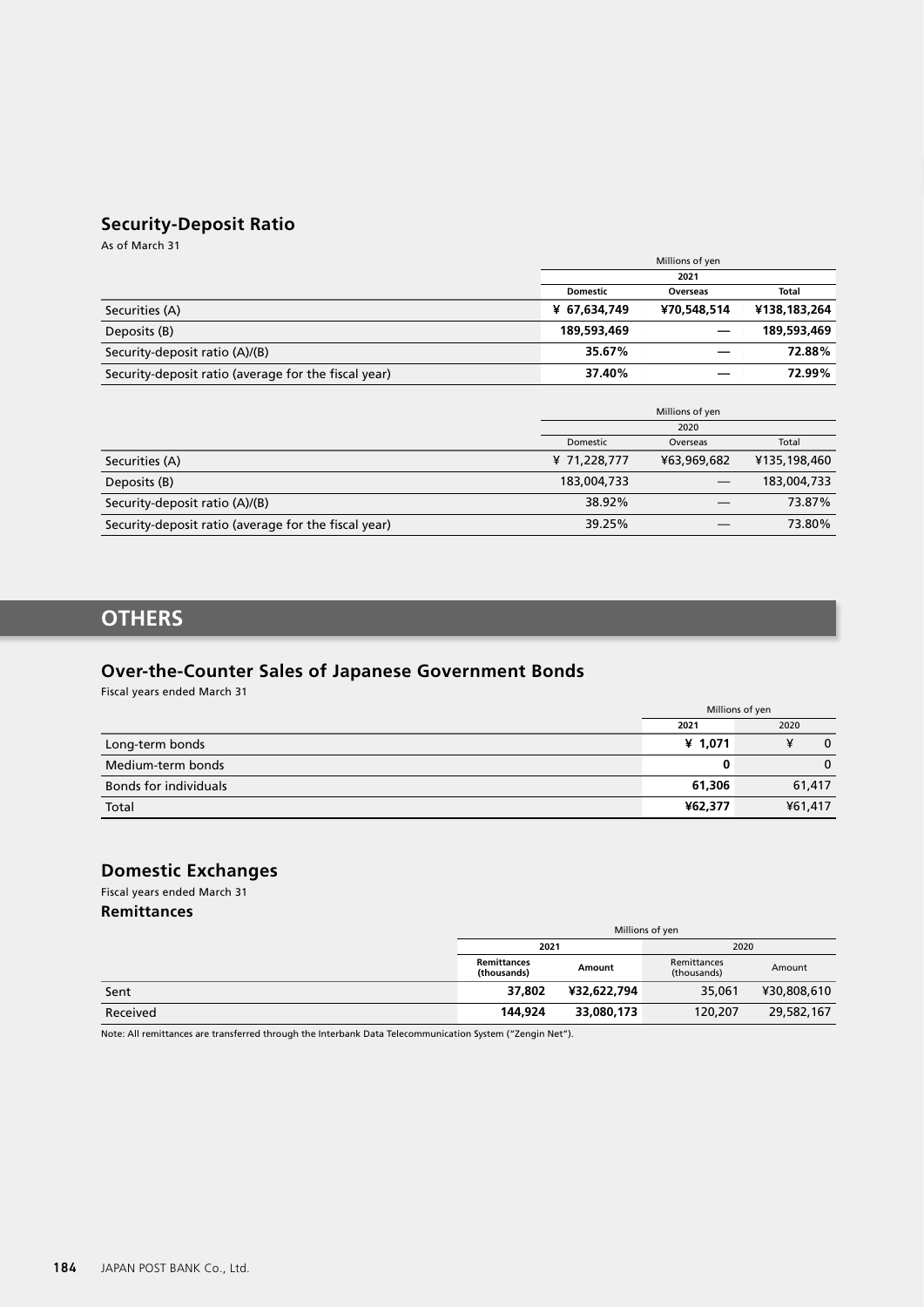$\mathcal{L}$ 

# **CAPITAL POSITION**

# **Capital Adequacy Ratio (Non-Consolidated, Domestic Standard)**

As of March 31

|                                              |                                                                                                                                                                                                                                                                                                                                                     | <b>IVIIIIIOIIS OF VEH</b> |            |
|----------------------------------------------|-----------------------------------------------------------------------------------------------------------------------------------------------------------------------------------------------------------------------------------------------------------------------------------------------------------------------------------------------------|---------------------------|------------|
|                                              |                                                                                                                                                                                                                                                                                                                                                     | 2021                      | 2020       |
| Core Capital:<br>instruments and<br>reserves | Directly issued qualifying common stock or preferred stock mandatorily<br>converted into common stock capital plus related capital surplus and<br>retained earnings                                                                                                                                                                                 | ¥9,057,375                | ¥8,964,975 |
|                                              | of which: Capital and capital surplus                                                                                                                                                                                                                                                                                                               | 7,796,285                 | 7,796,285  |
|                                              | of which: Retained earnings                                                                                                                                                                                                                                                                                                                         | 2,749,408                 | 2,563,307  |
|                                              | of which: Treasury stock (deduction)                                                                                                                                                                                                                                                                                                                | 1,300,844                 | 1,300,881  |
|                                              | of which: Cash dividends to be paid (deduction)                                                                                                                                                                                                                                                                                                     | 187,473                   | 93,736     |
|                                              | of which: Other than above                                                                                                                                                                                                                                                                                                                          |                           |            |
|                                              | Subscription rights to common stock or preferred stock mandatorily<br>converted into common stock                                                                                                                                                                                                                                                   |                           |            |
|                                              | Reserves included in Core Capital: instruments and reserves                                                                                                                                                                                                                                                                                         | 280                       | 258        |
|                                              | of which: General reserve for possible loan losses                                                                                                                                                                                                                                                                                                  | 280                       | 258        |
|                                              | of which: Eligible reserve                                                                                                                                                                                                                                                                                                                          |                           |            |
|                                              | Eligible non-cumulative perpetual preferred stock subject to phase out<br>arrangement included in Core Capital: instruments and reserves                                                                                                                                                                                                            |                           |            |
|                                              | Eligible capital instrument subject to phase out arrangement included<br>in Core Capital: instruments and reserves                                                                                                                                                                                                                                  |                           |            |
|                                              | Capital instrument issued through the measures for strengthening<br>capital by public institutions included in Core Capital:<br>instruments and reserves                                                                                                                                                                                            |                           |            |
|                                              | 45% of revaluation reserve for land included in Core Capital:<br>instruments and reserves                                                                                                                                                                                                                                                           |                           |            |
|                                              | Core Capital: instruments and reserves (A)                                                                                                                                                                                                                                                                                                          | 9,057,656                 | 8,965,233  |
| Core Capital:<br>regulatory                  | Total intangible fixed assets (net of related tax liability, excluding those<br>relating to mortgage servicing rights)                                                                                                                                                                                                                              | 33,294                    | 32,685     |
| adjustments                                  | of which: Goodwill (net of related tax liability)                                                                                                                                                                                                                                                                                                   |                           |            |
|                                              | of which: Other intangible fixed assets other than goodwill and<br>mortgage servicing rights (net of related tax liability)                                                                                                                                                                                                                         | 33,294                    | 32,685     |
|                                              | Deferred tax assets that rely on future profitability excluding those<br>arising from temporary differences (net of related tax liability)                                                                                                                                                                                                          |                           |            |
|                                              | Shortfall of eligible provisions to expected losses                                                                                                                                                                                                                                                                                                 |                           |            |
|                                              | Securitization gain on sale                                                                                                                                                                                                                                                                                                                         |                           |            |
|                                              | Gains and losses due to changes in own credit risk on fair valued<br>liabilities                                                                                                                                                                                                                                                                    |                           |            |
|                                              | Prepaid pension costs                                                                                                                                                                                                                                                                                                                               |                           |            |
|                                              | Investments in own shares<br>(excluding those reported in the Net Assets section)                                                                                                                                                                                                                                                                   |                           |            |
|                                              | Reciprocal cross-holdings in capital instruments issued by Other<br>Financial Institutions for raising capital that are held by the Holding<br><b>Company Group</b>                                                                                                                                                                                 |                           |            |
|                                              | Investments in the capital of banking, financial and insurance entities<br>that are outside the scope of regulatory consolidation ('Other Financial<br>Institutions'), net of eligible short positions, where the bank does not<br>own more than 10% of the issued share capital ('Non-significant<br>Investment') (amount above the 10% threshold) |                           |            |
|                                              |                                                                                                                                                                                                                                                                                                                                                     |                           |            |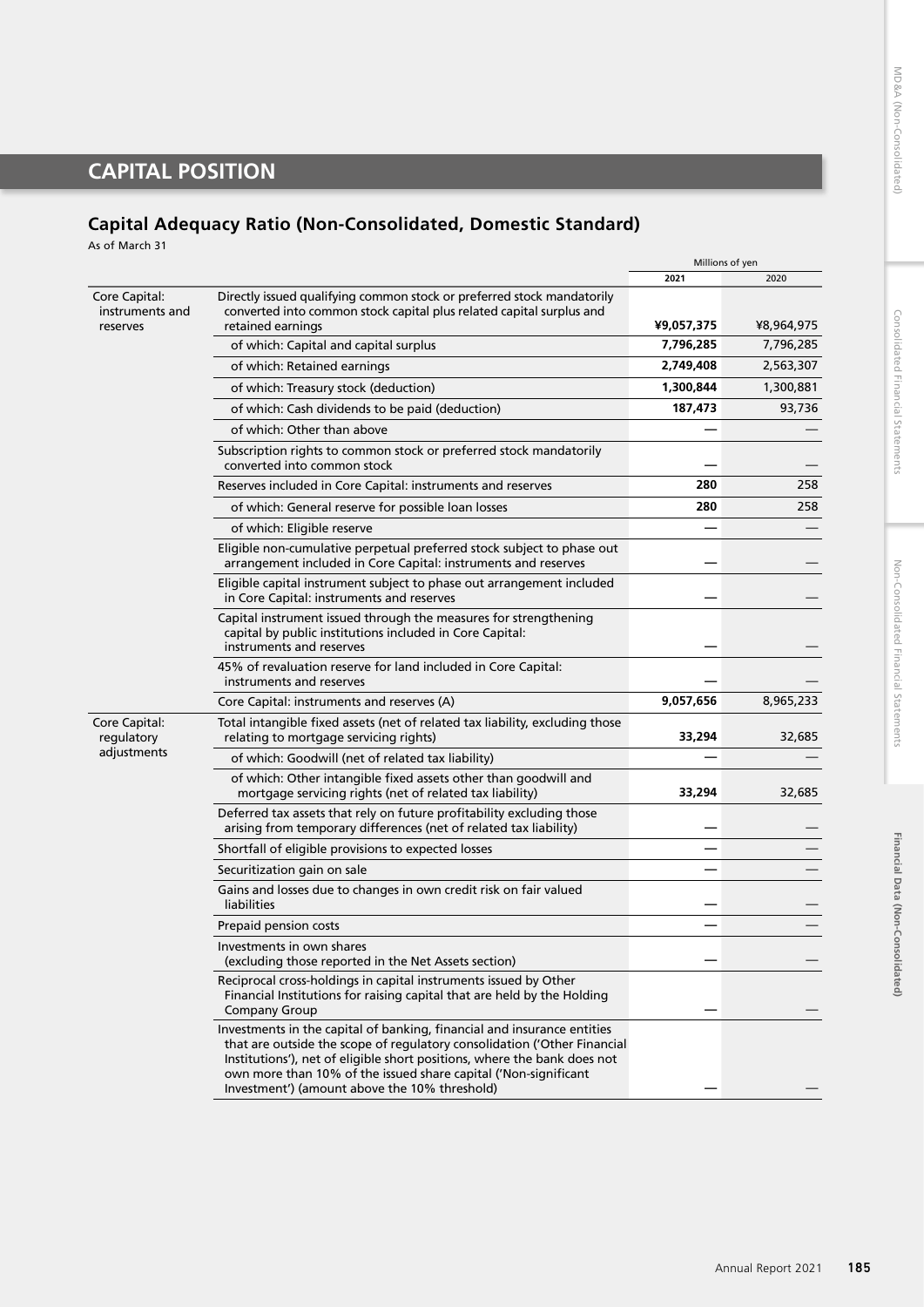|                           |                                                                                                                              | Millions of yen |             |
|---------------------------|------------------------------------------------------------------------------------------------------------------------------|-----------------|-------------|
|                           |                                                                                                                              | 2021            | 2020        |
| Core Capital:             | Amount exceeding the 10% threshold on specified items                                                                        |                 |             |
| regulatory<br>adjustments | of which: Significant investments in the common<br>stock of Other Financial Institutions, net of eligible<br>short positions |                 |             |
|                           | of which: Mortgage servicing rights                                                                                          |                 |             |
|                           | of which: Deferred tax assets arising from temporary<br>differences (net of related tax liability)                           |                 |             |
|                           | Amount exceeding the 15% threshold on specified items                                                                        |                 |             |
|                           | of which: Significant investments in the common<br>stock of Other Financial Institutions, net of eligible<br>short positions |                 |             |
|                           | of which: Mortgage servicing rights                                                                                          |                 |             |
|                           | of which: Deferred tax assets arising from temporary<br>differences (net of related tax liability)                           |                 |             |
|                           | Core Capital: regulatory adjustments (B)                                                                                     | 33,294          | 32,685      |
| <b>Total capital</b>      | Total capital (A)-(B)=(C)                                                                                                    | ¥ 9,024,361     | ¥ 8,932,547 |
|                           | Risk-weighted assets Credit risk-weighted assets                                                                             | ¥55,604,917     | ¥54,775,080 |
|                           | of which: Total of items included in risk-weighted<br>assets subject to transitional arrangements                            |                 |             |
|                           | of which: Other Financial Institutions Exposures                                                                             |                 |             |
|                           | of which: Other than the above                                                                                               |                 |             |
|                           | Market risk equivalent / 8%                                                                                                  |                 |             |
|                           | Operational risk equivalent / 8%                                                                                             | 2,552,200       | 2,632,196   |
|                           | Credit risk-weighted assets adjustments                                                                                      |                 |             |
|                           | Operational risk equivalent adjustments                                                                                      |                 |             |
|                           | Total amount of risk-weighted assets (D)                                                                                     | ¥58,157,118     | ¥57,407,276 |
| Capital<br>adequacy ratio | Capital adequacy ratio $(C)/(D)$ (%)                                                                                         | 15.51           | 15.55       |

Note: The Bank has had its assessment method for capital adequacy ratios audited by the independent audit corporation KPMG AZSA LLC in accordance with the Japanese Institute of Certified Public Accountants (JICPA) Business Practice Guideline 4465: "Business practices concerning agreed upon procedures for capital adequacy ratio assessments." Of note, a portion of the independent audit did not involve auditing of consolidated financial statements or internal control auditing of financial reports. The audit corporation reported to the Bank the results of its external audit based on procedures within the scope of its agreement with the Bank and did not issue an audit opinion or conclusion regarding the capital adequacy ratio or the capital adequacy assessment process of the internal<br>control system.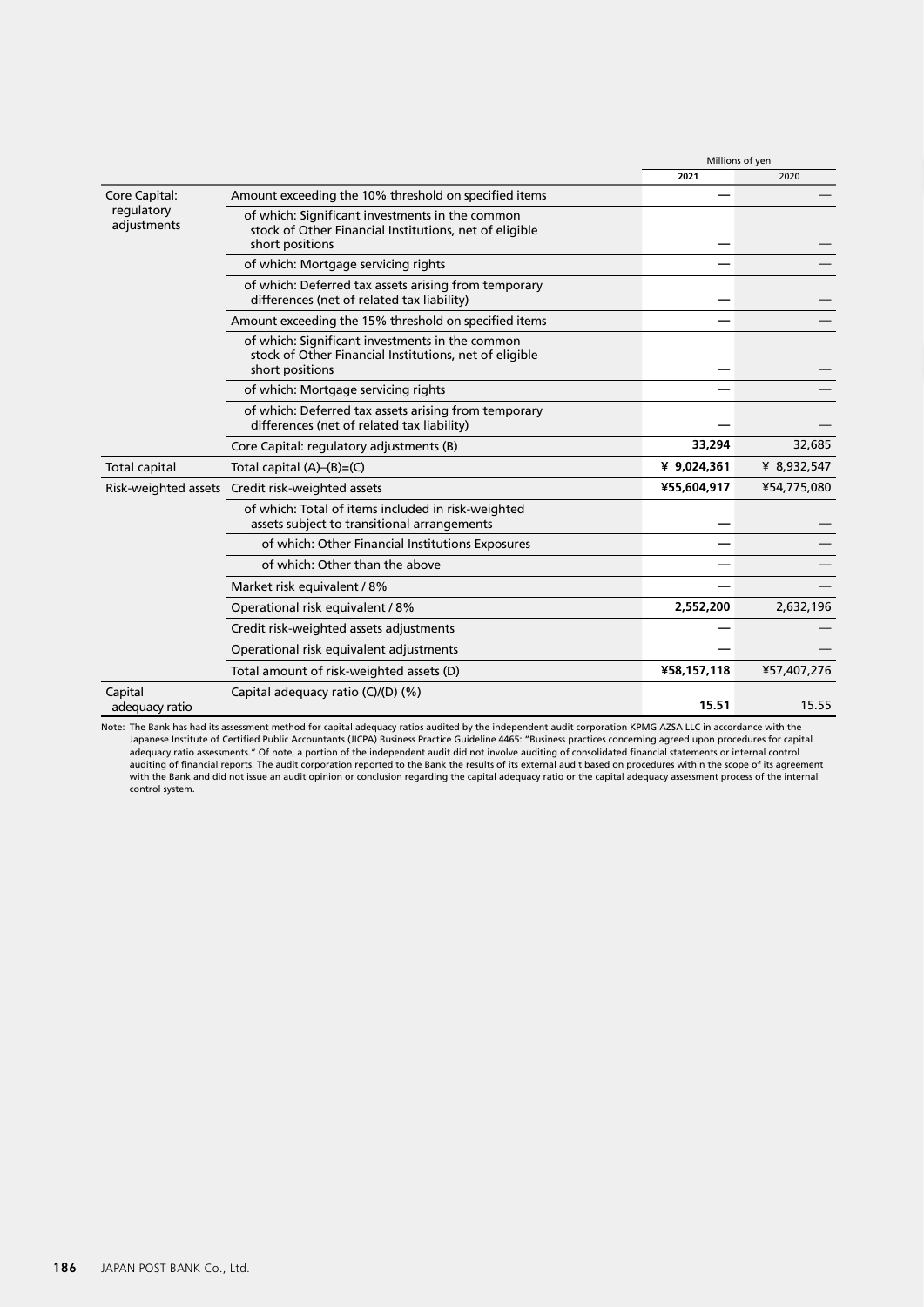# Financial Data (Non-Consolidated) **Financial Data (Non-Consolidated)**

# **INSTRUMENTS FOR RAISING CAPITAL**

# **Outline of Instruments for Raising Capital**

The Bank raises capital through the issuance of common shares. Current issuance is as follows: • Total issued and outstanding common shares: 4,500,000,000 shares (including 750,524,980 shares of treasury stock)

# **ASSESSMENT OF CAPITAL ADEQUACY**

When creating or making major revisions to its business plans, the Bank performs stress tests based on multiple forward-looking scenarios. From the standpoint of business sustainability, the Bank assesses the adequacy of its own capital with regard to regulatory capital based on capital adequacy regulations and economic capital (risk capital) based on internal risk assessment methods. The findings are then reported to the ALM Committee, the Executive Committee and the Board of Directors.

For the capital adequacy assessment based on regulatory capital, the Bank ensures regulatory levels are satisfied based on calculations of regulatory ratios, including the capital adequacy ratio.

For the capital adequacy assessment based on economic capital, the Bank monitors capital adequacy by comparing the actual amount of risk taken to risk capital, which is allocated according to credit risk, market risk and operational risk when business plans are created, within the framework for integrated risk management. The Bank assesses the quality of its capital by examining the proportion of total stockholders' equity attributable to common stock to its risk capital.

The results of these assessments are reported periodically to the ALM Committee, the Executive Committee and the Board of Directors for the purpose of enhancing capital adequacy.

# **Total Required Capital (Non-Consolidated)**

As of March 31

|                                                                        | Millions of yen |            |
|------------------------------------------------------------------------|-----------------|------------|
|                                                                        | 2021<br>2020    |            |
| (1) Capital requirement for credit risk:                               | 504,716<br>¥    | ¥ 480,277  |
| Portfolios applying the standardized approach                          | 481,889         | 460,443    |
| Securitization exposures                                               | 19,654          | 17,062     |
| CVA risk equivalent                                                    | 2,586           | 2,716      |
| Central Counterparty-related exposures                                 | 586             | 55         |
| (2) Capital requirement for credit risk of exposures relating to funds | 1,719,479       | 1,710,725  |
| (3) Capital requirement for market risk:                               |                 |            |
| (4) Capital requirement for operational risk:                          | 102,088         | 105,287    |
| The basic indicator approach                                           | 102,088         | 105,287    |
| Total capital requirements $(1) + (2) + (3) + (4)$                     | ¥2,326,284      | ¥2,296,291 |

Notes:1. Capital requirement for credit risk: Credit risk-weighted assets x 4%

3. Total capital requirements: Denominator of capital adequacy ratio x 4%

<sup>2.</sup> Capital requirement for operational risk: (Operational risk equivalent / 8%) x 4%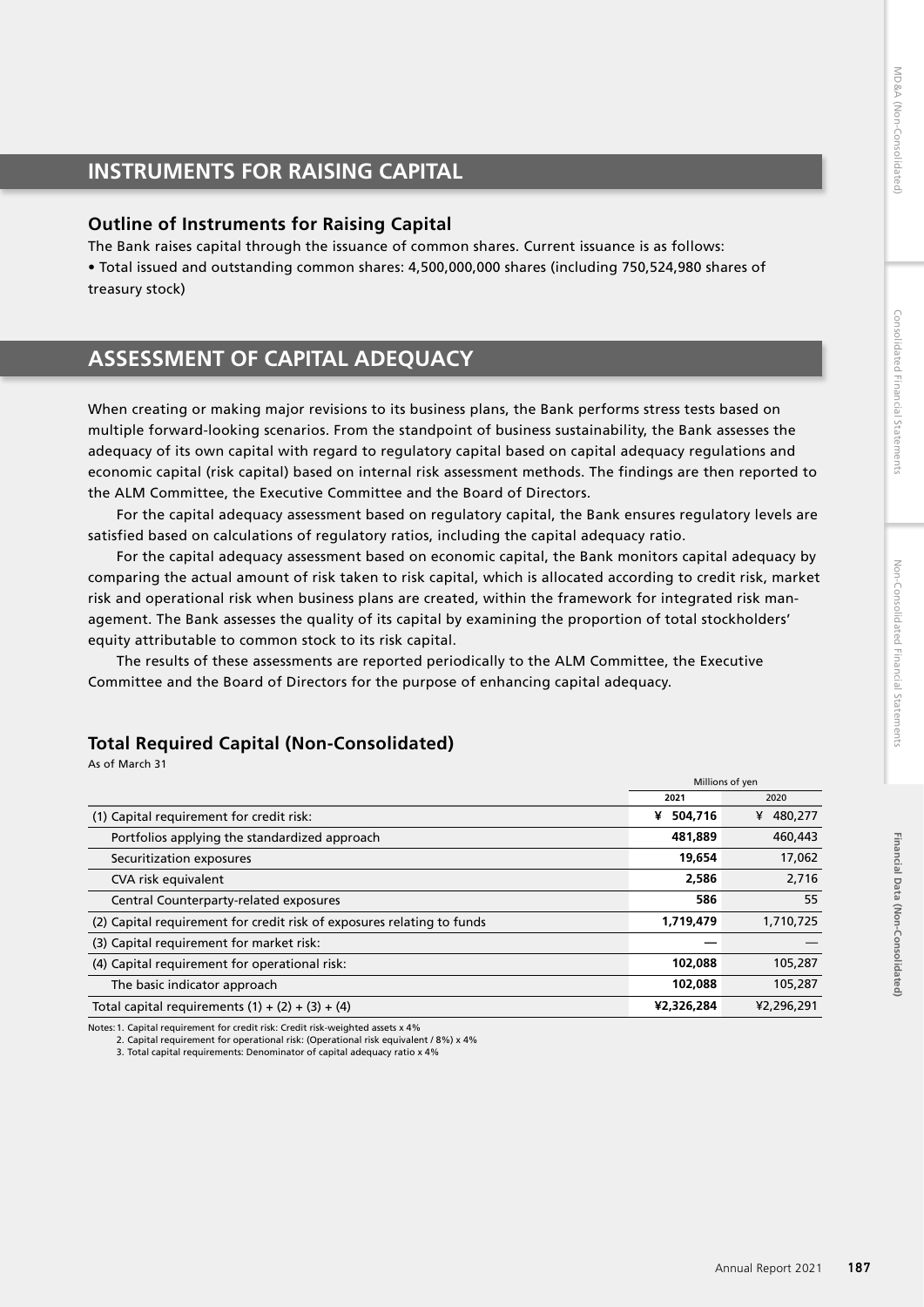| <b>Exposure Amount of Capital Required for Credit Risk (On-Balance Sheet Items)</b> |  |
|-------------------------------------------------------------------------------------|--|
| As of March 31                                                                      |  |

|                 |                                                                                                                                                                                                                                             | (Reference)     |            | Millions of yen  |
|-----------------|---------------------------------------------------------------------------------------------------------------------------------------------------------------------------------------------------------------------------------------------|-----------------|------------|------------------|
| Item            |                                                                                                                                                                                                                                             | Risk weight (%) | 2021       | 2020             |
|                 | 1 Cash                                                                                                                                                                                                                                      | 0               | ¥<br>0     | ¥<br>$\mathbf 0$ |
|                 | 2 Japanese government and the Bank of Japan                                                                                                                                                                                                 | 0               | 0          | $\mathbf{0}$     |
|                 | 3 Foreign central governments and central banks                                                                                                                                                                                             | $0 - 100$       | 8,108      | 8,061            |
|                 | 4 Bank for International Settlements, etc.                                                                                                                                                                                                  | 0               |            |                  |
|                 | 5 Non-central government public sector entities                                                                                                                                                                                             | $\mathbf{0}$    | 0          | $\mathbf{0}$     |
|                 | 6 Foreign non-central government public sector entities                                                                                                                                                                                     | $20 - 100$      | 13,859     | 9,295            |
|                 | 7 Multilateral Development Banks                                                                                                                                                                                                            | $0 - 100$       | 0          | $\mathbf{0}$     |
|                 | 8 Japan Finance Organization for Municipalities                                                                                                                                                                                             | $10 - 20$       | 2,720      | 2,734            |
|                 | 9 Japanese government agencies                                                                                                                                                                                                              | $10 - 20$       | 10,608     | 11,598           |
|                 | 10 Three regional public corporations                                                                                                                                                                                                       | 20              | 516        | 540              |
| 11              | Financial institutions and Type I Financial Instruments Business Operators                                                                                                                                                                  | $20 - 100$      | 72,097     | 79,004           |
|                 | 12 Corporates                                                                                                                                                                                                                               | $20 - 100$      | 269,910    | 246,067          |
|                 | 13 Small and medium-size enterprises and individuals                                                                                                                                                                                        | 75              |            |                  |
| 14              | Mortgage loans                                                                                                                                                                                                                              | 35              |            |                  |
|                 | 15 Project finance (acquisition of real estate)                                                                                                                                                                                             | 100             |            | $\mathbf 0$      |
|                 | 16 Past-due loans (three months or more)                                                                                                                                                                                                    | $50 - 150$      | 0          | $\mathbf 0$      |
| 17 <sup>2</sup> | Unsettled bills                                                                                                                                                                                                                             | 20              |            |                  |
|                 | 18 Loans guaranteed by Credit Guarantee Corporation, etc.                                                                                                                                                                                   | $0 - 10$        |            |                  |
|                 | 19 Loans guaranteed by the Regional Economy Vitalization Corporation of Japan<br>(REVIC), etc.                                                                                                                                              | 10              |            |                  |
|                 | 20 Investments in capital and others                                                                                                                                                                                                        | 100-1250        | 543        | 123              |
|                 | Exposure to investments, etc.                                                                                                                                                                                                               | 100             | 543        | 123              |
|                 | Exposure to critical investments                                                                                                                                                                                                            | 1250            |            |                  |
|                 | 21 Other than above                                                                                                                                                                                                                         | 100-250         | 48,516     | 49,700           |
|                 | Exposures to fund procurement methods by other financial institutions, etc.,<br>other than those corresponding to common shares, other TLAC liabilities, etc.                                                                               | 250             | 27,662     | 30,167           |
|                 | Exposures to specific items that are not included in adjustment items                                                                                                                                                                       | 250             | 12,237     | 11,090           |
|                 | Exposures to other TLAC liabilities of banking and financial entities that are<br>outside the scope of regulatory consolidation and where the bank owns<br>more than 10% of the issued share capital                                        | 250             |            |                  |
|                 | Exposures to other TLAC liabilities of banking and financial entities that are<br>outside the scope of regulatory consolidation and where the bank does<br>not own more than 10% of the issued share capital (amount above 5%<br>threshold) | 150             |            |                  |
|                 | Exposures other than those listed above                                                                                                                                                                                                     | 100             | 8,616      | 8,442            |
|                 | 22 Securitization transactions                                                                                                                                                                                                              |                 | 19,619     | 17,021           |
|                 | Compliant with STC criteria                                                                                                                                                                                                                 |                 |            |                  |
|                 | Non-compliant with STC criteria                                                                                                                                                                                                             |                 | 19,619     | 17,021           |
|                 | 23 Re-securitization transactions                                                                                                                                                                                                           |                 | 34         | 40               |
|                 | 24 Exposures relating to funds                                                                                                                                                                                                              |                 | 1,719,479  | 1,710,725        |
|                 | 25 Amounts included in risk-weighted assets due to transitional arrangements                                                                                                                                                                |                 |            |                  |
|                 | 26 Amounts related to exposures to fund procurement methods of other financial<br>institutions, and such like, where such amounts are not included in<br>risk-weighted assets due to transitional arrangements                              |                 |            |                  |
|                 | Total                                                                                                                                                                                                                                       |                 | ¥2,166,014 | ¥2,134,913       |

Notes:1. Capital requirements are calculated using the following formula: Credit risk-weighted assets x 4% 2. Risk weightings are stipulated in the FSA Bank Capital Adequacy Ratio Notification.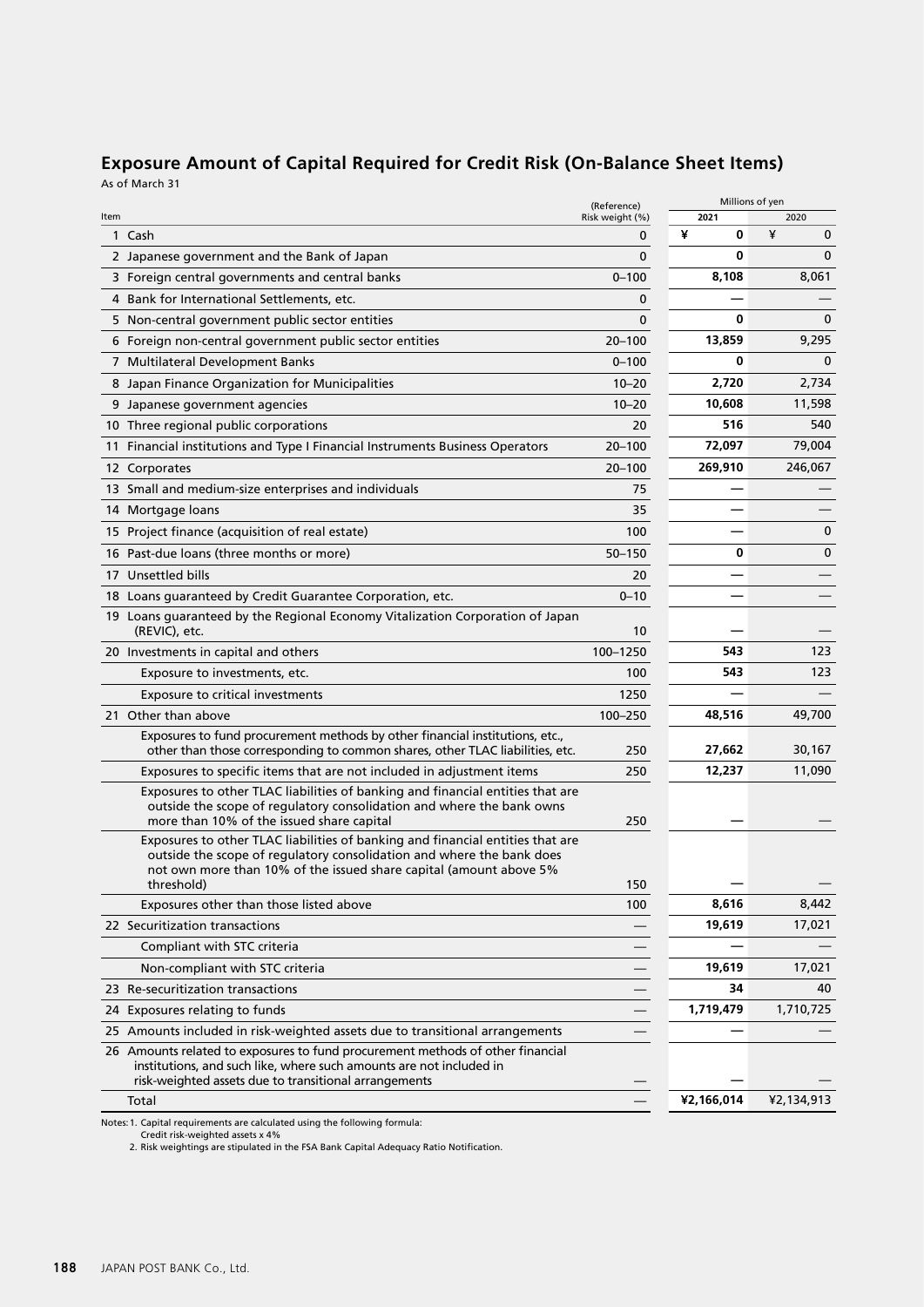# **Amount of Capital Required for Credit Risk (Off-Balance Sheet Items)**

As of March 31

| CCF(%)<br>2021<br>Item<br>¥<br>¥<br>0<br>$\mathbf 0$<br>1 Commitments cancelable automatically or unconditionally at any time<br>0<br>466<br>80<br>2 Commitments with an original maturity up to one year<br>20<br>3 Short-term trade contingent liabilities<br>20<br>4 Contingent liabilities arising from specific transactions<br>50<br>(Guaranteed principal amounts held in some trusts under the transitional<br>provisions)<br>50<br>5 NIFs and RUFs<br>50<br>335<br>6 Commitments with an original maturity over one year<br>50<br>16,622<br>7 Contingent liabilities arising from directly substituted credit<br>100<br>(Secured with loan guarantees)<br>100<br>(Secured with securities)<br>100<br>(Secured with acceptances)<br>100<br>(Guaranteed principal amounts held in some trusts outside<br>of the transitional arrangements)<br>100<br>12,982<br>(Credit derivative protection provided)<br>100<br>8 Sale and repurchase agreements and asset sales with recourse<br>(after deductions)<br>Assets sold with repurchase agreements or assets sold with right of claim<br>(before deductions)<br>100<br>Deductions<br>9 Forward asset purchases, forward deposits and partly-paid shares and<br>securities<br>100<br>10 Securities lending, cash or securities collateral provision, or repo-style<br>transactions<br>100<br>35,860<br>1,724<br>11 Derivative transactions and long-settlement transactions<br>1,724<br>Current exposure method<br>Derivative transactions<br>1,724<br>4,456<br>(1) Foreign exchange-related transactions<br>410<br>(2) Interest rate-related transactions<br>(3) Gold-related transactions<br>(4) Equity-related transactions<br>(5) Precious metal-related transactions (excluding gold)<br>(6) Other commodity-related transactions<br>(7) Credit derivative transactions (counterparty risk)<br>1<br>Write-off of credit equivalent amounts under master netting agreement<br>3,144<br>(deduction)<br>Long-settlement transactions<br>0<br>12 Unsettled transactions<br>13 Unexecuted portion within eligible servicer cash advance credit facility related<br>to securitization exposure<br>$0 - 100$<br>14 Off-balance sheet securitization exposure other than the above<br>¥55,009<br>Total |  | (Reference) | Millions of yen |         |
|--------------------------------------------------------------------------------------------------------------------------------------------------------------------------------------------------------------------------------------------------------------------------------------------------------------------------------------------------------------------------------------------------------------------------------------------------------------------------------------------------------------------------------------------------------------------------------------------------------------------------------------------------------------------------------------------------------------------------------------------------------------------------------------------------------------------------------------------------------------------------------------------------------------------------------------------------------------------------------------------------------------------------------------------------------------------------------------------------------------------------------------------------------------------------------------------------------------------------------------------------------------------------------------------------------------------------------------------------------------------------------------------------------------------------------------------------------------------------------------------------------------------------------------------------------------------------------------------------------------------------------------------------------------------------------------------------------------------------------------------------------------------------------------------------------------------------------------------------------------------------------------------------------------------------------------------------------------------------------------------------------------------------------------------------------------------------------------------------------------------------------------------------------------------------------------------------------------------------------------------------------|--|-------------|-----------------|---------|
|                                                                                                                                                                                                                                                                                                                                                                                                                                                                                                                                                                                                                                                                                                                                                                                                                                                                                                                                                                                                                                                                                                                                                                                                                                                                                                                                                                                                                                                                                                                                                                                                                                                                                                                                                                                                                                                                                                                                                                                                                                                                                                                                                                                                                                                        |  |             |                 | 2020    |
|                                                                                                                                                                                                                                                                                                                                                                                                                                                                                                                                                                                                                                                                                                                                                                                                                                                                                                                                                                                                                                                                                                                                                                                                                                                                                                                                                                                                                                                                                                                                                                                                                                                                                                                                                                                                                                                                                                                                                                                                                                                                                                                                                                                                                                                        |  |             |                 |         |
|                                                                                                                                                                                                                                                                                                                                                                                                                                                                                                                                                                                                                                                                                                                                                                                                                                                                                                                                                                                                                                                                                                                                                                                                                                                                                                                                                                                                                                                                                                                                                                                                                                                                                                                                                                                                                                                                                                                                                                                                                                                                                                                                                                                                                                                        |  |             |                 |         |
|                                                                                                                                                                                                                                                                                                                                                                                                                                                                                                                                                                                                                                                                                                                                                                                                                                                                                                                                                                                                                                                                                                                                                                                                                                                                                                                                                                                                                                                                                                                                                                                                                                                                                                                                                                                                                                                                                                                                                                                                                                                                                                                                                                                                                                                        |  |             |                 |         |
|                                                                                                                                                                                                                                                                                                                                                                                                                                                                                                                                                                                                                                                                                                                                                                                                                                                                                                                                                                                                                                                                                                                                                                                                                                                                                                                                                                                                                                                                                                                                                                                                                                                                                                                                                                                                                                                                                                                                                                                                                                                                                                                                                                                                                                                        |  |             |                 |         |
|                                                                                                                                                                                                                                                                                                                                                                                                                                                                                                                                                                                                                                                                                                                                                                                                                                                                                                                                                                                                                                                                                                                                                                                                                                                                                                                                                                                                                                                                                                                                                                                                                                                                                                                                                                                                                                                                                                                                                                                                                                                                                                                                                                                                                                                        |  |             |                 |         |
|                                                                                                                                                                                                                                                                                                                                                                                                                                                                                                                                                                                                                                                                                                                                                                                                                                                                                                                                                                                                                                                                                                                                                                                                                                                                                                                                                                                                                                                                                                                                                                                                                                                                                                                                                                                                                                                                                                                                                                                                                                                                                                                                                                                                                                                        |  |             |                 |         |
|                                                                                                                                                                                                                                                                                                                                                                                                                                                                                                                                                                                                                                                                                                                                                                                                                                                                                                                                                                                                                                                                                                                                                                                                                                                                                                                                                                                                                                                                                                                                                                                                                                                                                                                                                                                                                                                                                                                                                                                                                                                                                                                                                                                                                                                        |  |             |                 | 277     |
|                                                                                                                                                                                                                                                                                                                                                                                                                                                                                                                                                                                                                                                                                                                                                                                                                                                                                                                                                                                                                                                                                                                                                                                                                                                                                                                                                                                                                                                                                                                                                                                                                                                                                                                                                                                                                                                                                                                                                                                                                                                                                                                                                                                                                                                        |  |             |                 | 16,588  |
|                                                                                                                                                                                                                                                                                                                                                                                                                                                                                                                                                                                                                                                                                                                                                                                                                                                                                                                                                                                                                                                                                                                                                                                                                                                                                                                                                                                                                                                                                                                                                                                                                                                                                                                                                                                                                                                                                                                                                                                                                                                                                                                                                                                                                                                        |  |             |                 |         |
|                                                                                                                                                                                                                                                                                                                                                                                                                                                                                                                                                                                                                                                                                                                                                                                                                                                                                                                                                                                                                                                                                                                                                                                                                                                                                                                                                                                                                                                                                                                                                                                                                                                                                                                                                                                                                                                                                                                                                                                                                                                                                                                                                                                                                                                        |  |             |                 |         |
|                                                                                                                                                                                                                                                                                                                                                                                                                                                                                                                                                                                                                                                                                                                                                                                                                                                                                                                                                                                                                                                                                                                                                                                                                                                                                                                                                                                                                                                                                                                                                                                                                                                                                                                                                                                                                                                                                                                                                                                                                                                                                                                                                                                                                                                        |  |             |                 |         |
|                                                                                                                                                                                                                                                                                                                                                                                                                                                                                                                                                                                                                                                                                                                                                                                                                                                                                                                                                                                                                                                                                                                                                                                                                                                                                                                                                                                                                                                                                                                                                                                                                                                                                                                                                                                                                                                                                                                                                                                                                                                                                                                                                                                                                                                        |  |             |                 |         |
|                                                                                                                                                                                                                                                                                                                                                                                                                                                                                                                                                                                                                                                                                                                                                                                                                                                                                                                                                                                                                                                                                                                                                                                                                                                                                                                                                                                                                                                                                                                                                                                                                                                                                                                                                                                                                                                                                                                                                                                                                                                                                                                                                                                                                                                        |  |             |                 | 13,048  |
|                                                                                                                                                                                                                                                                                                                                                                                                                                                                                                                                                                                                                                                                                                                                                                                                                                                                                                                                                                                                                                                                                                                                                                                                                                                                                                                                                                                                                                                                                                                                                                                                                                                                                                                                                                                                                                                                                                                                                                                                                                                                                                                                                                                                                                                        |  |             |                 |         |
|                                                                                                                                                                                                                                                                                                                                                                                                                                                                                                                                                                                                                                                                                                                                                                                                                                                                                                                                                                                                                                                                                                                                                                                                                                                                                                                                                                                                                                                                                                                                                                                                                                                                                                                                                                                                                                                                                                                                                                                                                                                                                                                                                                                                                                                        |  |             |                 |         |
|                                                                                                                                                                                                                                                                                                                                                                                                                                                                                                                                                                                                                                                                                                                                                                                                                                                                                                                                                                                                                                                                                                                                                                                                                                                                                                                                                                                                                                                                                                                                                                                                                                                                                                                                                                                                                                                                                                                                                                                                                                                                                                                                                                                                                                                        |  |             |                 |         |
|                                                                                                                                                                                                                                                                                                                                                                                                                                                                                                                                                                                                                                                                                                                                                                                                                                                                                                                                                                                                                                                                                                                                                                                                                                                                                                                                                                                                                                                                                                                                                                                                                                                                                                                                                                                                                                                                                                                                                                                                                                                                                                                                                                                                                                                        |  |             |                 |         |
|                                                                                                                                                                                                                                                                                                                                                                                                                                                                                                                                                                                                                                                                                                                                                                                                                                                                                                                                                                                                                                                                                                                                                                                                                                                                                                                                                                                                                                                                                                                                                                                                                                                                                                                                                                                                                                                                                                                                                                                                                                                                                                                                                                                                                                                        |  |             |                 | 34,562  |
|                                                                                                                                                                                                                                                                                                                                                                                                                                                                                                                                                                                                                                                                                                                                                                                                                                                                                                                                                                                                                                                                                                                                                                                                                                                                                                                                                                                                                                                                                                                                                                                                                                                                                                                                                                                                                                                                                                                                                                                                                                                                                                                                                                                                                                                        |  |             |                 | 1,810   |
|                                                                                                                                                                                                                                                                                                                                                                                                                                                                                                                                                                                                                                                                                                                                                                                                                                                                                                                                                                                                                                                                                                                                                                                                                                                                                                                                                                                                                                                                                                                                                                                                                                                                                                                                                                                                                                                                                                                                                                                                                                                                                                                                                                                                                                                        |  |             |                 | 1,810   |
|                                                                                                                                                                                                                                                                                                                                                                                                                                                                                                                                                                                                                                                                                                                                                                                                                                                                                                                                                                                                                                                                                                                                                                                                                                                                                                                                                                                                                                                                                                                                                                                                                                                                                                                                                                                                                                                                                                                                                                                                                                                                                                                                                                                                                                                        |  |             |                 | 1,810   |
|                                                                                                                                                                                                                                                                                                                                                                                                                                                                                                                                                                                                                                                                                                                                                                                                                                                                                                                                                                                                                                                                                                                                                                                                                                                                                                                                                                                                                                                                                                                                                                                                                                                                                                                                                                                                                                                                                                                                                                                                                                                                                                                                                                                                                                                        |  |             |                 | 4,931   |
|                                                                                                                                                                                                                                                                                                                                                                                                                                                                                                                                                                                                                                                                                                                                                                                                                                                                                                                                                                                                                                                                                                                                                                                                                                                                                                                                                                                                                                                                                                                                                                                                                                                                                                                                                                                                                                                                                                                                                                                                                                                                                                                                                                                                                                                        |  |             |                 | 489     |
|                                                                                                                                                                                                                                                                                                                                                                                                                                                                                                                                                                                                                                                                                                                                                                                                                                                                                                                                                                                                                                                                                                                                                                                                                                                                                                                                                                                                                                                                                                                                                                                                                                                                                                                                                                                                                                                                                                                                                                                                                                                                                                                                                                                                                                                        |  |             |                 |         |
|                                                                                                                                                                                                                                                                                                                                                                                                                                                                                                                                                                                                                                                                                                                                                                                                                                                                                                                                                                                                                                                                                                                                                                                                                                                                                                                                                                                                                                                                                                                                                                                                                                                                                                                                                                                                                                                                                                                                                                                                                                                                                                                                                                                                                                                        |  |             |                 | 22      |
|                                                                                                                                                                                                                                                                                                                                                                                                                                                                                                                                                                                                                                                                                                                                                                                                                                                                                                                                                                                                                                                                                                                                                                                                                                                                                                                                                                                                                                                                                                                                                                                                                                                                                                                                                                                                                                                                                                                                                                                                                                                                                                                                                                                                                                                        |  |             |                 |         |
|                                                                                                                                                                                                                                                                                                                                                                                                                                                                                                                                                                                                                                                                                                                                                                                                                                                                                                                                                                                                                                                                                                                                                                                                                                                                                                                                                                                                                                                                                                                                                                                                                                                                                                                                                                                                                                                                                                                                                                                                                                                                                                                                                                                                                                                        |  |             |                 |         |
|                                                                                                                                                                                                                                                                                                                                                                                                                                                                                                                                                                                                                                                                                                                                                                                                                                                                                                                                                                                                                                                                                                                                                                                                                                                                                                                                                                                                                                                                                                                                                                                                                                                                                                                                                                                                                                                                                                                                                                                                                                                                                                                                                                                                                                                        |  |             |                 | 18      |
|                                                                                                                                                                                                                                                                                                                                                                                                                                                                                                                                                                                                                                                                                                                                                                                                                                                                                                                                                                                                                                                                                                                                                                                                                                                                                                                                                                                                                                                                                                                                                                                                                                                                                                                                                                                                                                                                                                                                                                                                                                                                                                                                                                                                                                                        |  |             |                 | 3,650   |
|                                                                                                                                                                                                                                                                                                                                                                                                                                                                                                                                                                                                                                                                                                                                                                                                                                                                                                                                                                                                                                                                                                                                                                                                                                                                                                                                                                                                                                                                                                                                                                                                                                                                                                                                                                                                                                                                                                                                                                                                                                                                                                                                                                                                                                                        |  |             |                 |         |
|                                                                                                                                                                                                                                                                                                                                                                                                                                                                                                                                                                                                                                                                                                                                                                                                                                                                                                                                                                                                                                                                                                                                                                                                                                                                                                                                                                                                                                                                                                                                                                                                                                                                                                                                                                                                                                                                                                                                                                                                                                                                                                                                                                                                                                                        |  |             |                 |         |
|                                                                                                                                                                                                                                                                                                                                                                                                                                                                                                                                                                                                                                                                                                                                                                                                                                                                                                                                                                                                                                                                                                                                                                                                                                                                                                                                                                                                                                                                                                                                                                                                                                                                                                                                                                                                                                                                                                                                                                                                                                                                                                                                                                                                                                                        |  |             |                 |         |
|                                                                                                                                                                                                                                                                                                                                                                                                                                                                                                                                                                                                                                                                                                                                                                                                                                                                                                                                                                                                                                                                                                                                                                                                                                                                                                                                                                                                                                                                                                                                                                                                                                                                                                                                                                                                                                                                                                                                                                                                                                                                                                                                                                                                                                                        |  |             |                 |         |
|                                                                                                                                                                                                                                                                                                                                                                                                                                                                                                                                                                                                                                                                                                                                                                                                                                                                                                                                                                                                                                                                                                                                                                                                                                                                                                                                                                                                                                                                                                                                                                                                                                                                                                                                                                                                                                                                                                                                                                                                                                                                                                                                                                                                                                                        |  |             |                 | ¥53,318 |

Notes:1. Capital requirements are calculated using the following formula: Credit risk-weighted assets x 4% 2. CCFs are stipulated in the FSA Bank Capital Adequacy Ratio Notification.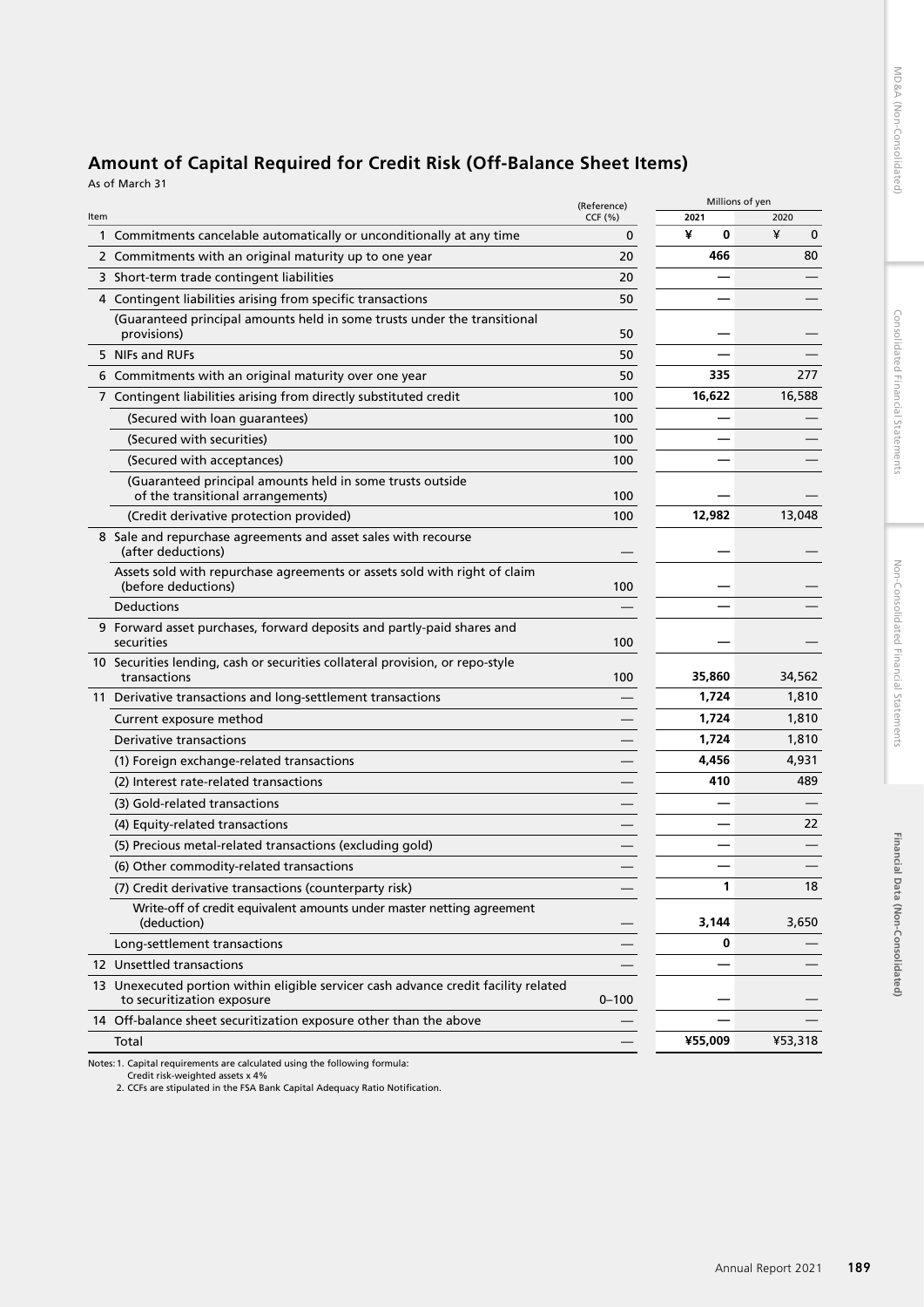# **CREDIT RISK**

## **Outline of Credit Risk Management Policies and Procedures**

See Pages 98–100 (Credit Risk Management).

## **Qualified Rating Agencies Used**

### **• Qualified Rating Agencies Used to Determine Risk Weights**

In determining risk weights, the Bank utilizes the credit ratings of four rating agencies, specifically, Rating and Investment Information, Inc. (R&I), Japan Credit Rating Agency, Ltd. (JCR), Moody's Investors Service, Inc. (Moody's), and S&P Global Ratings (S&P), in addition to the Organisation for Economic Co-operation and Development (OECD).

## **• Qualified Rating Agencies Used to Determine Risk Weight by Exposure Category**

The Bank uses the following qualified rating agencies for each of the following risk exposure categories.

In the case where multiple credit rating agencies provide ratings, the Bank selects the credit rating that yields the second smallest risk weight in accordance with the Capital Adequacy Notification.

| Exposure                                                                   |              | Rating agencies        |
|----------------------------------------------------------------------------|--------------|------------------------|
| Central governments and central banks                                      | Resident     | R&I, JCR, Moody's, S&P |
|                                                                            | Non-resident | Moody's, S&P, OECD     |
| Non-central government public sector entities                              |              | R&I, JCR, Moody's, S&P |
| Foreign non-central government public sector entities                      |              | Moody's, S&P, OECD     |
| <b>Multilateral Development Banks</b>                                      |              | Moody's, S&P           |
| Japan Finance Organization for Municipalities                              |              | R&I, JCR, Moody's, S&P |
| Japanese government agencies                                               |              | R&I, JCR, Moody's, S&P |
| Three regional public corporations                                         |              | R&I, JCR, Moody's, S&P |
| Financial institutions and Type I Financial Instruments Business Operators | Resident     | R&I, JCR, Moody's, S&P |
|                                                                            | Non-resident | Moody's, S&P, OECD     |
| Corporates                                                                 | Resident     | R&I, JCR, Moody's, S&P |
|                                                                            | Non-resident | Moody's, S&P           |
| Securitization transactions                                                |              | R&I, JCR, Moody's, S&P |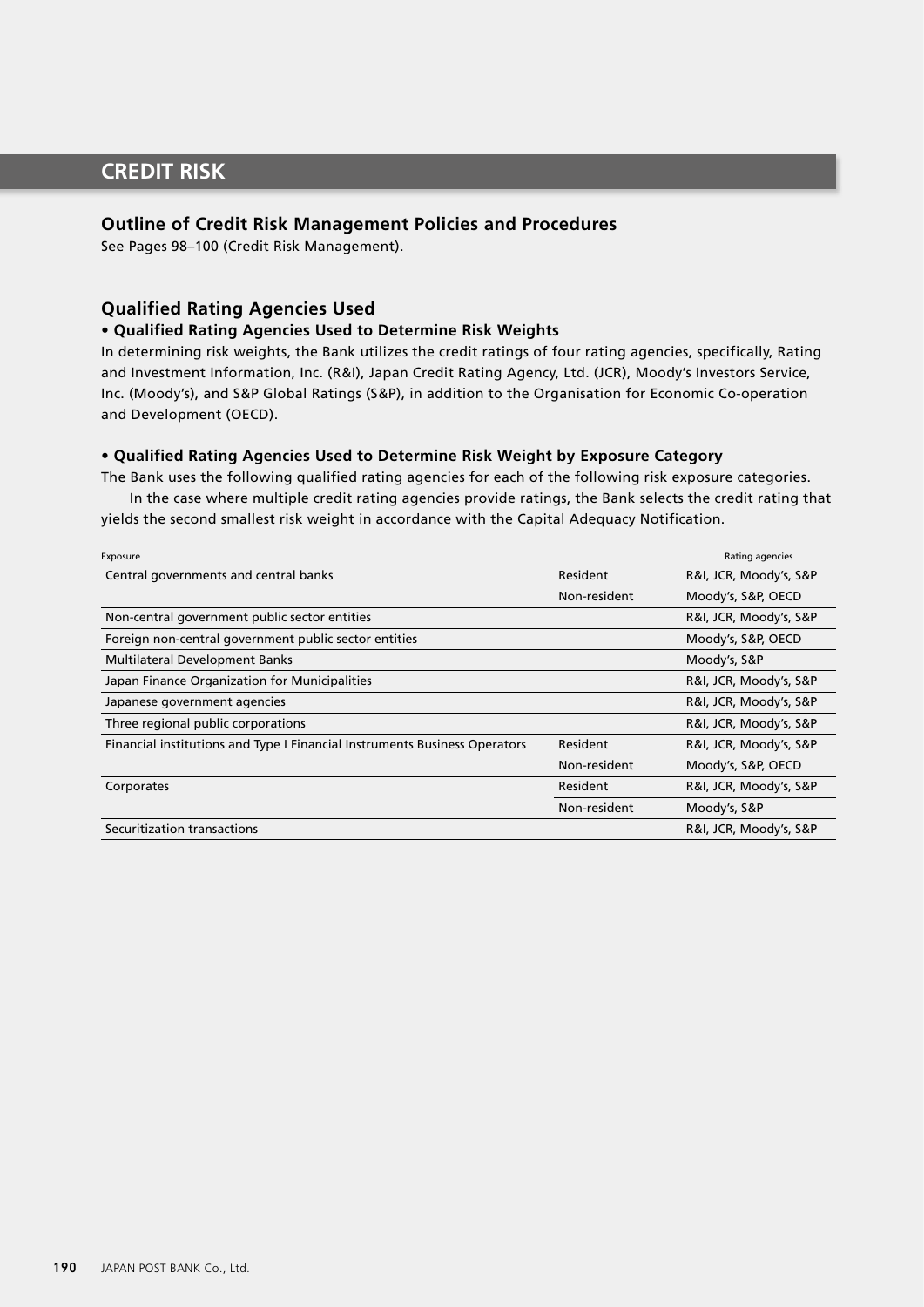# Financial Data (Non-Consolidated) **Financial Data (Non-Consolidated)**

# **Exposure by Region, Industry, and Remaining Period**

As of March 31

## **Exposure by Region and Industry, Past Due Loans for Three Months or More**

|                    |                                                              |                          |                           | Millions of yen    |               |                            |                                                  |
|--------------------|--------------------------------------------------------------|--------------------------|---------------------------|--------------------|---------------|----------------------------|--------------------------------------------------|
|                    |                                                              |                          |                           | 2021               |               |                            |                                                  |
| Region             | Industry                                                     | Loans.<br>deposits, etc. | <b>Securities</b>         | <b>Derivatives</b> | <b>Others</b> | Total                      | Past due<br>loans for<br>three months<br>or more |
|                    | Domestic Agriculture, forestry, fisheries,<br>and mining     |                          |                           |                    |               |                            |                                                  |
|                    | Manufacturing                                                | ¥<br>105,688 ¥           | 1,532,239                 |                    | ¥ 1,120 ¥     | 1,639,048                  |                                                  |
|                    | Utilities, information/communications,<br>and transportation | 953,353                  | 3,714,700                 |                    | 27,839        | 4,695,893                  |                                                  |
|                    | Wholesale and retail                                         | 138,370                  | 462,248                   |                    | 10            | 600,629                    |                                                  |
|                    | Finance and insurance                                        | 92,642,995<br>(377, 287) | 5,267,190                 | ¥100,626           | 31,238        | 98,042,051<br>(377, 287)   |                                                  |
|                    | Construction and real estate                                 | 117,199                  | 207,375                   |                    | 5             | 324,580                    |                                                  |
|                    | Services and goods rental/leasing                            | 90,248                   | 1.065.307                 |                    | 60,128        | 1,215,684                  |                                                  |
|                    | Central and local governments                                | 3,770,218                | 56,054,219                |                    | 20,035        | 59.844.474                 |                                                  |
|                    | Others                                                       | 440,303                  | 10,505                    |                    | 423,470       | 874,279                    | ¥0                                               |
|                    | Total                                                        | 98,258,379<br>(377, 287) | 68,313,787                | 100,626            | 563,848       | 167,236,641<br>(377, 287)  | $\mathbf{0}$                                     |
| Foreign            | Sovereigns                                                   | 7,000                    | 8,137,517                 |                    | 254           | 8,144,772                  |                                                  |
|                    | <b>Financial institutions</b>                                | 3,061,051                | 4,765,244                 | 140,215            | 45            | 7,966,556                  |                                                  |
|                    | Others                                                       | 3,246,350                | 5,772,426                 | 2,632              | 81            | 9.021.490                  |                                                  |
|                    | Total                                                        | 6,314,401                | 18,675,188                | 142,847            | 381           | 25,132,819                 |                                                  |
|                    | Investment trust, etc.                                       | 4,765,748                | 47,883,913                |                    |               | 52,649,662                 |                                                  |
| <b>Grand total</b> |                                                              | (377, 287)               | ¥109.338.529 ¥134.872.890 | ¥243.473           | ¥564,229      | ¥245.019.122<br>(377, 287) | ¥0                                               |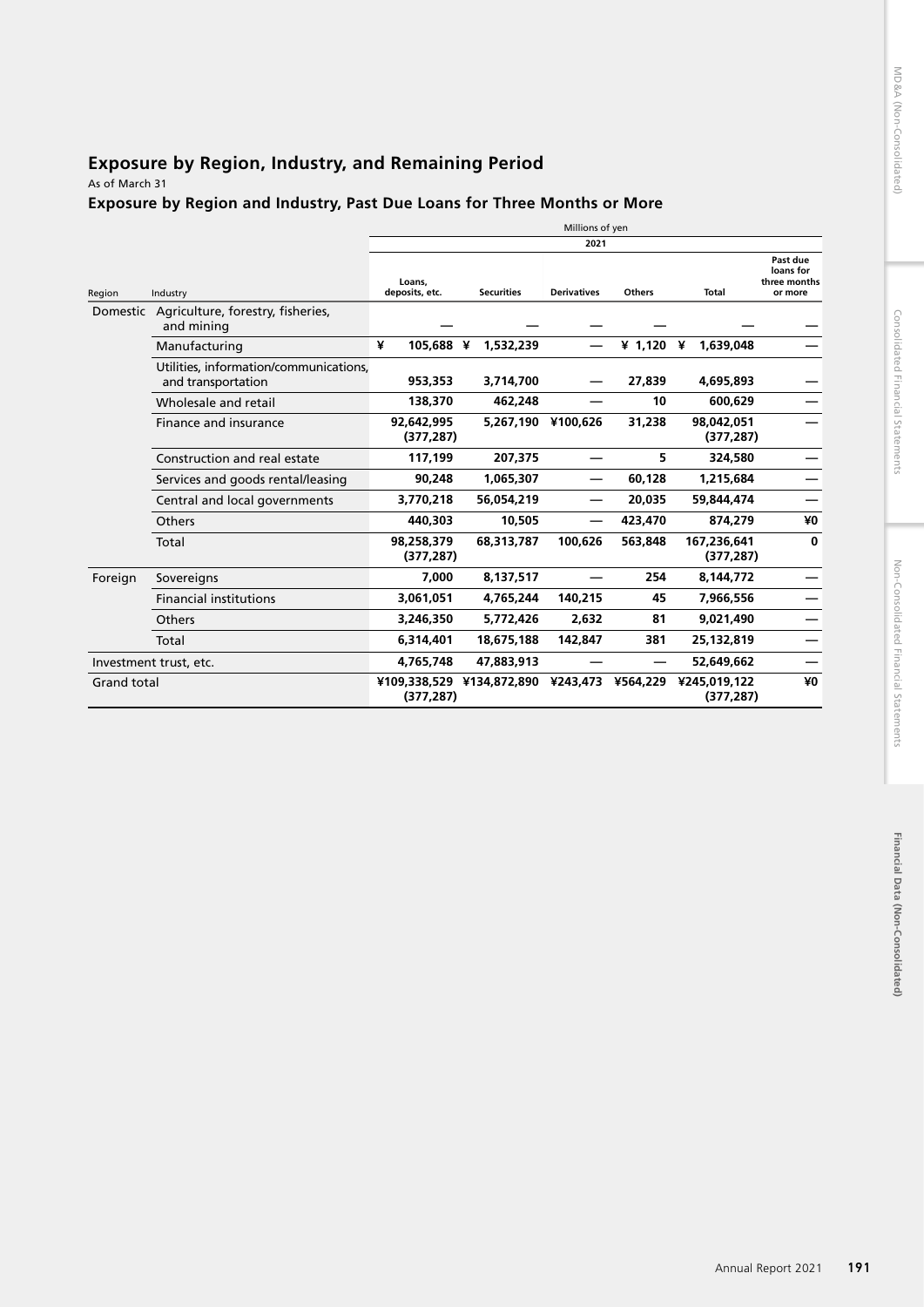|                    |                                                              | Millions of yen          |                                   |                    |                        |                            |                                                  |
|--------------------|--------------------------------------------------------------|--------------------------|-----------------------------------|--------------------|------------------------|----------------------------|--------------------------------------------------|
|                    |                                                              |                          |                                   | 2020               |                        |                            |                                                  |
| Region             | Industry                                                     | Loans.<br>deposits, etc. | <b>Securities</b>                 | <b>Derivatives</b> | Others                 | Total                      | Past due<br>loans for<br>three months<br>or more |
|                    | Domestic Agriculture, forestry, fisheries,<br>and mining     |                          |                                   |                    |                        |                            |                                                  |
|                    | Manufacturing                                                | ¥<br>83,526 ¥            | 1,296,401                         |                    | ¥<br>515 $\frac{1}{2}$ | 1,380,444                  |                                                  |
|                    | Utilities, information/communications,<br>and transportation | 921,456                  | 3,337,277                         |                    | 14,742                 | 4,273,476                  |                                                  |
|                    | Wholesale and retail                                         | 137,269                  | 295,899                           |                    | 4                      | 433,174                    |                                                  |
|                    | Finance and insurance                                        | 77,940,298<br>(456, 254) |                                   | 5,391,130 ¥123,123 | 31,571                 | 83,486,124<br>(456, 254)   |                                                  |
|                    | Construction and real estate                                 | 61,984                   | 230,202                           |                    | $\overline{7}$         | 292,194                    |                                                  |
|                    | Services and goods rental/leasing                            | 53,221                   | 694,494                           |                    | 74,359                 | 822,076                    |                                                  |
|                    | Central and local governments                                | 4,223,723                | 59,538,487                        |                    | 18,068                 | 63,780,279                 |                                                  |
|                    | Others                                                       | 508,406                  | 5                                 |                    | 428,556                | 936,968                    | ¥1                                               |
|                    | Total                                                        | 83,929,888<br>(456, 254) | 70,783,899                        | 123,123            | 567,827                | 155,404,739<br>(456, 254)  | $\mathbf{1}$                                     |
| Foreign            | Sovereigns                                                   | 7,000                    | 8,445,572                         |                    | 404                    | 8,452,976                  |                                                  |
|                    | <b>Financial institutions</b>                                | 3,534,939                | 5,544,952                         | 180,265            | 1,217                  | 9,261,375                  |                                                  |
|                    | <b>Others</b>                                                | 3,388,233                | 5,599,690                         | 9,548              | 177                    | 8,997,649                  |                                                  |
|                    | Total                                                        | 6,930,173                | 19,590,215                        | 189,813            | 1,798                  | 26,712,001                 |                                                  |
|                    | Investment trust, etc.                                       | 4,215,973                | 44,906,802                        |                    |                        | 49,122,776                 |                                                  |
| <b>Grand total</b> |                                                              | (456, 254)               | ¥95,076,035 ¥135,280,917 ¥312,937 |                    | ¥569,626               | ¥231,239,516<br>(456, 254) | ¥1                                               |

Notes: 1. Loans, deposits, etc., comprise Ioans, due from banks, call Ioans, and off-balance sheet assets other than derivatives. Figures in parentheses are collateral<br>provided (off-balance sheet assets) to the Organizatio

3. Derivatives comprise such instruments as foreign exchange forward contracts and interest rate swaps, etc.

4. "Past-due loans for three months or more" means the payment of principal or interest is past due three months or more from the day following the scheduled

payment date. 5. The amount of exposure includes balances before the deduction of specific reserve for possible loan losses and after the application of credit risk mitigation methods.

6. Investment trusts and other funds are recorded in investment trust, etc.

## As of March 31

## **Exposure by Time to Maturity**

|                                    | Millions of yen            |                       |                    |               |                            |
|------------------------------------|----------------------------|-----------------------|--------------------|---------------|----------------------------|
|                                    | 2021                       |                       |                    |               |                            |
| Time to maturity                   | Loans,<br>deposits, etc.   | <b>Securities</b>     | <b>Derivatives</b> | <b>Others</b> | Total                      |
| One year or less                   | ¥ 39.348.540<br>(377, 287) | ¥ 15,157,597          | 6,796<br>¥         | ¥ 65,086      | ¥ 54,578,020<br>(377, 287) |
| $>$ One and $\leq$ three years     | 928,049                    | 29,191,869            | 106,042            |               | 30,225,960                 |
| $\geq$ Three and $\leq$ five years | 808,954                    | 8,507,740             | 123,930            | 43            | 9,440,669                  |
| $\geq$ Five and $\leq$ seven years | 222,664                    | 9,767,176             | 6,704              |               | 9,996,545                  |
| $>$ Seven and $\leq$ ten years     | 493,195                    | 8,884,557             |                    |               | 9,377,752                  |
| Over ten years                     | 746,928                    | 15,466,278            |                    |               | 16,213,207                 |
| No designated term                 | 62,024,448                 | 13,755                |                    | 499.099       | 62,537,303                 |
| Investment trust, etc.             | 4,765,748                  | 47.883.913            |                    |               | 52,649,662                 |
| Total                              | ¥109,338,529<br>(377, 287) | ¥134,872,890 ¥243,473 |                    | ¥564,229      | ¥245,019,122<br>(377, 287) |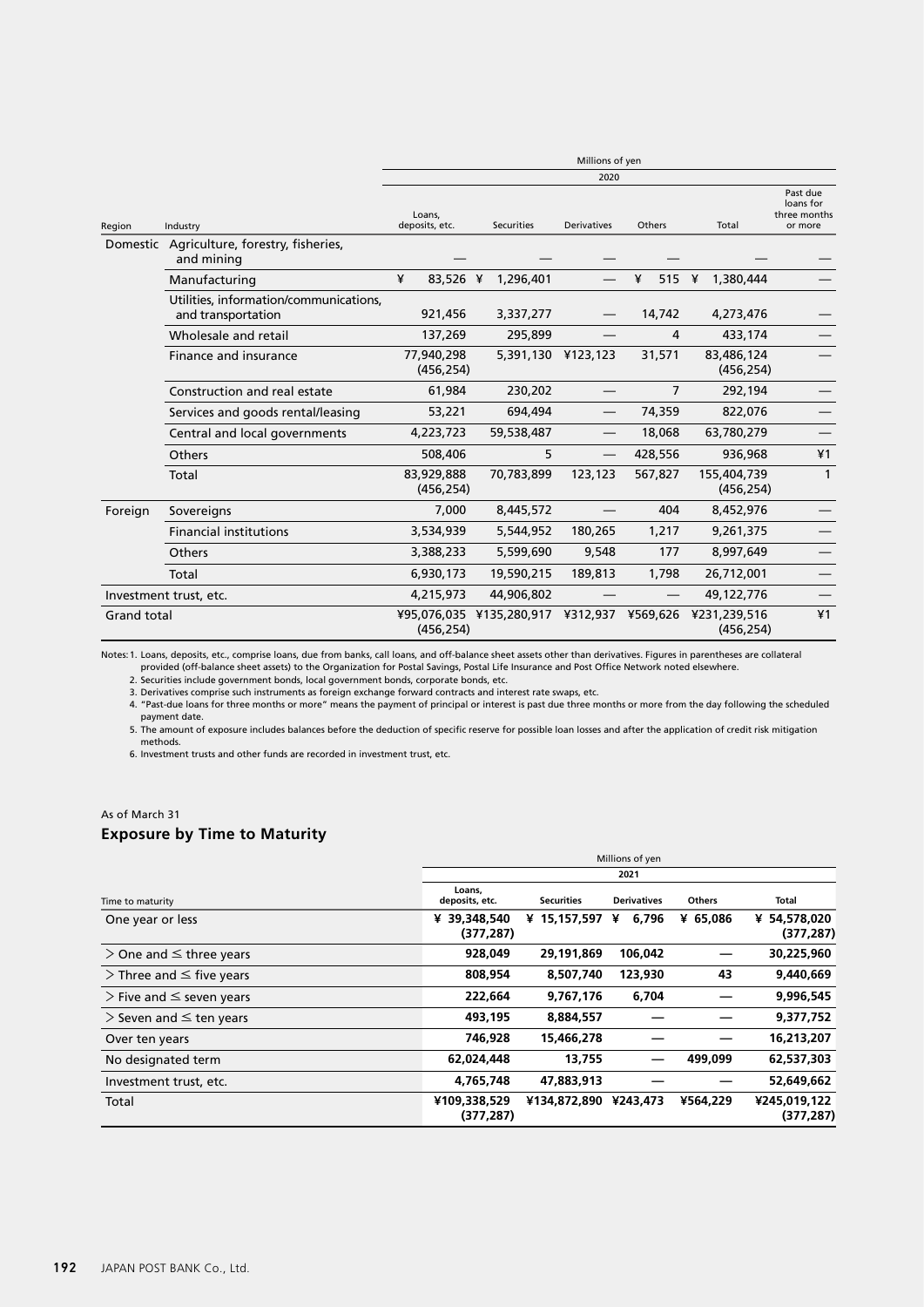|                                    | Millions of yen           |              |                    |               |                            |
|------------------------------------|---------------------------|--------------|--------------------|---------------|----------------------------|
|                                    | 2020                      |              |                    |               |                            |
| Time to maturity                   | Loans,<br>deposits, etc.  | Securities   | <b>Derivatives</b> | <b>Others</b> | Total                      |
| One year or less                   | ¥35,105,152<br>(456, 254) | ¥ 14,711,280 | ¥ 27.323           | ¥ 56,880      | ¥49,900,636<br>(456, 254)  |
| $>$ One and $\leq$ three years     | 876,957                   | 30,850,788   | 108,318            |               | 31,836,063                 |
| $\geq$ Three and $\leq$ five years | 675,821                   | 15,592,948   | 126,174            | 38            | 16,394,983                 |
| $\geq$ Five and $\leq$ seven years | 485,879                   | 6,724,258    | 44,872             |               | 7,255,010                  |
| $>$ Seven and $\leq$ ten years     | 373,256                   | 9,245,149    | 6,247              |               | 9,624,653                  |
| Over ten years                     | 594,552                   | 13,246,434   |                    |               | 13,840,986                 |
| No designated term                 | 52,748,441                | 3,255        |                    | 512,707       | 53,264,405                 |
| Investment trust, etc.             | 4,215,973                 | 44,906,802   |                    |               | 49,122,776                 |
| Total                              | ¥95,076,035<br>(456, 254) | ¥135,280,917 | ¥312,937           | ¥569,626      | ¥231,239,516<br>(456, 254) |

Notes:1. Loans, deposits, etc., comprise loans, due from banks, call loans, and off-balance sheet assets other than derivatives. Figures in parentheses are collateral provided (off-balance sheet assets) to the Organization for Postal Savings, Postal Life Insurance and Post Office Network noted elsewhere. 2. Securities include government bonds, local government bonds, corporate bonds, etc.

3. Derivatives comprise such instruments as foreign currency swaps and interest rate swaps, etc.

4. The amount of exposure includes balances before the deduction of specific reserve for possible loan losses and after the application of credit risk mitigation methods.

5. Investment trusts and other funds are recorded in investment trust, etc.

# **Loan Write-Offs by Industry and Counterparty**

There were no write-offs of loans during the fiscal years ended March 31, 2021 and 2020.

## **Year-End Balances and Changes During the Fiscal Year of General Reserve for Possible Loan Losses, Specific Reserve for Possible Loan Losses, and Loan Loss Reserve for Specific Overseas Countries**

## **By Region**

**Balance at the end of the fiscal year**

As of March 31

|                                                   |      | Millions of yen |
|---------------------------------------------------|------|-----------------|
|                                                   | 2021 | 2020            |
| General reserve for possible loan losses          | ¥161 | ¥137            |
| Specific reserve for possible loan losses         |      |                 |
| Loan loss reserve for specific overseas countries |      |                 |

## **Changes during the fiscal year**

Fiscal years ended March 31

|                                                   | Millions of yen |      |
|---------------------------------------------------|-----------------|------|
|                                                   | 2021            | 2020 |
| General reserve for possible loan losses          | ¥23             |      |
| Specific reserve for possible loan losses         |                 |      |
| Loan loss reserve for specific overseas countries |                 |      |

Notes: 1. Breakdowns by domestic and overseas amounts are not disclosed as the Bank only booked general reserve for possible loan losses.<br>2. Since the reserves for possible loan losses noted are those for problem assets di balance of reserve for possible loan losses and changes during the fiscal year on page 177.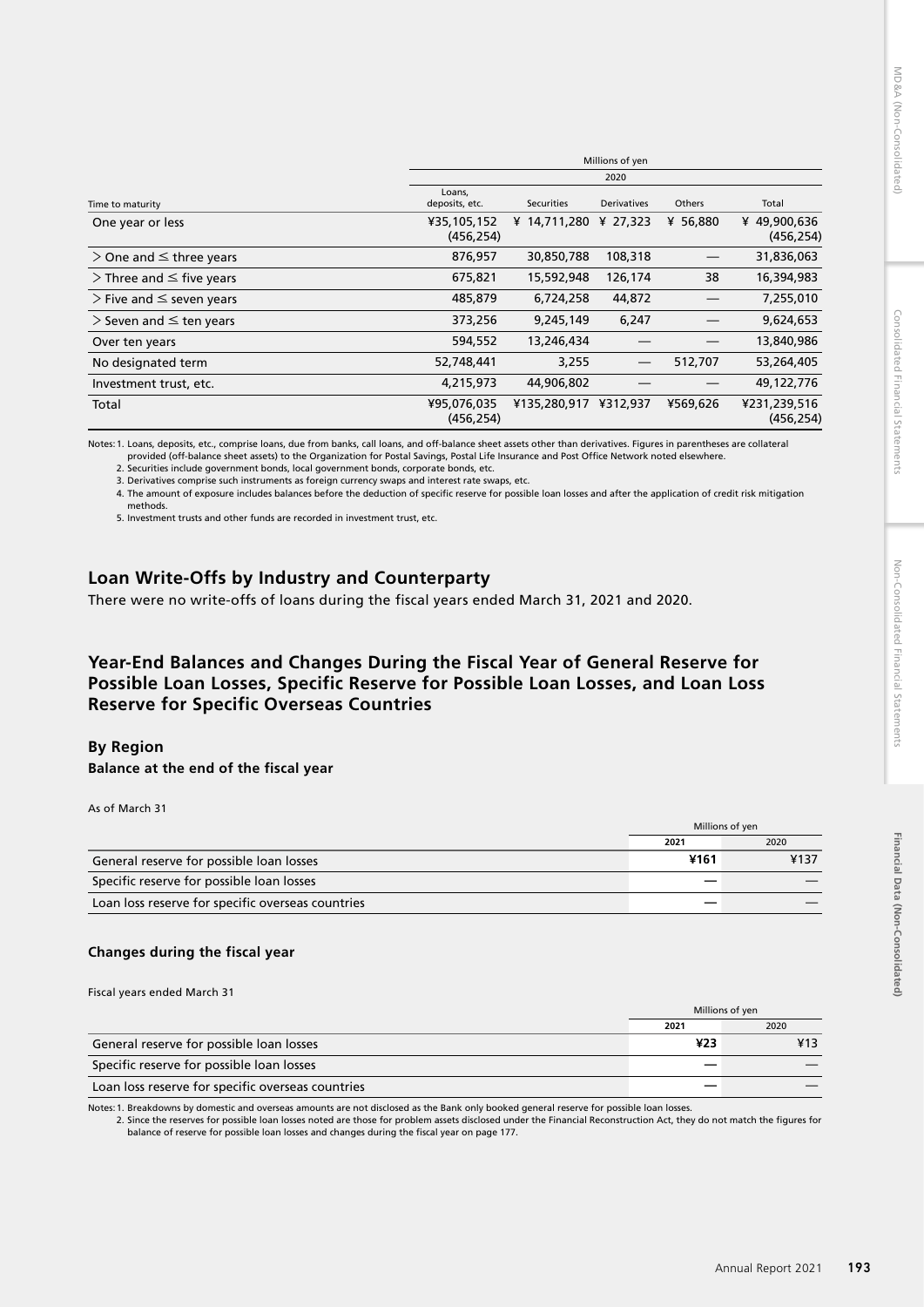## **By Industry Balance at the end of the fiscal year**

As of March 31

|                                                   |      | Millions of yen |
|---------------------------------------------------|------|-----------------|
|                                                   | 2021 | 2020            |
| General reserve for possible loan losses          | ¥161 | ¥137            |
| Specific reserve for possible loan losses         |      |                 |
| Loan loss reserve for specific overseas countries |      |                 |

#### **Changes during the fiscal year**

#### Fiscal years ended March 31

|                                                   | Millions of yen |      |
|---------------------------------------------------|-----------------|------|
|                                                   | 2021            | 2020 |
| General reserve for possible loan losses          | ¥23             |      |
| Specific reserve for possible loan losses         |                 |      |
| Loan loss reserve for specific overseas countries |                 |      |

Notes:1. Breakdowns by industry are not disclosed as the Bank only booked general reserve for possible loan losses.

2. Since the reserves for possible loan losses noted are those for problem assets disclosed under the Financial Reconstruction Act, they do not match the figures for balance of reserve for possible loan losses and changes during the fiscal year on page 177.

## **Exposure by Risk Weight Classification**

#### As of March 31

|                        | Millions of yen |             |              |             |
|------------------------|-----------------|-------------|--------------|-------------|
|                        | 2021<br>2020    |             |              |             |
| Risk weight            | Rated           | Not rated   | Rated        | Not rated   |
| $0\%$                  | ¥126,777,336    | ¥32,332,048 | ¥117,216,572 | ¥33,610,785 |
| 2%                     |                 | 653,415     |              | 68,913      |
| 4%                     |                 |             |              |             |
| 10%                    | 267,093         | 3,332,155   | 424,600      | 3,583,187   |
| 20%                    | 18,844,568      | 64,587      | 17,898,048   | 67,549      |
| 35%                    |                 |             |              |             |
| 50%                    | 6,131,991       |             | 5,608,469    |             |
| 75%                    |                 |             |              |             |
| 100%                   | 2,218,218       | 1,624,421   | 2,058,669    | 1,623,622   |
| 150%                   |                 |             |              |             |
| 250%                   | 91,004          | 307,994     | 121,068      | 291,505     |
| 1250%                  |                 |             |              |             |
| Others                 |                 | 101,911     |              |             |
| Investment trust, etc. |                 | 52,649,662  |              | 49,122,776  |
| Total                  | ¥154,330,213    | ¥91,066,196 | ¥143,327,429 | ¥88,368,341 |

Notes:1. Ratings are limited to those rated by qualified rating agencies.

2. The amount of exposure includes balances before the deduction of specific reserve for possible loan losses and after application of the credit risk mitigation methods.

3. The portion of exposure from assets qualified for credit risk mitigation methods is allocated to risk weight categories after the application of credit risk mitigation methods.

4. "Others" includes clearing funds contributed to a qualifying central counterparty.<br>5. Investment trusts and other funds are recorded in investment trust, etc. The weighted average of risk weights was 81.64% as of March 87.06% as of March 31, 2020).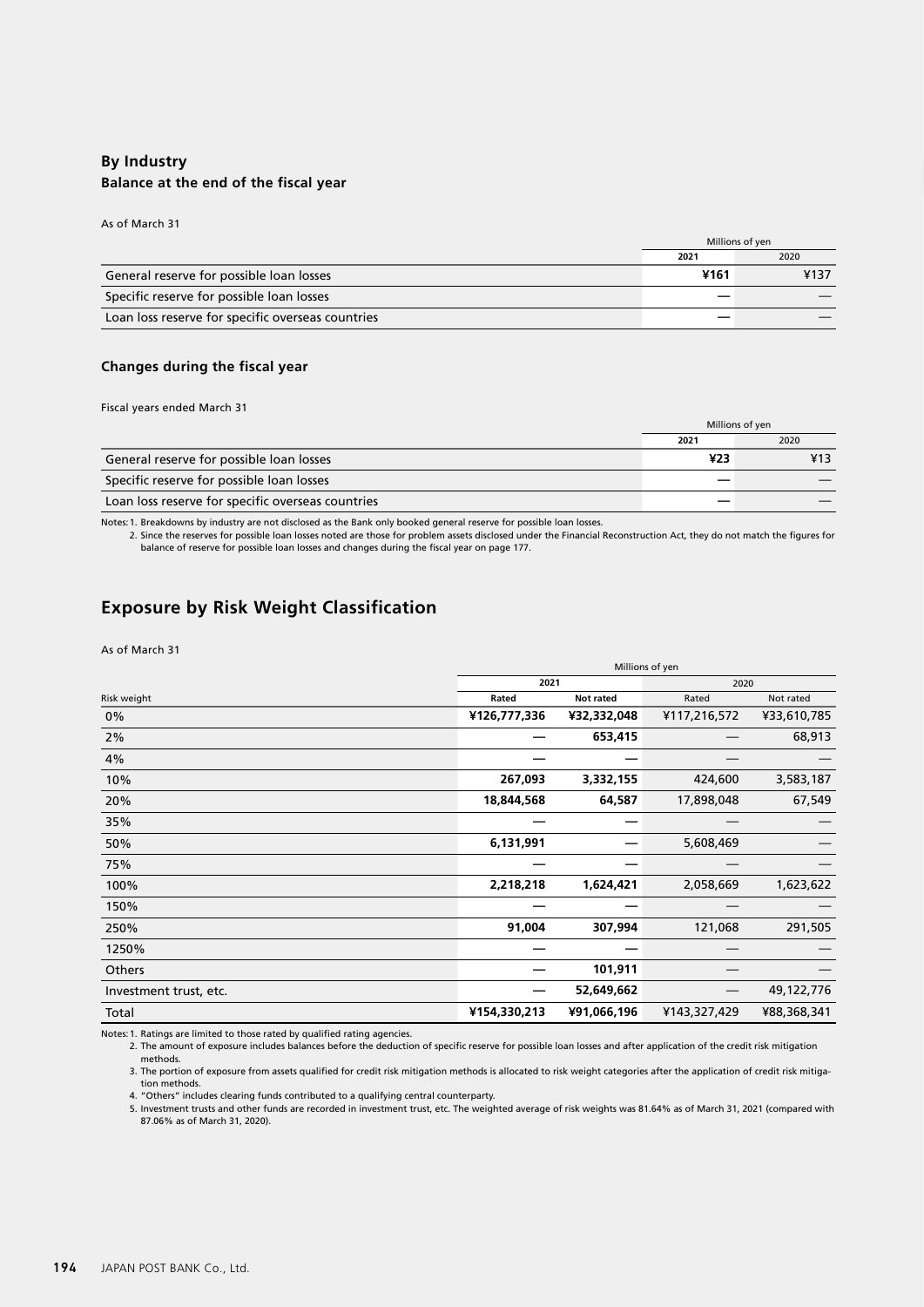# **CREDIT RISK MITIGATION METHODS**

## **Outline of Risk Management Policies and Procedures**

The Bank applies "credit risk mitigation methods" as stipulated in the Capital Adequacy Notification in calculating its capital adequacy ratio. Credit risk mitigation methods involve taking into consideration the benefits of collateral and guarantees in the calculation of its capital adequacy ratio and can be appropriately applied to eligible financial collateral, the netting of loans against the Bank's self deposits, and guarantees and credit derivatives.

### **• Categories of Eligible Financial Collateral**

Cash, self deposits, and securities are the only types of eligible financial collateral used by the Bank.

#### **• Outline of Policies and Procedures for the Assessment and Management of Collateral**

The Bank uses "the Simple Method" stipulated in the Capital Adequacy Notification when applying eligible financial collateral.

The Bank has established internal procedures that enable timely sales or acquisition of eligible financial collateral based on collateral contracts, including terms and conditions, signed prior to any of these transactions.

**• Outline of Policies and Procedures for the Netting of Loans and Self Deposits and the Types of Transactions and Scope for which Netting Can Be Applied**

The Bank regards the netted amount of loans and self deposits as the amount of exposure used in the calculation of the capital adequacy ratio in accordance with special clauses on netting in banking transaction agreements, etc.

Currently, there are no such transactions.

**• Explanation of the Credit Worthiness and Types of Guarantors and Major Counterparties in Credit Derivative Transactions**

The major guarantors used by the Bank are the national government, etc., whose risk weights are lower than debts. In addition, credit derivative clients are financial institutions whose risk weights are lower than reference debt.

**• Outline of Policies and Procedures for Legally Applying Close-Out Netting Contracts for Derivative Transactions as well as Repurchase Transaction Agreements and the Type and Scope of Transactions to which this Method Is Applied**

The Bank refers to the regulations of each country regarding the transactions and takes into account the effect of derivative transactions such as interest rate swaps and currency swaps for which close-out netting agreements have been concluded.

**• Information on the Concentration of Credit and Market Risk Arising from the Application of Credit Risk Mitigation Methods**

The principal credit risk mitigation method utilizes eligible financial collateral secured by cash and self deposits. As a result, there is no concentration of credit and market risk.

# **Exposure After Applying Credit Risk Mitigation**

As of March 31

|                                   | Millions of yen |        |             |        |
|-----------------------------------|-----------------|--------|-------------|--------|
|                                   | 2021            |        | 2020        |        |
| Item                              | <b>Exposure</b> | %      | Exposure    | %      |
| Eligible financial collateral     | ¥24,748,981     | 91.22  | ¥25,948,543 | 91.89  |
| Guarantees and credit derivatives | 2,379,347       | 8.77   | 2,288,216   | 8.10   |
| Total                             | ¥27,128,329     | 100.00 | ¥28,236,760 | 100.00 |

Notes:1. The categories of eligible financial collateral used by the Bank include cash, self deposits, and securities.

2. The major guarantor used by the Bank is the central government, etc. The use of these guarantors lowers risk weights more than non-guaranteed debts. 3. Credit derivative clients are financial institutions whose risk weights are lower than reference debt.

4. Excludes exposure in funds included in investment trusts, etc.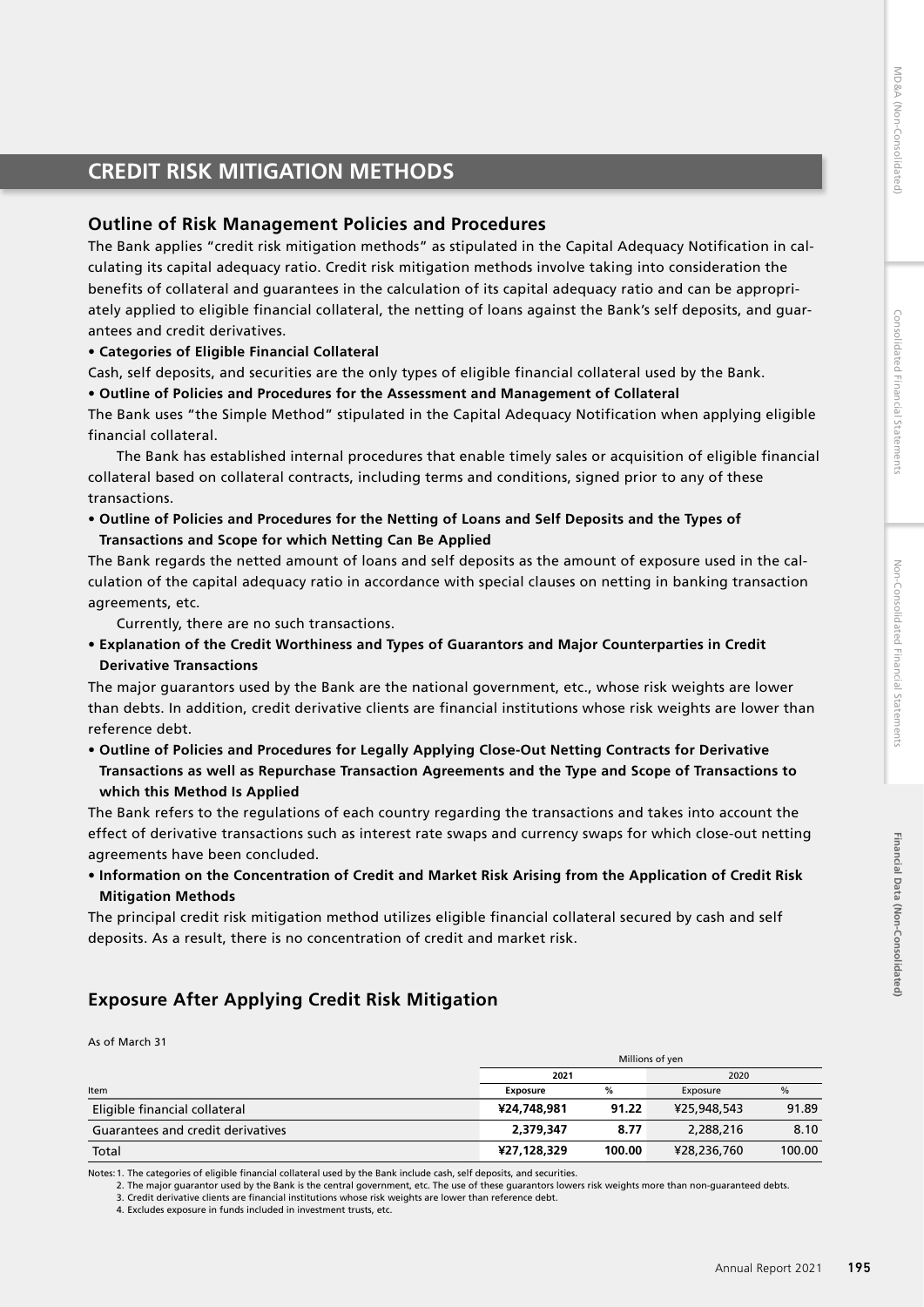# **DERIVATIVE TRANSACTIONS AND LONG-SETTLEMENT TRANSACTIONS**

### **Outline of Risk Management Policies and Procedures**

## **• Policy on Collateral Security and Reserve Calculation and Impact of Additional Collateral Demanded on Deterioration of Credit Quality**

The Bank signs, as necessary, credit risk mitigation contracts with counterparties in derivative transactions that involve regular transfers of collateral determined in accordance with replacement costs and the likes. Under these contracts, the Bank must provide the counterparty with additional collateral in the event of deterioration in the Bank's credit quality. However, the impact of the additional collateral is deemed to be minor.

The Bank's policy on reserve calculation related to derivative transactions is the same as that applied to ordinary on-balance sheet assets.

#### **• Policy on Credit Limit and Risk Capital Allocation Method**

The Bank assigns debtors credit ratings to all derivative transaction counterparties. The Bank sets credit limits based on these ratings and conducts regular monitoring on a daily basis to ensure appropriate management of credit risk. The Bank uses the Current Exposure Method in determining the amount of credit outstanding as part of its credit risk management. This method takes into consideration the market value and price fluctuation risk of derivative transactions.

The risk capital allocations for derivative transactions are the same as other transactions.

## **Credit Equivalent Amounts of Derivative Transactions and Long-Settlement Transactions**

As of March 31

|                                                                                                        |          | Millions of yen |
|--------------------------------------------------------------------------------------------------------|----------|-----------------|
|                                                                                                        | 2021     | 2020            |
| Gross replacement costs                                                                                | ¥112,433 | ¥331,310        |
| Gross add-on amounts                                                                                   | 601,661  | 538,649         |
| Gross credit equivalents                                                                               | 714,094  | 869,959         |
| Currency-related transactions                                                                          | 559,254  | 669,742         |
| Interest rate-related transactions                                                                     | 154,635  | 195,115         |
| Equity-related transactions                                                                            |          | 2,844           |
| Credit derivative transactions (counterparty risk)                                                     | 201      | 2,255           |
| Long-settlement transactions                                                                           | 3        |                 |
| Write-off of credit equivalent amount due to netting (deduction)                                       | 470,617  | 557,022         |
| Net credit equivalents                                                                                 | 243,476  | 312,937         |
| Collateral held                                                                                        | 4,488    | 89,147          |
| Marketable securities                                                                                  | 4,488    | 67,909          |
| Cash                                                                                                   |          | 21,237          |
| Net credit equivalent amounts<br>(after considering credit risk mitigation benefits due to collateral) | 243,476  | 312,937         |

Notes:1. Credit equivalent amounts are calculated using the Current Exposure Method.

2. Derivative transactions and long-settlement transactions are recorded only for transactions that require the calculation of credit equivalent amounts.

3. Does not include exposure in funds that include investment trusts, etc.

4. Gross replacement costs for which reconstruction costs were less than zero are not included.

5. Credit risk mitigation benefits due to collateral are considered in risk weighting, but not in credit equivalent amounts.

6. Write-off of credit equivalent amount due to netting is equal to the figure obtained by subtracting credit equivalent amounts prior to credit risk mitigation with collateral from the sum of aggregated gross replacement costs and total gross add-ons.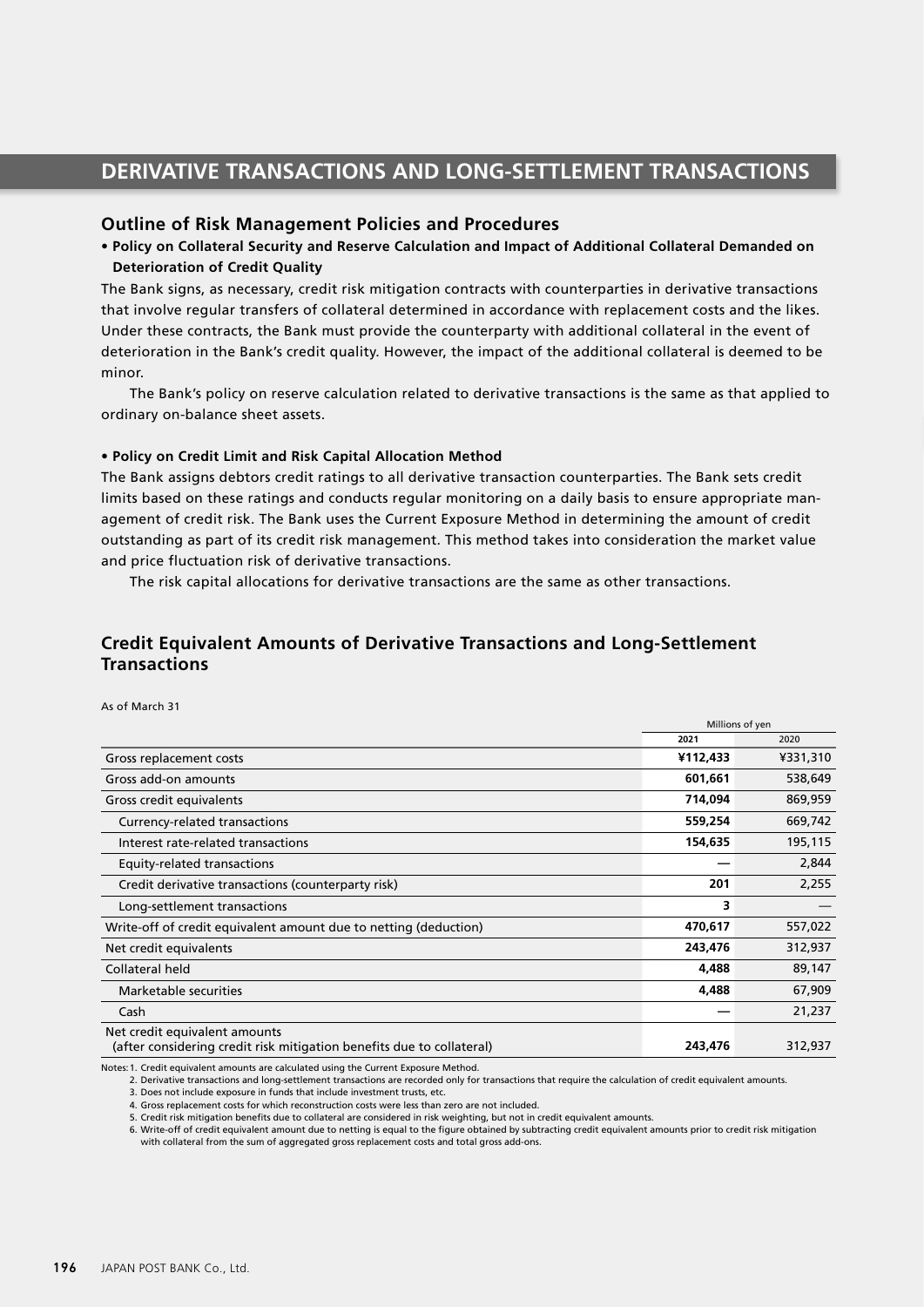# Financial Data (Non-Consolidated) **Financial Data (Non-Consolidated)**

# **Notional Principal Amounts of Credit Derivatives**

As of March 31

|                                 | Millions of yen |         |
|---------------------------------|-----------------|---------|
|                                 | 2021            | 2020    |
| Total return swap               | ¥33.584         | ¥46,253 |
| Protection purchased            | 33.584          | 46,253  |
| Used for credit risk mitigation | 31,729          | 1,613   |
| Protection provided             |                 |         |

Note: Excludes credit derivatives included in investment trusts and other funds.

# **SECURITIZATION EXPOSURE**

## **Outline of Risk Management Policies and Risk Characteristics**

The Bank is exposed to risk associated with securitization as an investor. For the acquisition of securitized instruments, the Bank examines closely the quality of underlying assets, the structure of senior and subordinate rights, and the details of the securitization scheme. In view of these procedures, it assigns ratings to debtors as with other marketable securities and makes acquisitions within the credit limits. Following acquisition, the Bank monitors deterioration in the quality of underlying assets, a change in the composition of underlying assets or other development. Furthermore, credit risks related to securitized instruments are included in the calculation of the credit risk amount, while related interest rate risks are included in the calculation of the market risk amount. In addition, the Bank also recognizes market liquidity risk. The status of market risk, credit risk and market liquidity risk is reported to the Executive Committee and other organizational bodies.

Re-securitization exposure is the same as securitization exposure.

# **Outline of Establishment and Operation of System Prescribed by Section 1-1 to 1-4, Article 248 of the Public Notices on Capital Adequacy Ratios of Financial Instruments Business Operators**

With regards to securitization exposure, the Bank has a system for ascertaining information relating to comprehensive risk characteristics and performance on a timely basis. Specifically, in addition to regularly reviewing ratings assigned to debtors, the Bank reviews ratings assigned to debtors when necessary if there has been deterioration in the quality of underlying assets, a change in the composition of underlying assets or other development that affects a debtor rating.

Re-securitization exposure is the same as securitization exposure.

## **Policy on Using Securitization Transactions as a Credit Risk Mitigation Method**

The Bank does not use securitization transactions as a credit risk mitigation method.

# **Method Applied for the Calculation of Credit Risk-Weighted Asset Amounts with Regard to Securitization Exposure**

The Bank applies the External Rating-Based Approach and the Standardized Approach stipulated in the Capital Adequacy Notification to calculate credit risk-weighted asset amounts related to securitization exposure.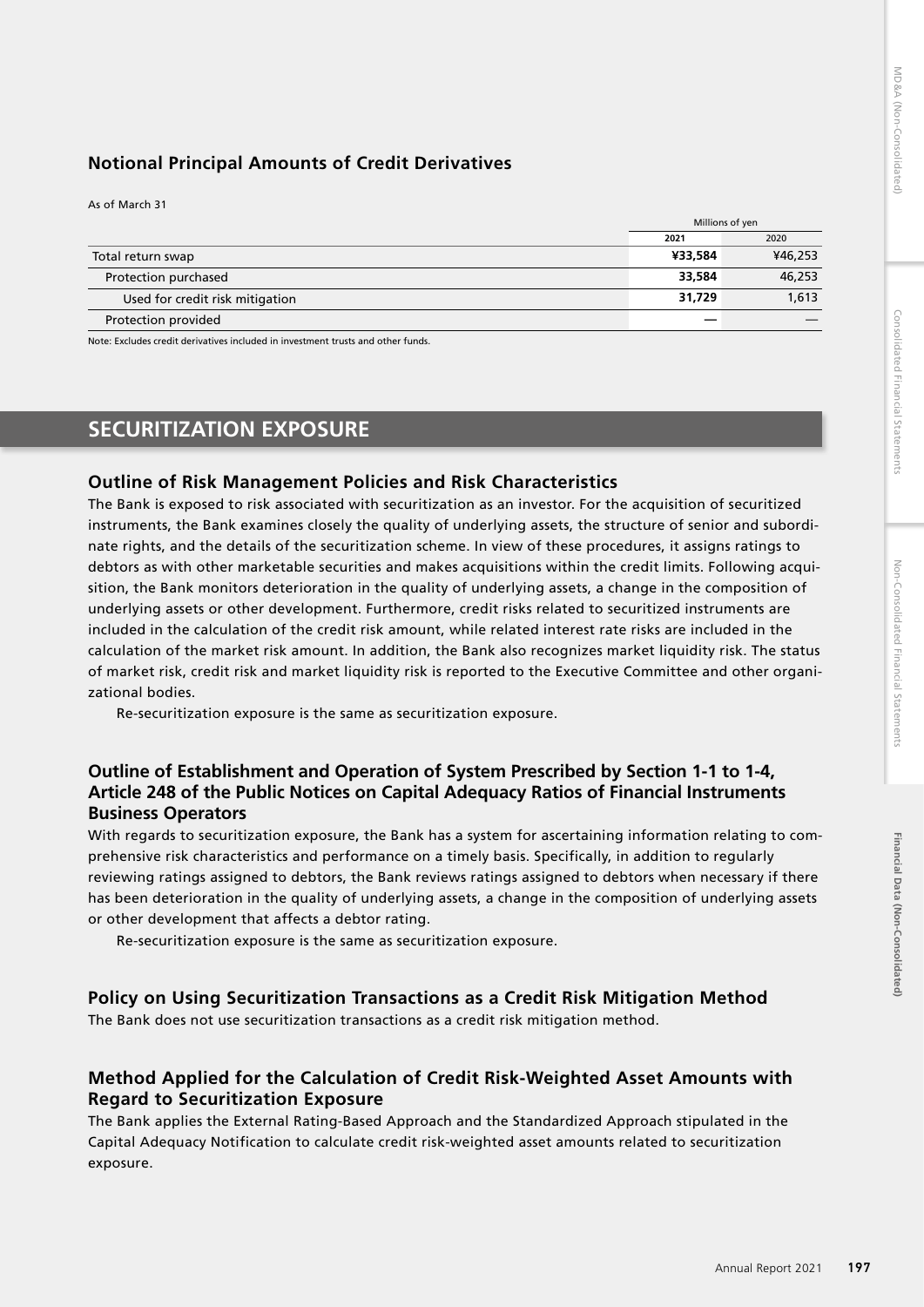## **Type of Securitization Conduit Used for Any Securitization Transactions Related to Third-party Assets Using Securitization Conduits and whether Securitization Exposures Related to such Securitization Transactions Are Held**

The Bank does not conduct securitization transactions related to third-party assets using securitization conduits.

## **Subsidiaries, Affiliates and Other such Entities Holding Securitization Exposures Related to Securitization Transactions Conducted by the Bank**

There are no subsidiaries, affiliates or other such entities holding securitization exposures related to securitization transactions conducted by the Bank.

## **Qualified Rating Agencies Used to Determine Risk Weight by Type of Securitization Exposure**

The Bank adopts the credit ratings of the following qualified rating agencies to calculate credit riskweighted asset amounts related to securitization exposure.

- Rating and Investment Information, Inc. (R&I)
- Japan Credit Rating Agency, Ltd. (JCR)
- Moody's Investors Service, Inc. (Moody's)
- S&P Global Ratings (S&P)

## **Investments in Securitization Transactions**

## **Securitization Exposure and Breakdown by Type of Main Underlying Assets (Excludes Re-Securitization Exposure)**

As of March 31

|                           |              | Millions of yen |
|---------------------------|--------------|-----------------|
| Type of underlying assets | 2021         | 2020            |
| Mortgage loans            | 198,143<br>¥ | 183,748<br>¥    |
| Auto loans                | 182,148      | 144,032         |
| Leases                    | 4,484        | 2,687           |
| Accounts receivable       | 38,818       | 27,260          |
| Corporate loans           | 2,043,193    | 1,780,161       |
| Others                    |              |                 |
| Total                     | ¥2,466,789   | ¥2,137,890      |

Notes:1. There are no off-balance sheet transactions.

2. Excludes securitization exposure included in investment trust, etc.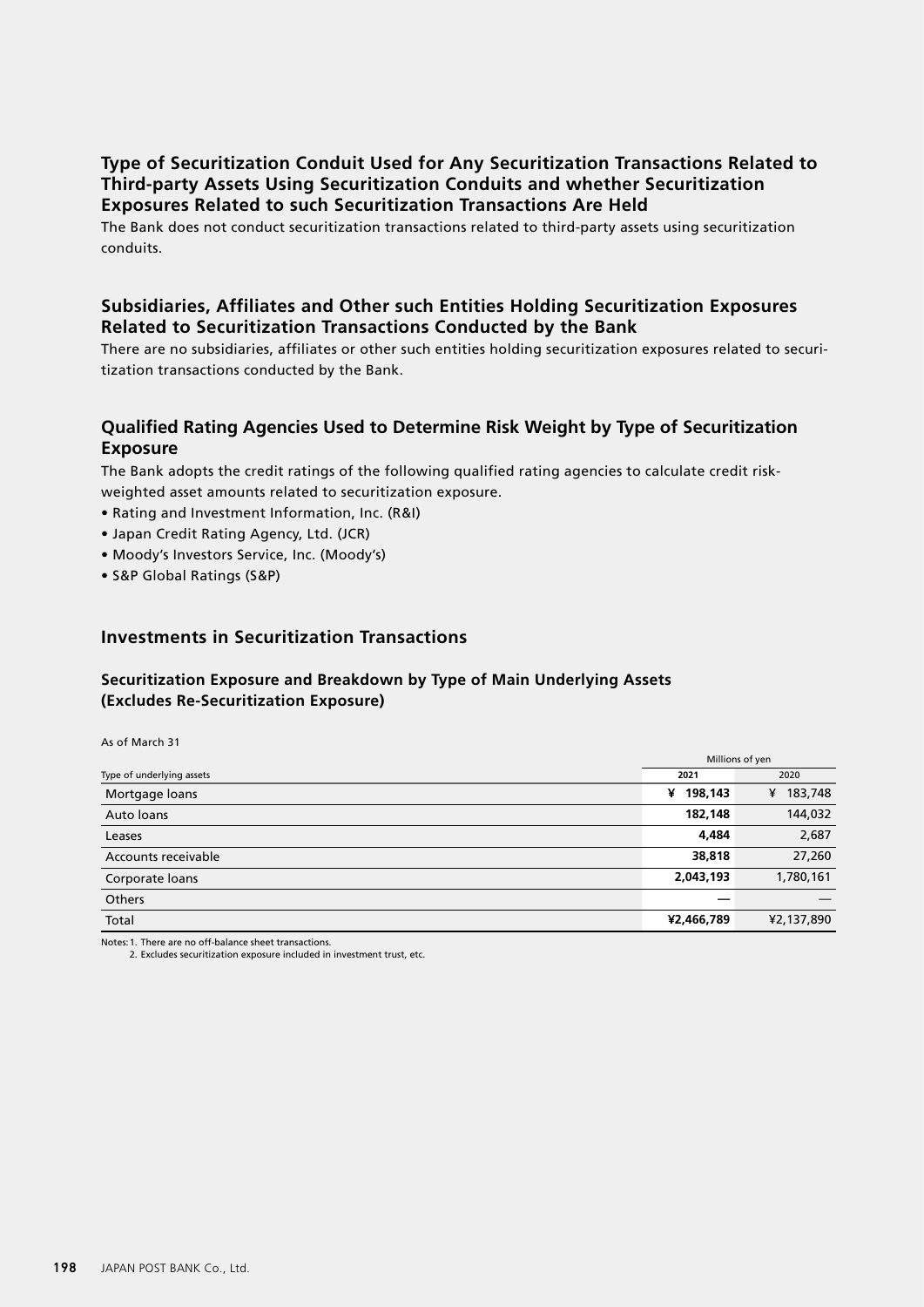# **Re-Securitization Exposure and Breakdown by Type of Main Underlying Assets**

As of March 31

|                           |      | Millions of yen |
|---------------------------|------|-----------------|
| Type of underlying assets | 2021 | 2020            |
| Mortgage loans            | ¥870 | ¥1,018          |
| Auto loans                |      |                 |
| Leases                    |      |                 |
| Accounts receivable       |      |                 |
| Corporate loans           |      |                 |
| Others                    |      |                 |
| Total                     | ¥870 | ¥1,018          |

Notes:1. There are no off-balance sheet transactions.

2. Excludes re-securitization exposure included in investment trust, etc.

## **Balance by Risk Weight of Securitization Exposure and Amount of Capital Requirements (Excluding Re-Securitization Exposure)**

As of March 31

|                           | Millions of yen |                         |            |                         |
|---------------------------|-----------------|-------------------------|------------|-------------------------|
|                           | 2021            |                         | 2020       |                         |
| Risk weight               | <b>Balance</b>  | Capital<br>requirements | Balance    | Capital<br>requirements |
| $\geq$ 15% and $\leq$ 20% | ¥2,466,789      | ¥19,619                 | ¥2,137,890 | ¥17,021                 |
| $>$ 20% and ≤45%          |                 |                         |            |                         |
| $>45\%$ and ≤70%          |                 |                         |            |                         |
| $>$ 70% and ≤140%         |                 |                         |            |                         |
| $>$ 140% and ≤225%        |                 |                         |            |                         |
| $>$ 225% and ≤420%        |                 |                         |            |                         |
| $>$ 420% and $\leq$ 1250% |                 |                         |            |                         |
| 1250%                     |                 |                         |            |                         |
| Total                     | ¥2,466,789      | ¥19,619                 | ¥2,137,890 | ¥17,021                 |

Notes: 1. There are no off-balance sheet transactions.<br>2. Excludes securitization exposure included in investment trust, etc.<br>3. Capital requirements are calculated using the following formula: Credit risk-weighted assets

## **Balance by Risk Weight of Re-Securitization Exposure and Amount of Capital Requirements**

As of March 31

|                           | Millions of yen |                         |         |                         |  |
|---------------------------|-----------------|-------------------------|---------|-------------------------|--|
|                           |                 | 2021                    |         | 2020                    |  |
| Risk weight               | <b>Balance</b>  | Capital<br>requirements | Balance | Capital<br>requirements |  |
| 100%                      | ¥870            | ¥34                     | ¥1,018  | ¥40                     |  |
| $>$ 100% and $\leq$ 1250% | _               |                         |         |                         |  |
| 1250%                     |                 |                         |         |                         |  |
| Total                     | ¥870            | ¥34                     | ¥1,018  | ¥40                     |  |

Notes:1. There are no off-balance sheet transactions.

2. Excludes re-securitization exposure included in investment trust, etc.

3. There were no credit risk mitigation methods applied to re-securitization exposure.

4. Capital requirements are calculated using the following formula:

Credit risk-weighted assets x 4%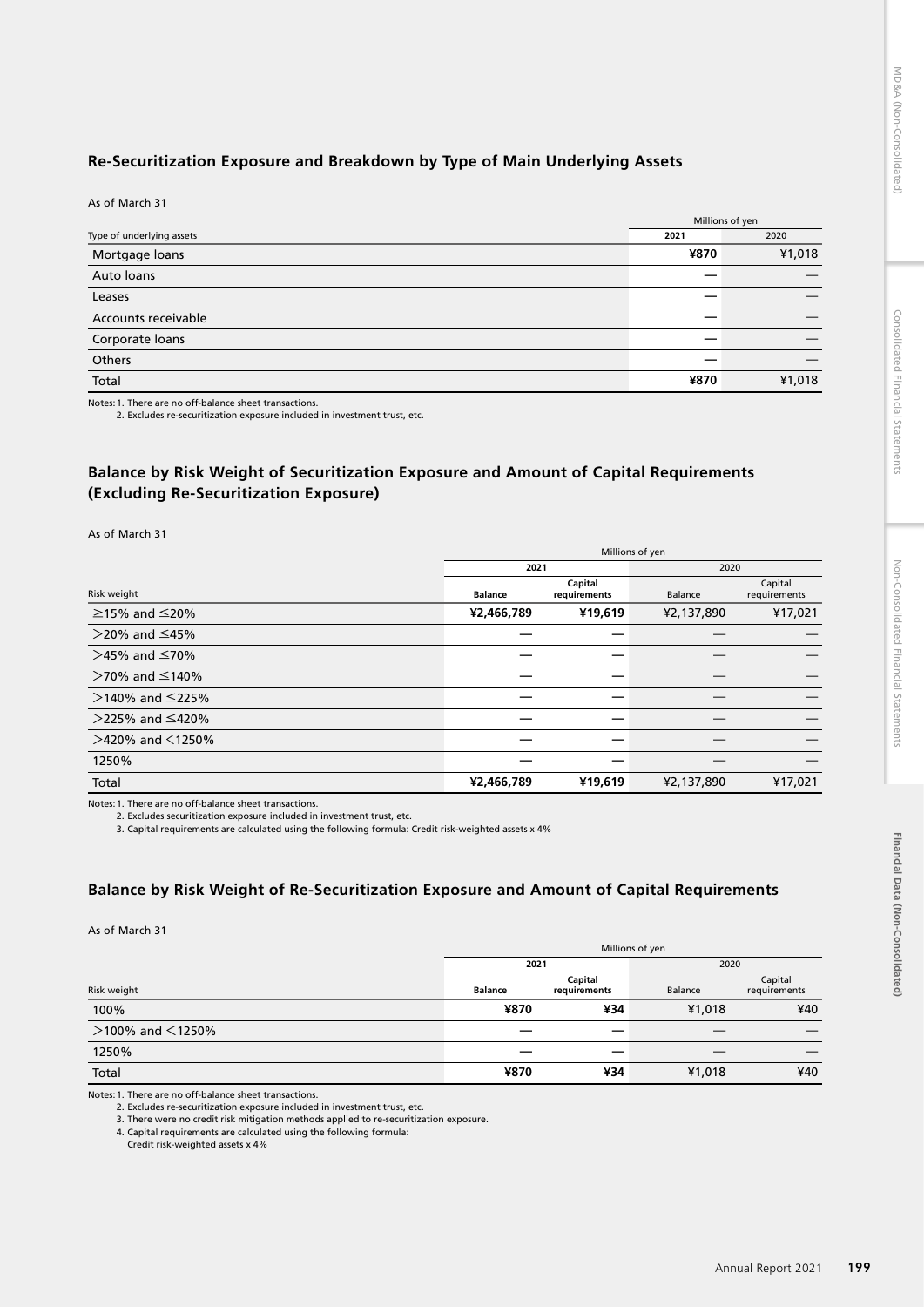## **Accounting Policy for Securitization Transactions**

The Bank complies with the "Accounting Standard for Financial Instruments" (ASBJ statement No. 10), etc., in recognizing the initiation and extinguishment of financial assets and liabilities in securitization transactions and assessing and booking these assets and liabilities.

# **OPERATIONAL RISK**

## **Outline of Policies and Procedures for Risk Management**

See Page 101 (Operational Risk Management).

## **Method Applied for the Calculation of Operational Risk Equivalent Amounts**

The Bank adopts the Basic Indicator Approach stipulated in the Capital Adequacy Notification to calculate operational risk equivalent amounts based on capital adequacy regulations.

# **INVESTMENTS, STOCKS, AND OTHER EXPOSURES**

## **Outline of Risk Management Policies and Procedures**

Among exposures to investments, stocks, and other exposures, the Bank manages risk for available-for-sale securities in accordance with Market Risk Management/Market Liquidity Risk Management (Pages 96–97) and Credit Risk Management (Pages 98–100).

## **1. Balance Sheet Amounts and Fair Values**

#### As of March 31

|                                                                         | Millions of yen                |                   |                                |            |
|-------------------------------------------------------------------------|--------------------------------|-------------------|--------------------------------|------------|
|                                                                         | 2021                           |                   | 2020                           |            |
|                                                                         | <b>Balance sheet</b><br>amount | <b>Fair value</b> | <b>Balance sheet</b><br>amount | Fair value |
| Exposure to listed equities, etc. (Note 1)                              |                                |                   |                                |            |
| Exposure to investments or equities, etc., other than above<br>(Note 2) | ¥13.576                        |                   | ¥3,076                         |            |
| Total                                                                   | ¥13.576                        |                   | ¥3,076                         |            |

Notes:1. The number represents stocks with fair value.

2. The number represents stocks that are deemed to be extremely difficult to determine a fair value.

3. The figures in the above table do not include exposure to instruments embedded in investment trust, etc. The same applies below.

## **2. Gains (Losses) on Sale or Write-Off of Investment or Equity Exposures**

Fiscal years ended March 31

|                 | Millions of yen |        |
|-----------------|-----------------|--------|
|                 | 2021            | 2020   |
| Gains (Losses): |                 | ¥6,275 |
| Gains           |                 | 8,143  |
| Losses          |                 | 1,868  |
| Write-offs      | _               |        |

Note: The gains and losses in the above table are recorded as gains (losses) on sales of stock, etc., on the statements of income.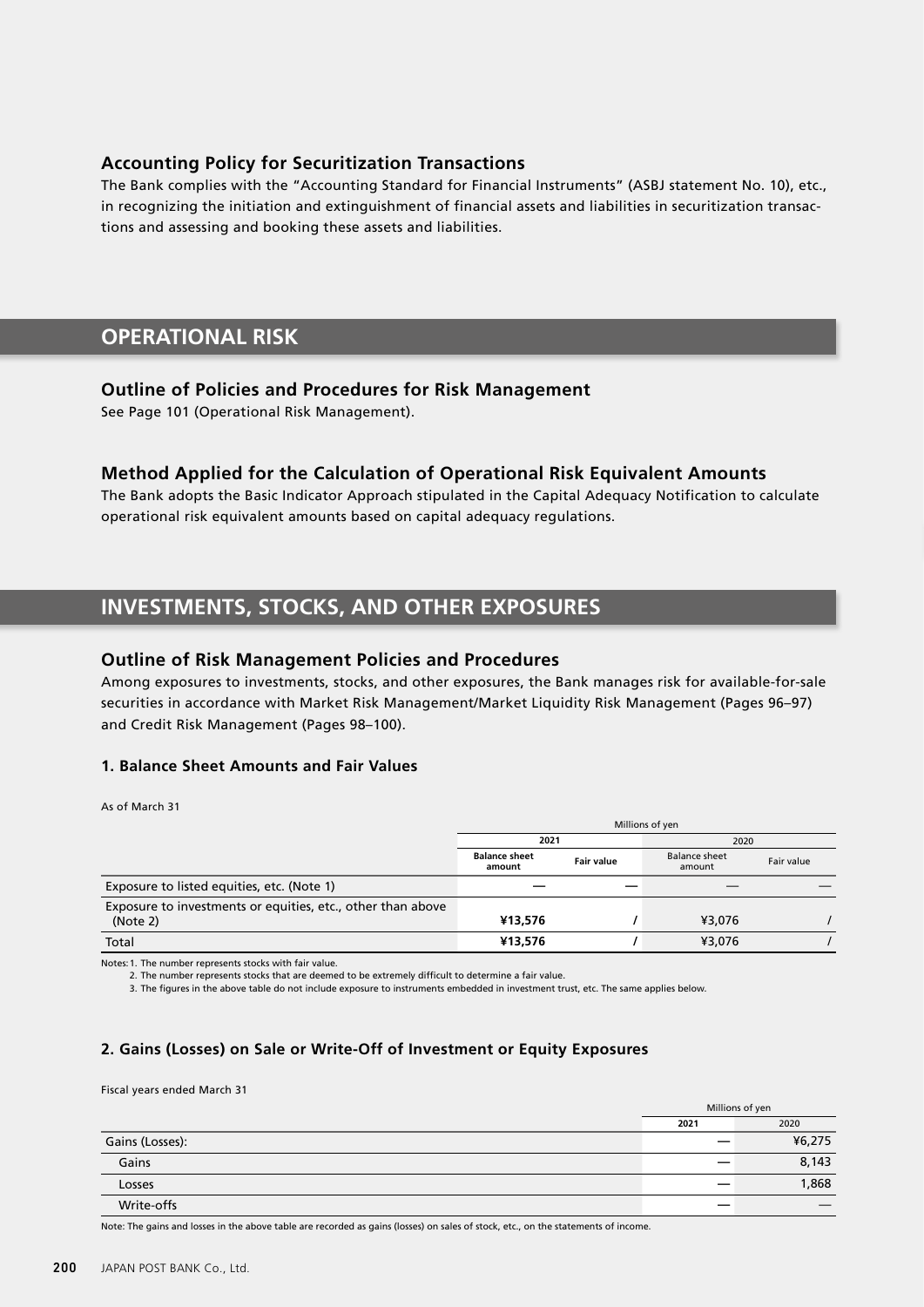## **3. Unrealized Gains (Losses) Recognized on the Balance Sheets But Not on the Statements of Income**

| As of March 31                                                                                 |      |                 |
|------------------------------------------------------------------------------------------------|------|-----------------|
|                                                                                                |      | Millions of ven |
|                                                                                                | 2021 | 2020            |
| Unrealized gains (losses) recognized on the balance sheets but not on the statements of income |      |                 |
|                                                                                                |      |                 |

Note: The number represents unrealized gains (losses) on stocks with fair value.

## **4. Unrealized Gains (Losses) Not Recognized on the Balance Sheets or the Statements of Income**

| As of March 31                                                                                                  |      |                 |
|-----------------------------------------------------------------------------------------------------------------|------|-----------------|
|                                                                                                                 |      | Millions of yen |
|                                                                                                                 | 2021 | 2020            |
| Unrealized gains (losses) not recognized on the balance sheets or the statements of income                      |      |                 |
| Note: The number represents unrealized gains (losses) on stocks of subsidiaries and affiliates with fair value. |      |                 |

# **EXPOSURES RELATING TO FUNDS**

#### As of March 31

|                                                                                                                                                                                        | Millions of yen |                         |             |                         |
|----------------------------------------------------------------------------------------------------------------------------------------------------------------------------------------|-----------------|-------------------------|-------------|-------------------------|
|                                                                                                                                                                                        | 2021            |                         | 2020        |                         |
| Calculation method                                                                                                                                                                     | <b>Balance</b>  | Capital<br>requirements | Balance     | Capital<br>requirements |
| Exposures where fund components are identifiable<br>(look-through approach) (note 3)                                                                                                   | ¥52,531,646     | ¥1,689,008              | ¥49,005,661 | ¥1,669,873              |
| Exposures not included in any categories above where<br>investment mandates of funds are known<br>(mandate-based approach) (note 4)                                                    |                 |                         |             |                         |
| Exposures not included in any categories above where<br>there is a high probability of the weighted average risk<br>weight applied to fund components being less than<br>250% (note 5) | 61,535          | 6,153                   | 37,859      | 3,785                   |
| Exposures not included in any categories above where<br>there is a high probability of the weighted average risk<br>weight applied to fund components being less than<br>400% (note 5) | 11,535          | 1,845                   | 7,534       | 1,205                   |
| Exposures not included in any categories above<br>(Fall-back approach) (note 6)                                                                                                        | 44.944          | 22,472                  | 71,721      | 35,860                  |
| Total                                                                                                                                                                                  | ¥52,649,662     | ¥1,719,479              | ¥49,122,776 | ¥1,710,725              |

Notes:1. The amount of required capital is the amount arrived at after multiplying credit risk assets by 4%.

2. Risk weight is specified in the Equity Ratio Notification.

3. As stipulated in Article 76 5-2 of the FSA Bank Capital Adequacy Ratio Notification.

4. As stipulated in Article 76 5-6 of the FSA Bank Capital Adequacy Ratio Notification. 5. As stipulated in Article 76 5-9 of the FSA Bank Capital Adequacy Ratio Notification.

6. As stipulated in Article 76 5-10 of the FSA Bank Capital Adequacy Ratio Notification.